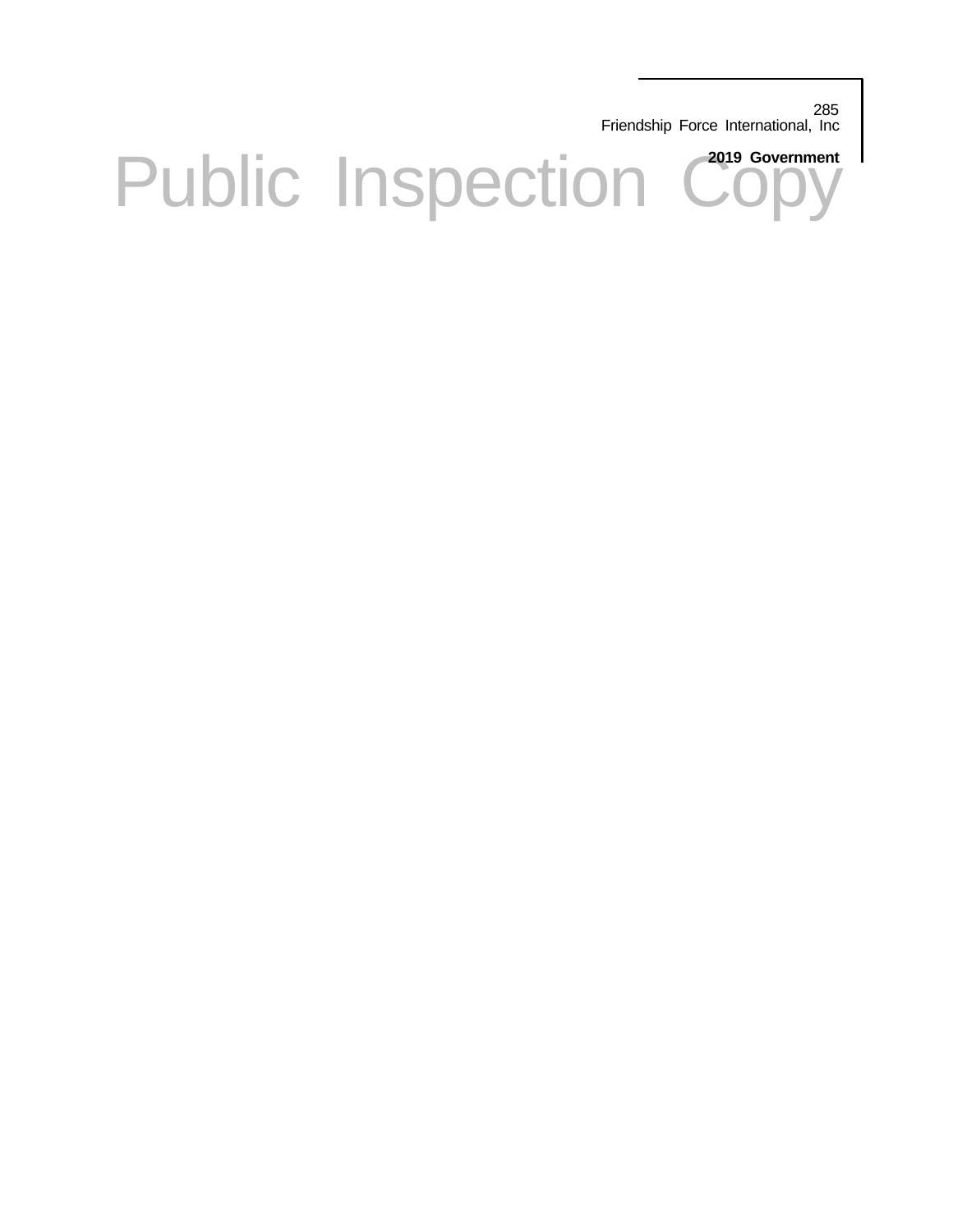(Rev. January 2020)

Form

# **990 2019 Return of Organization Exempt From Income Tax**

**u** Go to *www.irs.gov/Form990* for instructions and the latest information. **u** Do not enter social security numbers on this form as it may be made public. **Under section 501(c), 527, or 4947(a)(1) of the Internal Revenue Code (except private foundations)** OMB No. 1545-0047

| ZU 19                 |
|-----------------------|
| <b>Open to Public</b> |
| <b>Inspection</b>     |

|                                | Internal Revenue Service    | Department of the Treasury             |                                                                                                                                                                            | Q Do not enter social security numbers on this form as it may be made public.<br><b>u</b> Go to www.irs.gov/Form990 for instructions and the latest information. |                                               |                          | Open to Public<br><b>Inspection</b>        |
|--------------------------------|-----------------------------|----------------------------------------|----------------------------------------------------------------------------------------------------------------------------------------------------------------------------|------------------------------------------------------------------------------------------------------------------------------------------------------------------|-----------------------------------------------|--------------------------|--------------------------------------------|
|                                |                             |                                        | For the 2019 calendar year, or tax year beginning                                                                                                                          | , and ending                                                                                                                                                     |                                               |                          |                                            |
| в                              | Check if applicable:        |                                        | C Name of organization                                                                                                                                                     |                                                                                                                                                                  |                                               |                          | D Employer identification number           |
|                                | Address change              |                                        |                                                                                                                                                                            | FRIENDSHIP FORCE INTERNATIONAL,                                                                                                                                  | <b>INC</b>                                    |                          |                                            |
|                                |                             |                                        | Doing business as                                                                                                                                                          |                                                                                                                                                                  |                                               |                          | 58-1287754                                 |
|                                | Name change                 |                                        | Number and street (or P.O. box if mail is not delivered to street address)                                                                                                 |                                                                                                                                                                  | Room/suite                                    | E Telephone number       |                                            |
|                                | Initial return              |                                        | 400 WEST PEACHTREE ST NW #4-980                                                                                                                                            |                                                                                                                                                                  |                                               |                          | 404-522-9490                               |
|                                | Final return/<br>terminated |                                        | City or town, state or province, country, and ZIP or foreign postal code                                                                                                   |                                                                                                                                                                  |                                               |                          |                                            |
|                                | Amended return              |                                        | <b>ATLANTA</b>                                                                                                                                                             | GA 30308                                                                                                                                                         |                                               | G Gross receipts \$      | 1,288,805                                  |
|                                |                             |                                        | F Name and address of principal officer:                                                                                                                                   |                                                                                                                                                                  | H(a) Is this a group return for subordinates? |                          | ΙXΙ<br>Yes<br>No                           |
|                                | Application pending         |                                        | <b>JEREMI SNOOK</b>                                                                                                                                                        |                                                                                                                                                                  |                                               |                          |                                            |
|                                |                             |                                        | 400 WEST PEACHTREE ST NW,                                                                                                                                                  | #4-980                                                                                                                                                           | H(b) Are all subordinates included?           |                          | No<br>Yes                                  |
|                                |                             |                                        | <b>ATLANTA</b>                                                                                                                                                             | GA 30308                                                                                                                                                         |                                               |                          | If "No," attach a list. (see instructions) |
|                                | Tax-exempt status:          |                                        | $ \mathbf{X} $ 501(c)(3)<br>501(c)                                                                                                                                         | ) $t$ (insert no.)<br>4947(a)(1) or                                                                                                                              | 527                                           |                          |                                            |
|                                | Website: U                  |                                        | WWW.THEFRIENDSHIPFORCE.ORG                                                                                                                                                 |                                                                                                                                                                  | H(c) Group exemption number U                 |                          |                                            |
|                                | Form of organization:       |                                        | $ \mathbf{X} $ Corporation<br>Trust<br>Association                                                                                                                         | Other <b>u</b>                                                                                                                                                   | L Year of formation: $1977$                   |                          | M State of legal domicile: GA              |
|                                | Part I                      | <b>Summary</b>                         |                                                                                                                                                                            |                                                                                                                                                                  |                                               |                          |                                            |
|                                |                             |                                        |                                                                                                                                                                            |                                                                                                                                                                  |                                               |                          |                                            |
|                                |                             |                                        | TO PROMOTE GLOBAL UNDERSTANDING ACROSS THE BARRIERS THAT SEPARATE PEOPLE,                                                                                                  |                                                                                                                                                                  |                                               |                          |                                            |
| Governance                     |                             |                                        | USING SHORT-TERM EXCHANGE VISITS.                                                                                                                                          |                                                                                                                                                                  |                                               |                          |                                            |
|                                |                             |                                        |                                                                                                                                                                            |                                                                                                                                                                  |                                               |                          |                                            |
|                                |                             |                                        | 2 Check this box $\mathbf{u}$   if the organization discontinued its operations or disposed of more than 25% of its net assets.                                            |                                                                                                                                                                  |                                               |                          |                                            |
| න්                             |                             |                                        | 3 Number of voting members of the governing body (Part VI, line 1a)                                                                                                        |                                                                                                                                                                  |                                               | 3                        | 12                                         |
|                                |                             |                                        |                                                                                                                                                                            |                                                                                                                                                                  |                                               |                          | 12                                         |
|                                |                             |                                        | 5 Total number of individuals employed in calendar year 2019 (Part V, line 2a) [[[[[[[[[[[[[[[[[[[[[[[[[[[[[[[                                                             |                                                                                                                                                                  |                                               | 5                        | 13                                         |
| <b>Activities</b>              |                             |                                        | 6 Total number of volunteers (estimate if necessary)                                                                                                                       |                                                                                                                                                                  |                                               | 6                        | 16000                                      |
|                                |                             |                                        |                                                                                                                                                                            |                                                                                                                                                                  |                                               | 7a                       | 0                                          |
|                                |                             |                                        |                                                                                                                                                                            |                                                                                                                                                                  |                                               | 7b                       | O                                          |
|                                |                             |                                        |                                                                                                                                                                            |                                                                                                                                                                  | Prior Year                                    |                          | Current Year                               |
|                                |                             |                                        |                                                                                                                                                                            |                                                                                                                                                                  |                                               | 343,663                  | 277,269                                    |
| Revenue                        |                             |                                        | 9 Program service revenue (Part VIII, line 2g)                                                                                                                             |                                                                                                                                                                  |                                               | 839,317                  | 1,011,266                                  |
|                                |                             |                                        | 10 Investment income (Part VIII, column (A), lines 3, 4, and 7d)                                                                                                           |                                                                                                                                                                  |                                               | 504                      | 270                                        |
|                                |                             |                                        | 11 Other revenue (Part VIII, column (A), lines 5, 6d, 8c, 9c, 10c, and 11e)                                                                                                |                                                                                                                                                                  |                                               |                          |                                            |
|                                |                             |                                        | 12 Total revenue – add lines 8 through 11 (must equal Part VIII, column (A), line 12)                                                                                      |                                                                                                                                                                  |                                               | $\overline{1,}183,484$   | 1,288,805                                  |
|                                |                             |                                        | 13 Grants and similar amounts paid (Part IX, column (A), lines 1-3)                                                                                                        |                                                                                                                                                                  |                                               |                          |                                            |
|                                |                             |                                        | 14 Benefits paid to or for members (Part IX, column (A), line 4)                                                                                                           |                                                                                                                                                                  |                                               |                          |                                            |
|                                |                             |                                        | 15 Salaries, other compensation, employee benefits (Part IX, column (A), lines 5-10)                                                                                       |                                                                                                                                                                  |                                               | 700,858                  | 591,307                                    |
| nses                           |                             |                                        | 16a Professional fundraising fees (Part IX, column (A), line 11e)                                                                                                          |                                                                                                                                                                  |                                               |                          | 0                                          |
| Exper                          |                             |                                        |                                                                                                                                                                            |                                                                                                                                                                  |                                               |                          |                                            |
|                                |                             |                                        |                                                                                                                                                                            |                                                                                                                                                                  |                                               | 527,712                  | 541,339                                    |
|                                |                             |                                        | 18 Total expenses. Add lines 13-17 (must equal Part IX, column (A), line 25)                                                                                               |                                                                                                                                                                  |                                               | 1,228,570                | 1,132,646                                  |
|                                |                             |                                        | 19 Revenue less expenses. Subtract line 18 from line 12                                                                                                                    |                                                                                                                                                                  |                                               | $-45,086$                | 156, 159                                   |
| Net Assets or<br>Fund Balances |                             |                                        |                                                                                                                                                                            |                                                                                                                                                                  | Beginning of Current Year                     |                          | End of Year                                |
|                                |                             |                                        |                                                                                                                                                                            |                                                                                                                                                                  |                                               | 697,140                  | 640,256                                    |
|                                |                             | 21 Total liabilities (Part X, line 26) |                                                                                                                                                                            |                                                                                                                                                                  |                                               | 424,478                  | 215,676                                    |
|                                |                             |                                        | 22 Net assets or fund balances. Subtract line 21 from line 20                                                                                                              |                                                                                                                                                                  |                                               | 272,662                  | 424,580                                    |
|                                | Part II                     | <b>Signature Block</b>                 |                                                                                                                                                                            |                                                                                                                                                                  |                                               |                          |                                            |
|                                |                             |                                        | Under penalties of perjury, I declare that I have examined this return, including accompanying schedules and statements, and to the best of my knowledge and belief, it is |                                                                                                                                                                  |                                               |                          |                                            |
|                                |                             |                                        | true, correct, and complete. Declaration of preparer (other than officer) is based on all information of which preparer has any knowledge.                                 |                                                                                                                                                                  |                                               |                          |                                            |
|                                |                             |                                        |                                                                                                                                                                            |                                                                                                                                                                  |                                               |                          |                                            |
| Sign                           |                             | Signature of officer                   |                                                                                                                                                                            |                                                                                                                                                                  |                                               | Date                     |                                            |
| Here                           |                             | <b>JEREMI</b>                          | <b>SNOOK</b>                                                                                                                                                               |                                                                                                                                                                  | <b>PRESIDENT/CEO</b>                          |                          |                                            |
|                                |                             |                                        | Type or print name and title                                                                                                                                               |                                                                                                                                                                  |                                               |                          |                                            |
|                                |                             | Print/Type preparer's name             |                                                                                                                                                                            | Preparer's signature                                                                                                                                             | Date                                          | Check                    | PTIN<br>if                                 |
| Paid                           |                             |                                        | WILLIAM E. LONG, JR., CPA                                                                                                                                                  | WILLIAM E. LONG, JR., CPA                                                                                                                                        |                                               | $08/04/20$ self-employed | P00171899                                  |
|                                | Preparer                    | Firm's name                            | LONG & COMPANY, P.C.                                                                                                                                                       |                                                                                                                                                                  |                                               | Firm's EIN               | 58-2026697                                 |
|                                | <b>Use Only</b>             |                                        |                                                                                                                                                                            | 1325 SATELLITE BLVD NW STE 1504                                                                                                                                  |                                               |                          |                                            |
|                                |                             | Firm's address                         | SUWANEE, GA                                                                                                                                                                | 30024-4662                                                                                                                                                       |                                               | Phone no.                | 678-327-4382                               |
|                                |                             |                                        |                                                                                                                                                                            |                                                                                                                                                                  |                                               |                          | X Yes<br>No                                |

| Sign                                                                                         | Signature of officer         |                                                                                   |                                      |      | Date                     |               |  |  |  |  |  |
|----------------------------------------------------------------------------------------------|------------------------------|-----------------------------------------------------------------------------------|--------------------------------------|------|--------------------------|---------------|--|--|--|--|--|
| Here                                                                                         | <b>JEREMI</b>                | <b>SNOOK</b>                                                                      | PRESIDENT/CEO                        |      |                          |               |  |  |  |  |  |
|                                                                                              | Type or print name and title |                                                                                   |                                      |      |                          |               |  |  |  |  |  |
|                                                                                              | Print/Type preparer's name   |                                                                                   | Preparer's signature                 | Date | Check                    | <b>PTIN</b>   |  |  |  |  |  |
| Paid                                                                                         | WILLIAM E. LONG, JR., CPA    |                                                                                   | WILLIAM E. LONG, JR., CPA            |      | $08/04/20$ self-employed | P00171899     |  |  |  |  |  |
| Preparer                                                                                     | Firm's name                  | COMPANY,<br><b>LONG</b><br>&.                                                     | P.C.                                 |      | Firm's EIN Y             | 58-2026697    |  |  |  |  |  |
| Use Only                                                                                     |                              | <b>SATELLITE</b><br>1325                                                          | <b>STE 1504</b><br>NW<br><b>BLVD</b> |      |                          |               |  |  |  |  |  |
|                                                                                              | Firm's address               | <b>GA</b><br><b>SUWANEE,</b>                                                      | 30024-4662                           |      | Phone no.                | 678-327-4382  |  |  |  |  |  |
|                                                                                              |                              | May the IRS discuss this return with the preparer shown above? (see instructions) |                                      |      |                          | X Yes<br>l No |  |  |  |  |  |
| Form 990 (2019)<br>For Paperwork Reduction Act Notice, see the separate instructions.<br>DAA |                              |                                                                                   |                                      |      |                          |               |  |  |  |  |  |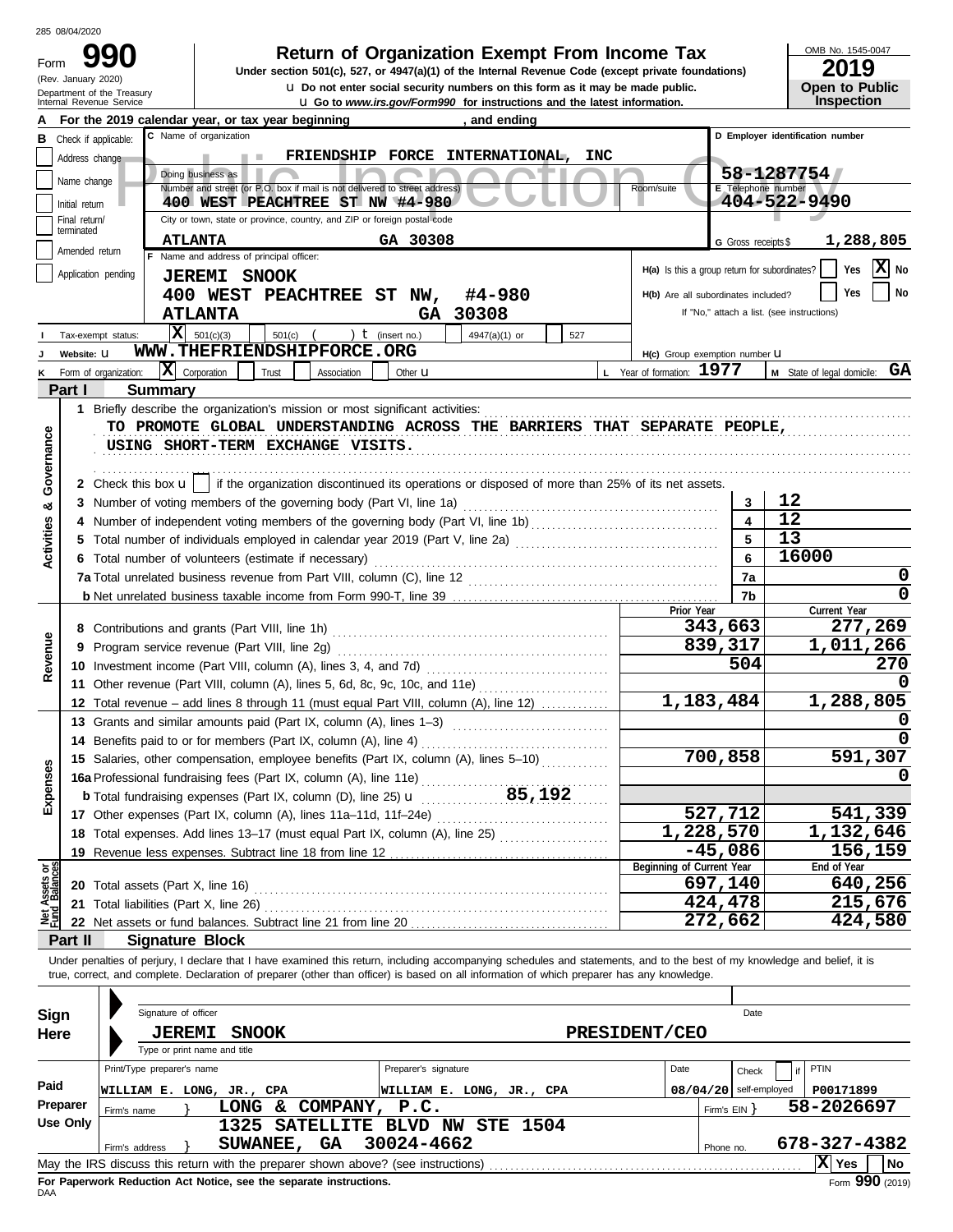|              | Form 990 (2019) $\texttt{FRIENDSHIP}$ FORCE INTERNATIONAL,                            | INC                                                                                                                                 | 58-1287754                                                                                                                                                                | Page 2       |
|--------------|---------------------------------------------------------------------------------------|-------------------------------------------------------------------------------------------------------------------------------------|---------------------------------------------------------------------------------------------------------------------------------------------------------------------------|--------------|
|              | Part III                                                                              | <b>Statement of Program Service Accomplishments</b><br>Check if Schedule O contains a response or note to any line in this Part III |                                                                                                                                                                           |              |
| 1            | Briefly describe the organization's mission:                                          |                                                                                                                                     |                                                                                                                                                                           |              |
|              | USING SHORT-TERM EXCHANGE VISITS.                                                     | TO PROMOTE GLOBAL UNDERSTANDING ACROSS THE BARRIERS THAT                                                                            | SEPARATE PEOPLE,                                                                                                                                                          |              |
|              |                                                                                       |                                                                                                                                     |                                                                                                                                                                           |              |
| $\mathbf{2}$ |                                                                                       | Did the organization undertake any significant program services during the year which were not listed on the                        |                                                                                                                                                                           |              |
|              | prior Form 990 or 990-EZ?                                                             |                                                                                                                                     |                                                                                                                                                                           | Yes $ X $ No |
| 3.           | If "Yes," describe these new services on Schedule O.                                  | Did the organization cease conducting, or make significant changes in how it conducts, any program                                  |                                                                                                                                                                           |              |
|              | services?                                                                             |                                                                                                                                     |                                                                                                                                                                           | Yes $ X $ No |
|              | If "Yes," describe these changes on Schedule O.                                       |                                                                                                                                     |                                                                                                                                                                           |              |
| 4            |                                                                                       |                                                                                                                                     | Describe the organization's program service accomplishments for each of its three largest program services, as measured by                                                |              |
|              | the total expenses, and revenue, if any, for each program service reported.           |                                                                                                                                     | expenses. Section $501(c)(3)$ and $501(c)(4)$ organizations are required to report the amount of grants and allocations to others,                                        |              |
|              |                                                                                       |                                                                                                                                     |                                                                                                                                                                           |              |
|              | 4a (Code:<br>) (Expenses \$<br>OWN BY LIVING IN EACH OTHERS HOMES<br>IN 2019 FFI HAD: | 812, 449 including grants of \$                                                                                                     | ) (Revenue \$<br>HELPED PEOPLE OF DIFFERENT BACKGROUNDS AND CULTURES EXPERIENCE AND BECOME<br>AWARE OF OTHERS THAT MAY BE OF A DIFFERENT BACKGROUND OR CULTURE THAN THEIR | 1,011,266    |
|              |                                                                                       | 1.) MORE THAN 51 COUNTRIES WITH 329 INDEPENDENT                                                                                     | <b>FRIENDSHIP FORCE CHARTERED</b>                                                                                                                                         |              |
|              | CLUBS.                                                                                | 2.) 339 TOTAL JOURNEYS WHERE AMBASSADORS PARTICIPATED                                                                               | IN<br>TRIPS                                                                                                                                                               | TO BETTER    |
|              | UNDERSTAND DIFFERENT                                                                  | <b>CULTURES</b>                                                                                                                     |                                                                                                                                                                           |              |
|              | 4,861<br>INDIVIDUAL<br>3.)                                                            | TRAVELERS WHO PARTICIPATED                                                                                                          | IN A JOURNEY EXPERIENCE                                                                                                                                                   |              |
|              | 13 OPEN WORLD JOURNEYS PER<br>4.)                                                     |                                                                                                                                     | THE CONGRESSIONAL OPEN WORLD GRANT                                                                                                                                        |              |
|              |                                                                                       |                                                                                                                                     | ACCOMMODATING 4 COUNTRIES, WITH 80 TOTAL DELEGATES, USING 13 HOST CLUBS                                                                                                   |              |
|              | 4b (Code:<br>) (Expenses \$<br>N/A                                                    | including grants of \$                                                                                                              | ) (Revenue \$                                                                                                                                                             |              |
|              |                                                                                       |                                                                                                                                     |                                                                                                                                                                           |              |
|              |                                                                                       |                                                                                                                                     |                                                                                                                                                                           |              |
|              |                                                                                       |                                                                                                                                     |                                                                                                                                                                           |              |
|              |                                                                                       |                                                                                                                                     |                                                                                                                                                                           |              |
|              |                                                                                       |                                                                                                                                     |                                                                                                                                                                           |              |
|              |                                                                                       |                                                                                                                                     |                                                                                                                                                                           |              |
|              |                                                                                       |                                                                                                                                     |                                                                                                                                                                           |              |
|              |                                                                                       |                                                                                                                                     |                                                                                                                                                                           |              |
|              |                                                                                       |                                                                                                                                     |                                                                                                                                                                           |              |
|              | 4c (Code:<br>) (Expenses \$                                                           | including grants of \$                                                                                                              | ) (Revenue \$                                                                                                                                                             |              |
| N/A          |                                                                                       |                                                                                                                                     |                                                                                                                                                                           |              |
|              |                                                                                       |                                                                                                                                     |                                                                                                                                                                           |              |
|              |                                                                                       |                                                                                                                                     |                                                                                                                                                                           |              |
|              |                                                                                       |                                                                                                                                     |                                                                                                                                                                           |              |
|              |                                                                                       |                                                                                                                                     |                                                                                                                                                                           |              |
|              |                                                                                       |                                                                                                                                     |                                                                                                                                                                           |              |
|              |                                                                                       |                                                                                                                                     |                                                                                                                                                                           |              |
|              |                                                                                       |                                                                                                                                     |                                                                                                                                                                           |              |
|              |                                                                                       |                                                                                                                                     |                                                                                                                                                                           |              |
|              |                                                                                       |                                                                                                                                     |                                                                                                                                                                           |              |
|              | 4d Other program services (Describe on Schedule O.)<br>(Expenses \$                   | including grants of \$                                                                                                              | (Revenue \$                                                                                                                                                               |              |
|              | 4e Total program service expenses u                                                   | 812,449                                                                                                                             |                                                                                                                                                                           |              |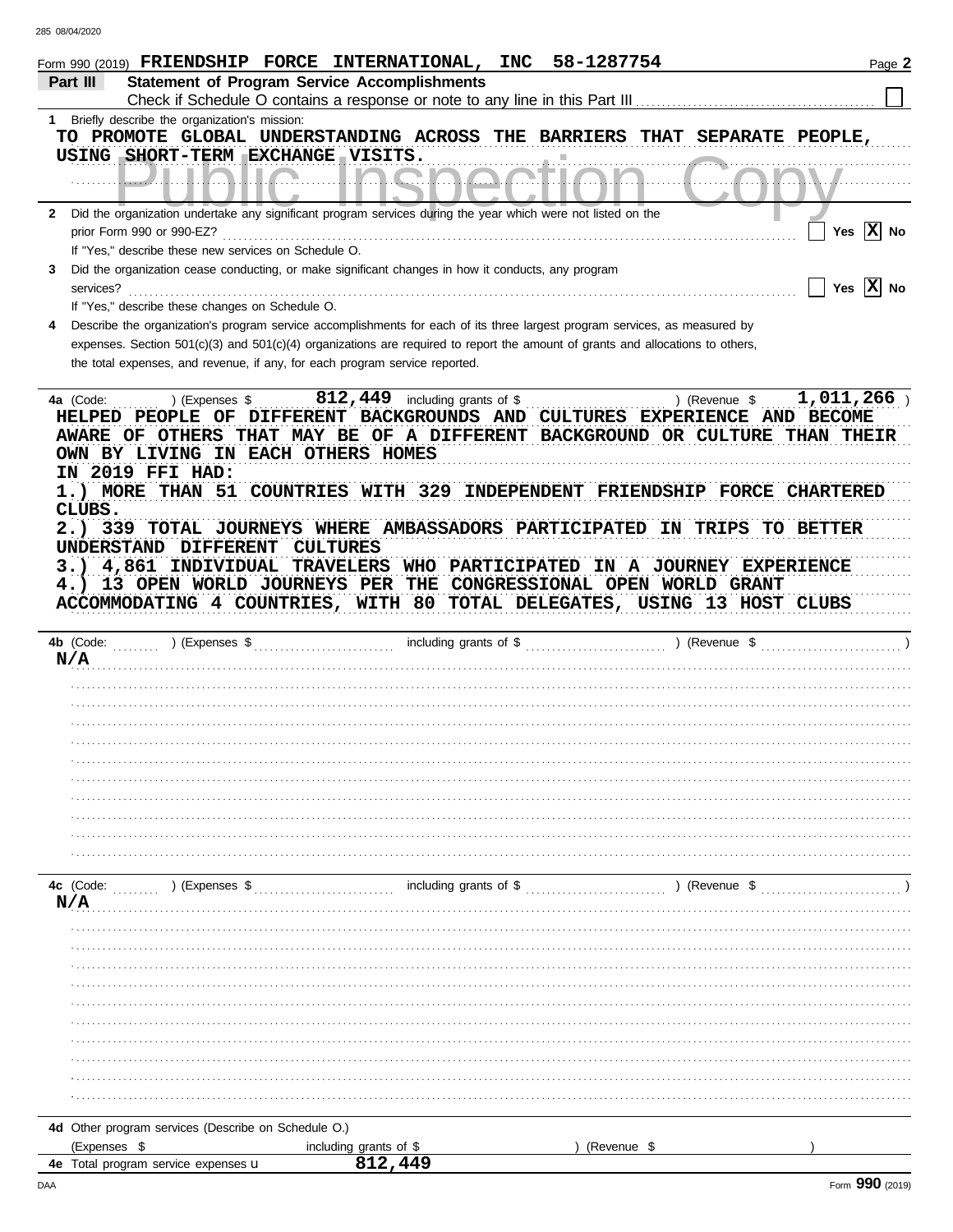**Part IV Checklist of Required Schedules**

|        |                                                                                                                                                                                                                                                                                              |                   | Yes | No |
|--------|----------------------------------------------------------------------------------------------------------------------------------------------------------------------------------------------------------------------------------------------------------------------------------------------|-------------------|-----|----|
| 1      | Is the organization described in section $501(c)(3)$ or $4947(a)(1)$ (other than a private foundation)? If "Yes,"                                                                                                                                                                            |                   | x   |    |
|        | complete Schedule A                                                                                                                                                                                                                                                                          | 1<br>$\mathbf{2}$ |     | X  |
| 2<br>3 | Is the organization required to complete Schedule B, Schedule of Contributors (see instructions)?<br>Did the organization engage in direct or indirect political campaign activities on behalf of or in opposition to<br>candidates for public office? If "Yes," complete Schedule C, Part I | 3                 |     | X. |
| 4      | Section 501(c)(3) organizations. Did the organization engage in lobbying activities, or have a section 501(h)                                                                                                                                                                                |                   |     |    |
|        | election in effect during the tax year? If "Yes," complete Schedule C, Part II                                                                                                                                                                                                               | 4                 |     | x  |
| 5      | Is the organization a section $501(c)(4)$ , $501(c)(5)$ , or $501(c)(6)$ organization that receives membership dues,                                                                                                                                                                         |                   |     |    |
|        | assessments, or similar amounts as defined in Revenue Procedure 98-19? If "Yes," complete Schedule C, Part III                                                                                                                                                                               | 5                 |     | X  |
| 6      | Did the organization maintain any donor advised funds or any similar funds or accounts for which donors                                                                                                                                                                                      |                   |     |    |
|        | have the right to provide advice on the distribution or investment of amounts in such funds or accounts? If                                                                                                                                                                                  |                   |     |    |
|        | "Yes," complete Schedule D, Part I                                                                                                                                                                                                                                                           | 6                 |     | x  |
| 7      | Did the organization receive or hold a conservation easement, including easements to preserve open space,                                                                                                                                                                                    |                   |     |    |
|        | the environment, historic land areas, or historic structures? If "Yes," complete Schedule D, Part II                                                                                                                                                                                         | 7                 |     | x  |
| 8      | Did the organization maintain collections of works of art, historical treasures, or other similar assets? If "Yes,"                                                                                                                                                                          |                   |     | X  |
|        | complete Schedule D, Part III                                                                                                                                                                                                                                                                | 8                 |     |    |
| 9      | Did the organization report an amount in Part X, line 21, for escrow or custodial account liability, serve as a<br>custodian for amounts not listed in Part X; or provide credit counseling, debt management, credit repair, or                                                              |                   |     |    |
|        | debt negotiation services? If "Yes," complete Schedule D, Part IV                                                                                                                                                                                                                            | 9                 |     | x  |
| 10     | Did the organization, directly or through a related organization, hold assets in donor-restricted endowments                                                                                                                                                                                 |                   |     |    |
|        | or in quasi endowments? If "Yes," complete Schedule D, Part V                                                                                                                                                                                                                                | 10                |     | x  |
| 11     | If the organization's answer to any of the following questions is "Yes," then complete Schedule D, Parts VI,                                                                                                                                                                                 |                   |     |    |
|        | VII, VIII, IX, or X as applicable.                                                                                                                                                                                                                                                           |                   |     |    |
| а      | Did the organization report an amount for land, buildings, and equipment in Part X, line 10? If "Yes,"                                                                                                                                                                                       |                   |     |    |
|        | complete Schedule D, Part VI                                                                                                                                                                                                                                                                 | 11a               | x   |    |
| b      | Did the organization report an amount for investments—other securities in Part X, line 12, that is 5% or more                                                                                                                                                                                |                   |     |    |
|        | of its total assets reported in Part X, line 16? If "Yes," complete Schedule D, Part VII                                                                                                                                                                                                     | 11b               |     | x  |
| c      | Did the organization report an amount for investments—program related in Part X, line 13, that is 5% or more                                                                                                                                                                                 |                   |     |    |
|        | of its total assets reported in Part X, line 16? If "Yes," complete Schedule D, Part VIII                                                                                                                                                                                                    | 11c               |     | x  |
| d      | Did the organization report an amount for other assets in Part X, line 15, that is 5% or more of its total assets                                                                                                                                                                            |                   |     |    |
|        | reported in Part X, line 16? If "Yes," complete Schedule D, Part IX                                                                                                                                                                                                                          | 11d               |     | x  |
| е      | Did the organization report an amount for other liabilities in Part X, line 25? If "Yes," complete Schedule D, Part X                                                                                                                                                                        | 11e               | x   |    |
| f.     | Did the organization's separate or consolidated financial statements for the tax year include a footnote that addresses                                                                                                                                                                      |                   |     |    |
|        | the organization's liability for uncertain tax positions under FIN 48 (ASC 740)? If "Yes," complete Schedule D, Part X                                                                                                                                                                       | 11f               | х   |    |
| 12a    | Did the organization obtain separate, independent audited financial statements for the tax year? If "Yes," complete                                                                                                                                                                          | 12a               | x   |    |
|        | <b>b</b> Was the organization included in consolidated, independent audited financial statements for the tax year? If                                                                                                                                                                        |                   |     |    |
|        |                                                                                                                                                                                                                                                                                              | 12b               |     | x  |
| 13     |                                                                                                                                                                                                                                                                                              | 13                |     | x  |
| 14a    |                                                                                                                                                                                                                                                                                              | 14a               | X   |    |
| b      | Did the organization have aggregate revenues or expenses of more than \$10,000 from grantmaking,                                                                                                                                                                                             |                   |     |    |
|        | fundraising, business, investment, and program service activities outside the United States, or aggregate                                                                                                                                                                                    |                   |     |    |
|        | foreign investments valued at \$100,000 or more? If "Yes," complete Schedule F, Parts I and IV.                                                                                                                                                                                              | 14b               |     | X  |
| 15     | Did the organization report on Part IX, column (A), line 3, more than \$5,000 of grants or other assistance to or                                                                                                                                                                            |                   |     |    |
|        |                                                                                                                                                                                                                                                                                              | 15                |     | X. |
| 16     | Did the organization report on Part IX, column (A), line 3, more than \$5,000 of aggregate grants or other                                                                                                                                                                                   |                   |     |    |
|        | assistance to or for foreign individuals? If "Yes," complete Schedule F, Parts III and IV [[[[[[[[[[[[[[[[[[[                                                                                                                                                                                | 16                |     | X  |
| 17     | Did the organization report a total of more than \$15,000 of expenses for professional fundraising services on                                                                                                                                                                               |                   |     |    |
|        |                                                                                                                                                                                                                                                                                              | 17                |     | X. |
| 18     | Did the organization report more than \$15,000 total of fundraising event gross income and contributions on                                                                                                                                                                                  |                   |     |    |
|        |                                                                                                                                                                                                                                                                                              | 18                |     | X  |
| 19     | Did the organization report more than \$15,000 of gross income from gaming activities on Part VIII, line 9a?                                                                                                                                                                                 | 19                |     | x  |
| 20a    |                                                                                                                                                                                                                                                                                              | 20a               |     | x  |
| b      |                                                                                                                                                                                                                                                                                              | 20 <sub>b</sub>   |     |    |
| 21     | Did the organization report more than \$5,000 of grants or other assistance to any domestic organization or                                                                                                                                                                                  |                   |     |    |
|        |                                                                                                                                                                                                                                                                                              | 21                |     | X. |
|        |                                                                                                                                                                                                                                                                                              |                   |     |    |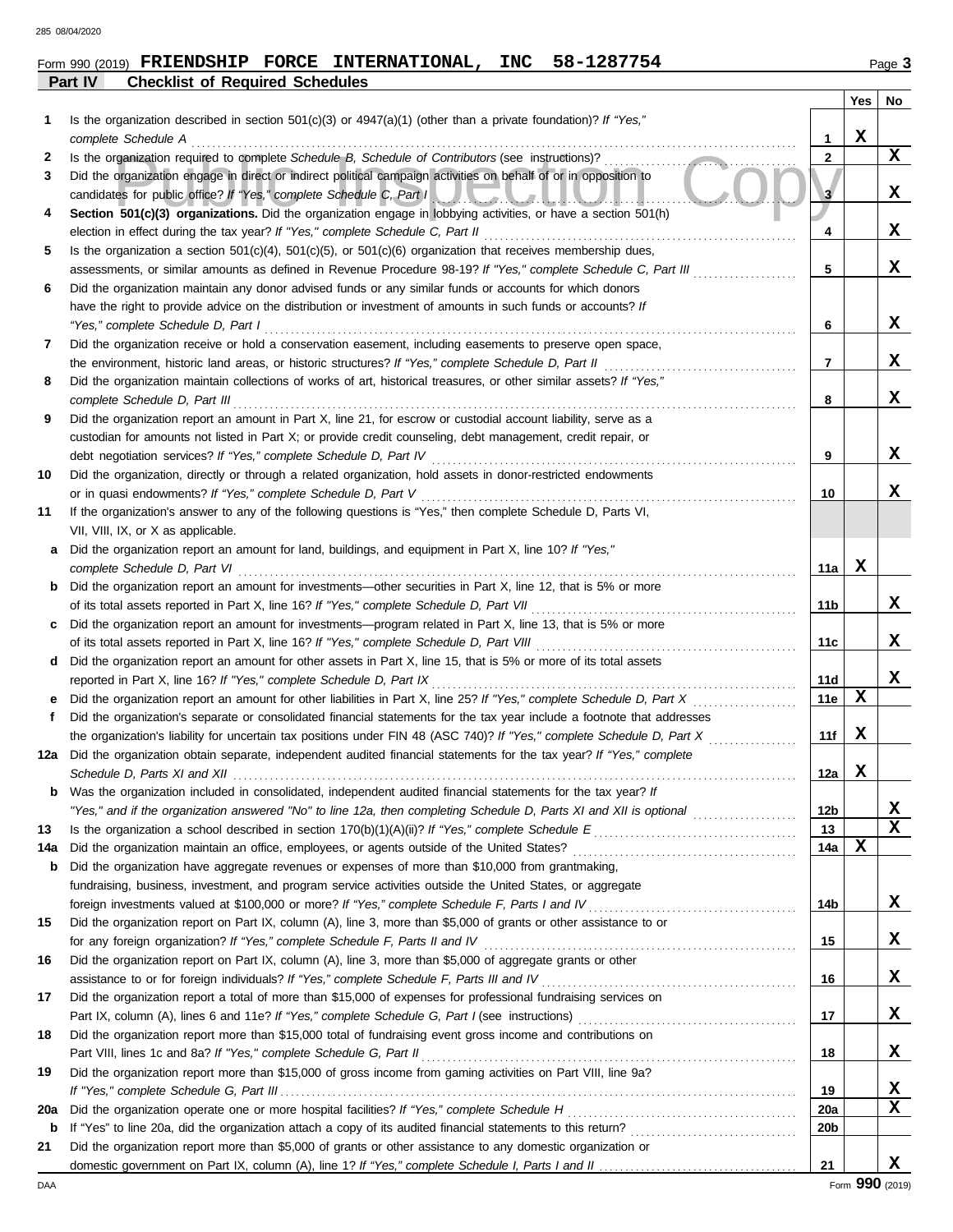**Part IV Checklist of Required Schedules** *(continued)*

|        |                                                                                                                                                                                                              |                |   |     | Yes             | No               |
|--------|--------------------------------------------------------------------------------------------------------------------------------------------------------------------------------------------------------------|----------------|---|-----|-----------------|------------------|
| 22     | Did the organization report more than \$5,000 of grants or other assistance to or for domestic individuals on                                                                                                |                |   |     |                 |                  |
|        | Part IX, column (A), line 2? If "Yes," complete Schedule I, Parts I and III                                                                                                                                  |                |   | 22  |                 | x                |
| 23     | Did the organization answer "Yes" to Part VII, Section A, line 3, 4, or 5 about compensation of the                                                                                                          |                |   |     |                 |                  |
|        | organization's current and former officers, directors, trustees, key employees, and highest compensated                                                                                                      |                |   |     |                 |                  |
|        | employees? If "Yes," complete Schedule J<br>المتقاد المسال<br>21. J.J. J.J. J.J. J.                                                                                                                          |                |   | 23  |                 | x                |
| 24a    | Did the organization have a tax-exempt bond issue with an outstanding principal amount of more than                                                                                                          |                |   |     |                 |                  |
|        | \$100,000 as of the last day of the year, that was issued after December 31, 2002? If "Yes," answer lines 24b                                                                                                |                |   | 24a |                 | x                |
| b      | through 24d and complete Schedule K. If "No," go to line 25a<br>Did the organization invest any proceeds of tax-exempt bonds beyond a temporary period exception?                                            |                |   | 24b |                 |                  |
| с      | Did the organization maintain an escrow account other than a refunding escrow at any time during the year                                                                                                    |                |   |     |                 |                  |
|        | to defease any tax-exempt bonds?                                                                                                                                                                             |                |   | 24с |                 |                  |
| d      | Did the organization act as an "on behalf of" issuer for bonds outstanding at any time during the year?                                                                                                      |                |   | 24d |                 |                  |
| 25a    | Section 501(c)(3), 501(c)(4), and 501(c)(29) organizations. Did the organization engage in an excess benefit                                                                                                 |                |   |     |                 |                  |
|        | transaction with a disqualified person during the year? If "Yes," complete Schedule L, Part I                                                                                                                |                |   | 25a |                 | x                |
| b      | Is the organization aware that it engaged in an excess benefit transaction with a disqualified person in a prior                                                                                             |                |   |     |                 |                  |
|        | year, and that the transaction has not been reported on any of the organization's prior Forms 990 or 990-EZ?                                                                                                 |                |   |     |                 |                  |
|        | If "Yes," complete Schedule L, Part I                                                                                                                                                                        |                |   | 25b |                 | X                |
| 26     | Did the organization report any amount on Part X, line 5 or 22, for receivables from or payables to any current                                                                                              |                |   |     |                 |                  |
|        | or former officer, director, trustee, key employee, creator or founder, substantial contributor, or 35%                                                                                                      |                |   |     |                 |                  |
|        | controlled entity or family member of any of these persons? If "Yes," complete Schedule L, Part II                                                                                                           |                |   | 26  |                 | x                |
| 27     | Did the organization provide a grant or other assistance to any current or former officer, director, trustee, key                                                                                            |                |   |     |                 |                  |
|        | employee, creator or founder, substantial contributor or employee thereof, a grant selection committee                                                                                                       |                |   |     |                 |                  |
|        | member, or to a 35% controlled entity (including an employee thereof) or family member of any of these                                                                                                       |                |   |     |                 |                  |
|        | persons? If "Yes," complete Schedule L, Part III                                                                                                                                                             |                |   | 27  |                 | x                |
| 28     | Was the organization a party to a business transaction with one of the following parties (see Schedule L, Part                                                                                               |                |   |     |                 |                  |
|        | IV instructions, for applicable filing thresholds, conditions, and exceptions):                                                                                                                              |                |   |     |                 |                  |
| a      | A current or former officer, director, trustee, key employee, creator or founder, or substantial contributor? If                                                                                             |                |   |     |                 |                  |
|        | "Yes," complete Schedule L, Part IV                                                                                                                                                                          |                |   | 28a |                 | X<br>$\mathbf x$ |
| b<br>c | A family member of any individual described in line 28a? If "Yes," complete Schedule L, Part IV<br>A 35% controlled entity of one or more individuals and/or organizations described in lines 28a or 28b? If |                |   | 28b |                 |                  |
|        | "Yes," complete Schedule L, Part IV                                                                                                                                                                          |                |   | 28c |                 | x                |
| 29     |                                                                                                                                                                                                              |                |   | 29  |                 | X                |
| 30     | Did the organization receive contributions of art, historical treasures, or other similar assets, or qualified                                                                                               |                |   |     |                 |                  |
|        | conservation contributions? If "Yes," complete Schedule M                                                                                                                                                    |                |   | 30  |                 | X                |
| 31     | Did the organization liquidate, terminate, or dissolve and cease operations? If "Yes," complete Schedule N, Part I                                                                                           |                |   | 31  |                 | X                |
| 32     | Did the organization sell, exchange, dispose of, or transfer more than 25% of its net assets? If "Yes,"                                                                                                      |                |   |     |                 |                  |
|        | complete Schedule N, Part II                                                                                                                                                                                 |                |   | 32  |                 | х                |
| 33     | Did the organization own 100% of an entity disregarded as separate from the organization under Regulations                                                                                                   |                |   |     |                 |                  |
|        | sections 301.7701-2 and 301.7701-3? If "Yes," complete Schedule R, Part I                                                                                                                                    |                |   | 33  |                 | x                |
| 34     | Was the organization related to any tax-exempt or taxable entity? If "Yes," complete Schedule R, Part II, III,                                                                                               |                |   |     |                 |                  |
|        | or IV, and Part V, line 1                                                                                                                                                                                    |                |   | 34  |                 | X                |
| 35a    |                                                                                                                                                                                                              |                |   | 35а |                 | $\mathbf x$      |
| b      | If "Yes" to line 35a, did the organization receive any payment from or engage in any transaction with a                                                                                                      |                |   |     |                 |                  |
|        | controlled entity within the meaning of section 512(b)(13)? If "Yes," complete Schedule R, Part V, line 2                                                                                                    |                |   | 35b |                 |                  |
| 36     | Section 501(c)(3) organizations. Did the organization make any transfers to an exempt non-charitable                                                                                                         |                |   |     |                 |                  |
|        | related organization? If "Yes," complete Schedule R, Part V, line 2                                                                                                                                          |                |   | 36  |                 | x                |
| 37     | Did the organization conduct more than 5% of its activities through an entity that is not a related organization                                                                                             |                |   |     |                 |                  |
|        | and that is treated as a partnership for federal income tax purposes? If "Yes," complete Schedule R, Part VI                                                                                                 |                |   | 37  |                 | X                |
| 38     | Did the organization complete Schedule O and provide explanations in Schedule O for Part VI, lines 11b and<br>19? Note: All Form 990 filers are required to complete Schedule O.                             |                |   | 38  | X               |                  |
|        | Part V<br><b>Statements Regarding Other IRS Filings and Tax Compliance</b>                                                                                                                                   |                |   |     |                 |                  |
|        |                                                                                                                                                                                                              |                |   |     |                 |                  |
|        |                                                                                                                                                                                                              |                |   |     | Yes             | No               |
| 1а     | Enter the number reported in Box 3 of Form 1096. Enter -0- if not applicable                                                                                                                                 | 1a             | 4 |     |                 |                  |
| b      | Enter the number of Forms W-2G included in line 1a. Enter -0- if not applicable                                                                                                                              | 1 <sub>b</sub> | 0 |     |                 |                  |
| c      | Did the organization comply with backup withholding rules for reportable payments to vendors and                                                                                                             |                |   |     |                 |                  |
|        |                                                                                                                                                                                                              |                |   | 1c  |                 |                  |
| DAA    |                                                                                                                                                                                                              |                |   |     | Form 990 (2019) |                  |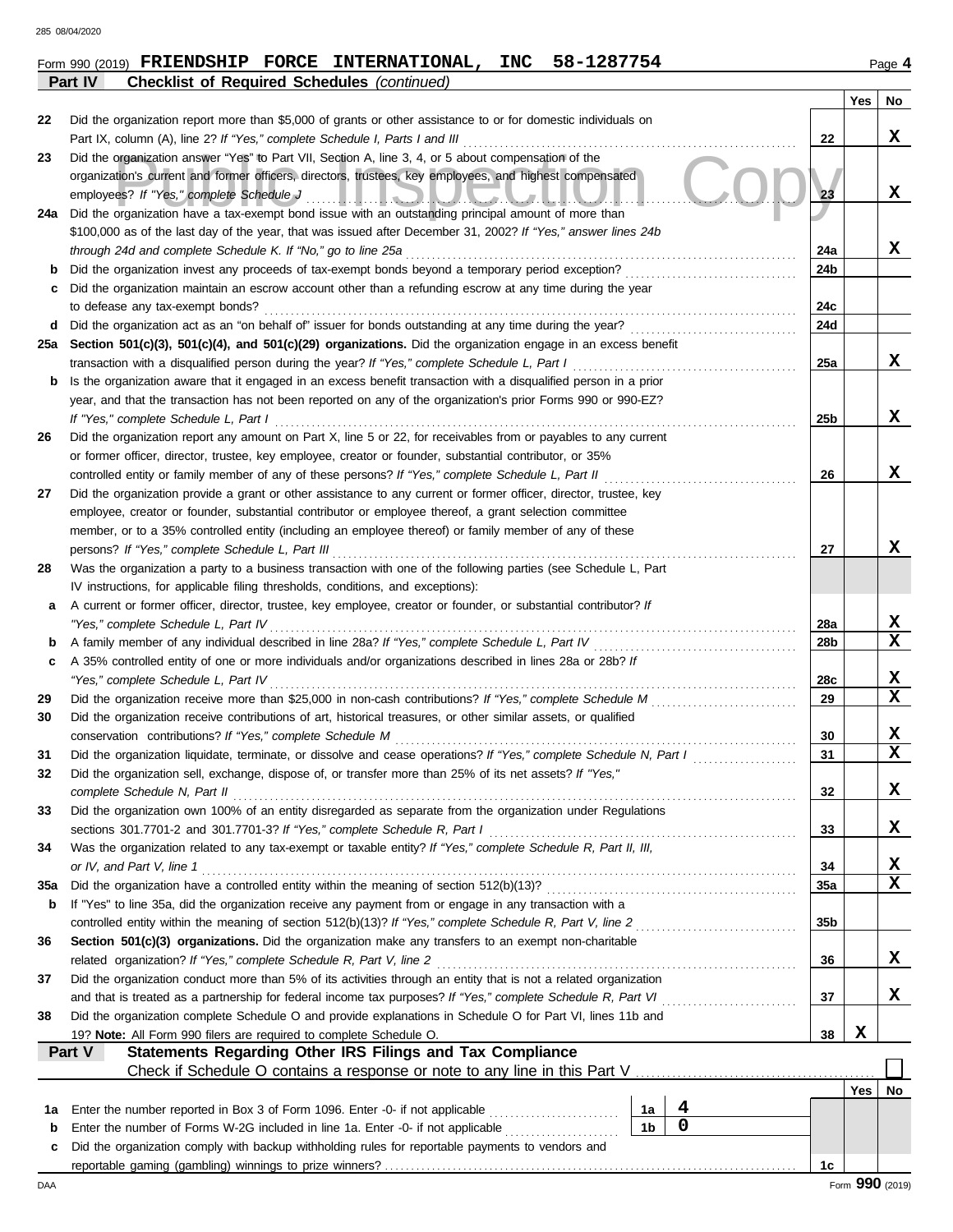|             | Statements Regarding Other IRS Filings and Tax Compliance (continued)<br>Part V                                                    |                |             |    |
|-------------|------------------------------------------------------------------------------------------------------------------------------------|----------------|-------------|----|
|             |                                                                                                                                    |                | <b>Yes</b>  | No |
|             | 2a Enter the number of employees reported on Form W-3, Transmittal of Wage and Tax                                                 |                |             |    |
|             | 13<br>2a<br>Statements, filed for the calendar year ending with or within the year covered by this return                          |                |             |    |
| b           | If at least one is reported on line 2a, did the organization file all required federal employment tax returns?                     | 2 <sub>b</sub> | X           |    |
|             | Note: If the sum of lines 1a and 2a is greater than 250, you may be required to e-file (see instructions)                          |                |             |    |
| За          | Did the organization have unrelated business gross income of \$1,000 or more during the year?                                      | 3a             |             | x  |
| b           | If "Yes," has it filed a Form 990-T for this year? If "No" to line 3b, provide an explanation on Schedule O                        | 3 <sub>b</sub> |             |    |
| 4а          | At any time during the calendar year, did the organization have an interest in, or a signature or other authority over,            |                |             |    |
|             | a financial account in a foreign country (such as a bank account, securities account, or other financial account)?                 | 4a             | $\mathbf X$ |    |
| b           | If "Yes," enter the name of the foreign country $\mathbf{u}$ <b>UNITED KINGDOM</b>                                                 |                |             |    |
|             | See instructions for filing requirements for FinCEN Form 114, Report of Foreign Bank and Financial Accounts (FBAR).                |                |             |    |
| 5а          |                                                                                                                                    | 5a             |             | X  |
| b           |                                                                                                                                    | 5 <sub>b</sub> |             | x  |
| c           |                                                                                                                                    | 5c             |             |    |
| 6а          | Does the organization have annual gross receipts that are normally greater than \$100,000, and did the                             |                |             |    |
|             |                                                                                                                                    | 6a             |             | x  |
| b           | If "Yes," did the organization include with every solicitation an express statement that such contributions or                     |                |             |    |
|             | gifts were not tax deductible?                                                                                                     | 6b             |             |    |
| 7           | Organizations that may receive deductible contributions under section 170(c).                                                      |                |             |    |
| а           | Did the organization receive a payment in excess of \$75 made partly as a contribution and partly for goods                        |                |             |    |
|             | and services provided to the payor?                                                                                                | 7a             |             | x  |
| b           |                                                                                                                                    | 7b             |             |    |
| c           | Did the organization sell, exchange, or otherwise dispose of tangible personal property for which it was                           |                |             |    |
|             |                                                                                                                                    | 7с             |             | x  |
| d           | 7d                                                                                                                                 |                |             |    |
| е           |                                                                                                                                    | 7e             |             | X  |
| f           |                                                                                                                                    | 7f             |             | x  |
| g           | If the organization received a contribution of qualified intellectual property, did the organization file Form 8899 as required?   | 7g             |             |    |
| h           | If the organization received a contribution of cars, boats, airplanes, or other vehicles, did the organization file a Form 1098-C? | 7h             |             |    |
| 8           | Sponsoring organizations maintaining donor advised funds. Did a donor advised fund maintained by the                               |                |             |    |
|             |                                                                                                                                    | 8              |             |    |
| 9           | Sponsoring organizations maintaining donor advised funds.                                                                          |                |             |    |
| a           |                                                                                                                                    | 9a             |             |    |
| b           |                                                                                                                                    | 9b             |             |    |
| 10          | Section 501(c)(7) organizations. Enter:                                                                                            |                |             |    |
| а           | 10a                                                                                                                                |                |             |    |
| b           | Gross receipts, included on Form 990, Part VIII, line 12, for public use of club facilities<br>10 <sub>b</sub>                     |                |             |    |
| 11          | Section 501(c)(12) organizations. Enter:                                                                                           |                |             |    |
| a           | 11a                                                                                                                                |                |             |    |
| b           | Gross income from other sources (Do not net amounts due or paid to other sources                                                   |                |             |    |
|             | 11 <sub>b</sub>                                                                                                                    |                |             |    |
| 12a         | Section 4947(a)(1) non-exempt charitable trusts. Is the organization filing Form 990 in lieu of Form 1041?                         | 12a            |             |    |
| b           | If "Yes," enter the amount of tax-exempt interest received or accrued during the year<br>12b                                       |                |             |    |
| 13          | Section 501(c)(29) qualified nonprofit health insurance issuers.                                                                   |                |             |    |
| а           |                                                                                                                                    | 13а            |             |    |
|             | Note: See the instructions for additional information the organization must report on Schedule O.                                  |                |             |    |
| b           | Enter the amount of reserves the organization is required to maintain by the states in which                                       |                |             |    |
|             | 13 <sub>b</sub><br>13c                                                                                                             |                |             |    |
| c           | Enter the amount of reserves on hand                                                                                               |                |             | X  |
| 14a         |                                                                                                                                    | 14a            |             |    |
| $\mathbf b$ |                                                                                                                                    | 14b            |             |    |
| 15          | Is the organization subject to the section 4960 tax on payment(s) of more than \$1,000,000 in remuneration or                      |                |             | x  |
|             |                                                                                                                                    | 15             |             |    |
|             | If "Yes," see instructions and file Form 4720, Schedule N.                                                                         |                |             | X  |
| 16          | Is the organization an educational institution subject to the section 4968 excise tax on net investment income?                    | 16             |             |    |
|             | If "Yes," complete Form 4720, Schedule O.                                                                                          |                |             |    |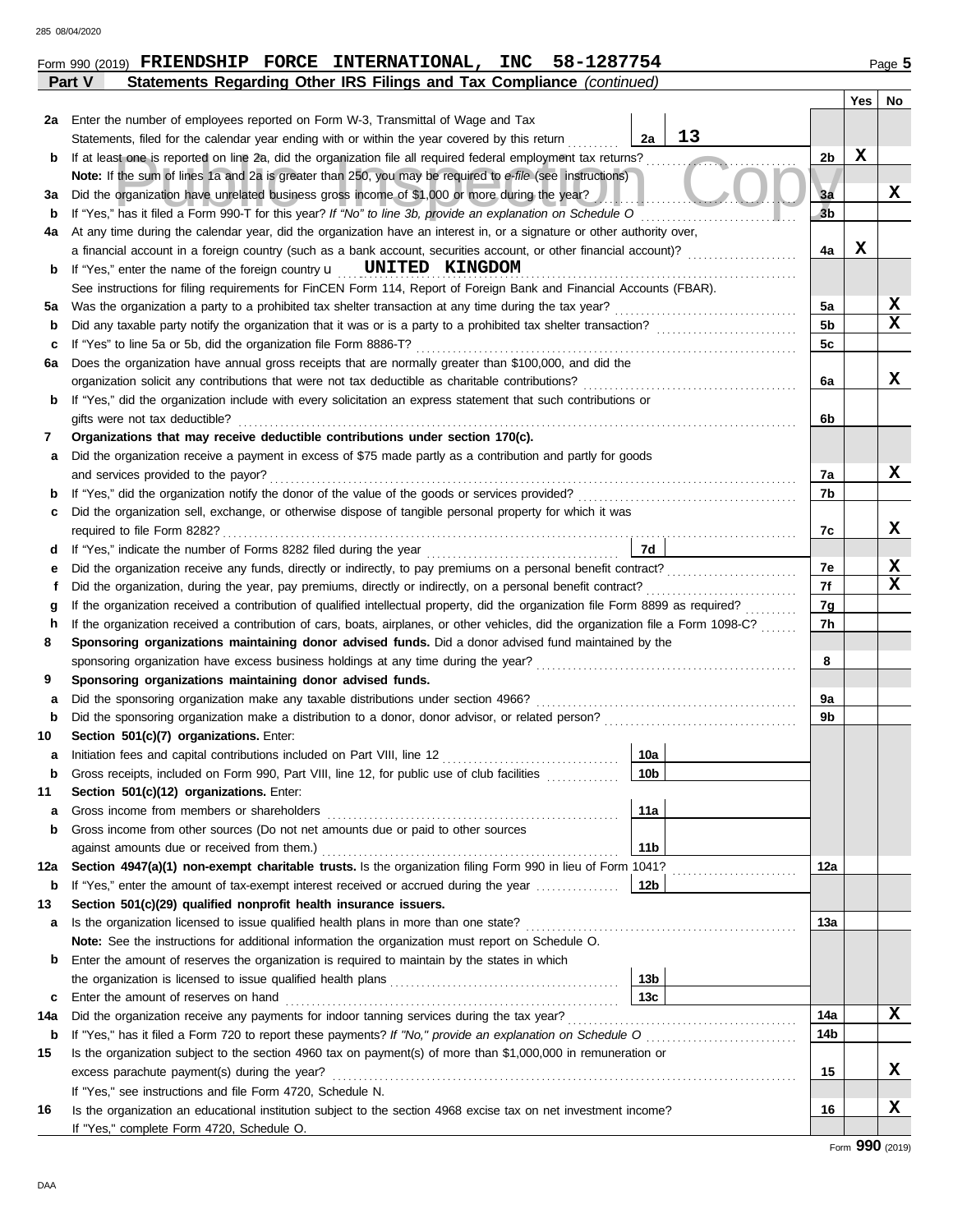|     | Part VI<br>Governance, Management, and Disclosure For each "Yes" response to lines 2 through 7b below, and for a "No"               |              |            |                 |
|-----|-------------------------------------------------------------------------------------------------------------------------------------|--------------|------------|-----------------|
|     | response to line 8a, 8b, or 10b below, describe the circumstances, processes, or changes on Schedule O. See instructions.           |              |            |                 |
|     |                                                                                                                                     |              |            | x               |
|     | Section A. Governing Body and Management                                                                                            |              |            |                 |
|     |                                                                                                                                     |              | <b>Yes</b> | No              |
| 1a  | Enter the number of voting members of the governing body at the end of the tax year<br>1a                                           |              |            |                 |
|     | If there are material differences in voting rights among members of the governing body, or                                          |              |            |                 |
|     | if the governing body delegated broad authority to an executive committee or similar                                                |              |            |                 |
|     | committee, explain on Schedule O.                                                                                                   |              |            |                 |
| b   | 12<br>1b<br>Enter the number of voting members included on line 1a, above, who are independent                                      |              |            |                 |
| 2   | Did any officer, director, trustee, or key employee have a family relationship or a business relationship with                      |              |            |                 |
|     | any other officer, director, trustee, or key employee?                                                                              | 2            |            | x               |
| 3   | Did the organization delegate control over management duties customarily performed by or under the direct                           |              |            |                 |
|     | supervision of officers, directors, trustees, or key employees to a management company or other person?                             | 3            |            | X               |
| 4   |                                                                                                                                     | 4            |            | $\mathbf x$     |
| 5   |                                                                                                                                     | 5            |            | $\mathbf x$     |
| 6   | Did the organization have members or stockholders?                                                                                  | 6            |            | X               |
| 7a  | Did the organization have members, stockholders, or other persons who had the power to elect or appoint                             |              |            |                 |
|     | one or more members of the governing body?                                                                                          | 7а           |            | x               |
|     | Are any governance decisions of the organization reserved to (or subject to approval by) members,                                   |              |            |                 |
| b   | stockholders, or persons other than the governing body?                                                                             | 7b           |            | x               |
|     |                                                                                                                                     |              |            |                 |
| 8   | Did the organization contemporaneously document the meetings held or written actions undertaken during the year by the following:   |              |            |                 |
| а   | The governing body?                                                                                                                 | 8а           | X<br>X     |                 |
| b   | Each committee with authority to act on behalf of the governing body?                                                               | 8b           |            |                 |
| 9   | Is there any officer, director, trustee, or key employee listed in Part VII, Section A, who cannot be reached at                    |              |            |                 |
|     |                                                                                                                                     | 9            |            | x               |
|     | Section B. Policies (This Section B requests information about policies not required by the Internal Revenue Code.)                 |              |            |                 |
|     |                                                                                                                                     |              | Yes        | No              |
| 10a | Did the organization have local chapters, branches, or affiliates?                                                                  | 10a          | X          |                 |
| b   | If "Yes," did the organization have written policies and procedures governing the activities of such chapters,                      |              |            |                 |
|     | affiliates, and branches to ensure their operations are consistent with the organization's exempt purposes?                         | 10b          | X          |                 |
| 11a | Has the organization provided a complete copy of this Form 990 to all members of its governing body before filing the form?         | 11a          |            | x               |
| b   | Describe in Schedule O the process, if any, used by the organization to review this Form 990.                                       |              |            |                 |
| 12a | Did the organization have a written conflict of interest policy? If "No," go to line 13                                             | 12a          | X          |                 |
| b   | Were officers, directors, or trustees, and key employees required to disclose annually interests that could give rise to conflicts? | 12b          | X          |                 |
| c   | Did the organization regularly and consistently monitor and enforce compliance with the policy? If "Yes,"                           |              |            |                 |
|     | describe in Schedule O how this was done                                                                                            | 12c          | x          |                 |
| 13  | Did the organization have a written whistleblower policy?                                                                           | 13           | X          |                 |
| 14  | Did the organization have a written document retention and destruction policy?                                                      | 14           | X          |                 |
| 15  | Did the process for determining compensation of the following persons include a review and approval by                              |              |            |                 |
|     | independent persons, comparability data, and contemporaneous substantiation of the deliberation and decision?                       |              |            |                 |
| a   |                                                                                                                                     | 15a          | X          |                 |
| b   | Other officers or key employees of the organization                                                                                 | 15b          |            | x               |
|     | If "Yes" to line 15a or 15b, describe the process in Schedule O (see instructions).                                                 |              |            |                 |
| 16a | Did the organization invest in, contribute assets to, or participate in a joint venture or similar arrangement                      |              |            |                 |
|     | with a taxable entity during the year?                                                                                              | 16a          |            | x               |
| b   | If "Yes," did the organization follow a written policy or procedure requiring the organization to evaluate its                      |              |            |                 |
|     | participation in joint venture arrangements under applicable federal tax law, and take steps to safeguard the                       |              |            |                 |
|     |                                                                                                                                     | 16b          |            |                 |
|     | <b>Section C. Disclosure</b>                                                                                                        |              |            |                 |
| 17  | List the states with which a copy of this Form 990 is required to be filed $\mathbf{u}$ GA                                          |              |            |                 |
| 18  | Section 6104 requires an organization to make its Forms 1023 (1024 or 1024-A, if applicable), 990, and 990-T (Section 501(c)        |              |            |                 |
|     | (3)s only) available for public inspection. Indicate how you made these available. Check all that apply.                            |              |            |                 |
|     | Another's website $ \mathbf{X} $ Upon request<br>Other (explain on Schedule O)<br>Own website<br>$\mathbf{1}$                       |              |            |                 |
| 19  | Describe on Schedule O whether (and if so, how) the organization made its governing documents, conflict of interest policy, and     |              |            |                 |
|     | financial statements available to the public during the tax year.                                                                   |              |            |                 |
| 20  | State the name, address, and telephone number of the person who possesses the organization's books and records u                    |              |            |                 |
|     | 400 WEST PEACHTREE ST NW,<br>#4-980                                                                                                 |              |            |                 |
|     | <b>JEREMI SNOOK</b><br>GA 30308                                                                                                     | 404-522-9490 |            |                 |
|     | <b>ATLANTA</b>                                                                                                                      |              |            |                 |
| DAA |                                                                                                                                     |              |            | Form 990 (2019) |

Form 990 (2019) FRIENDSHIP FORCE INTERNATIONAL, INC 58-1287754 Page 6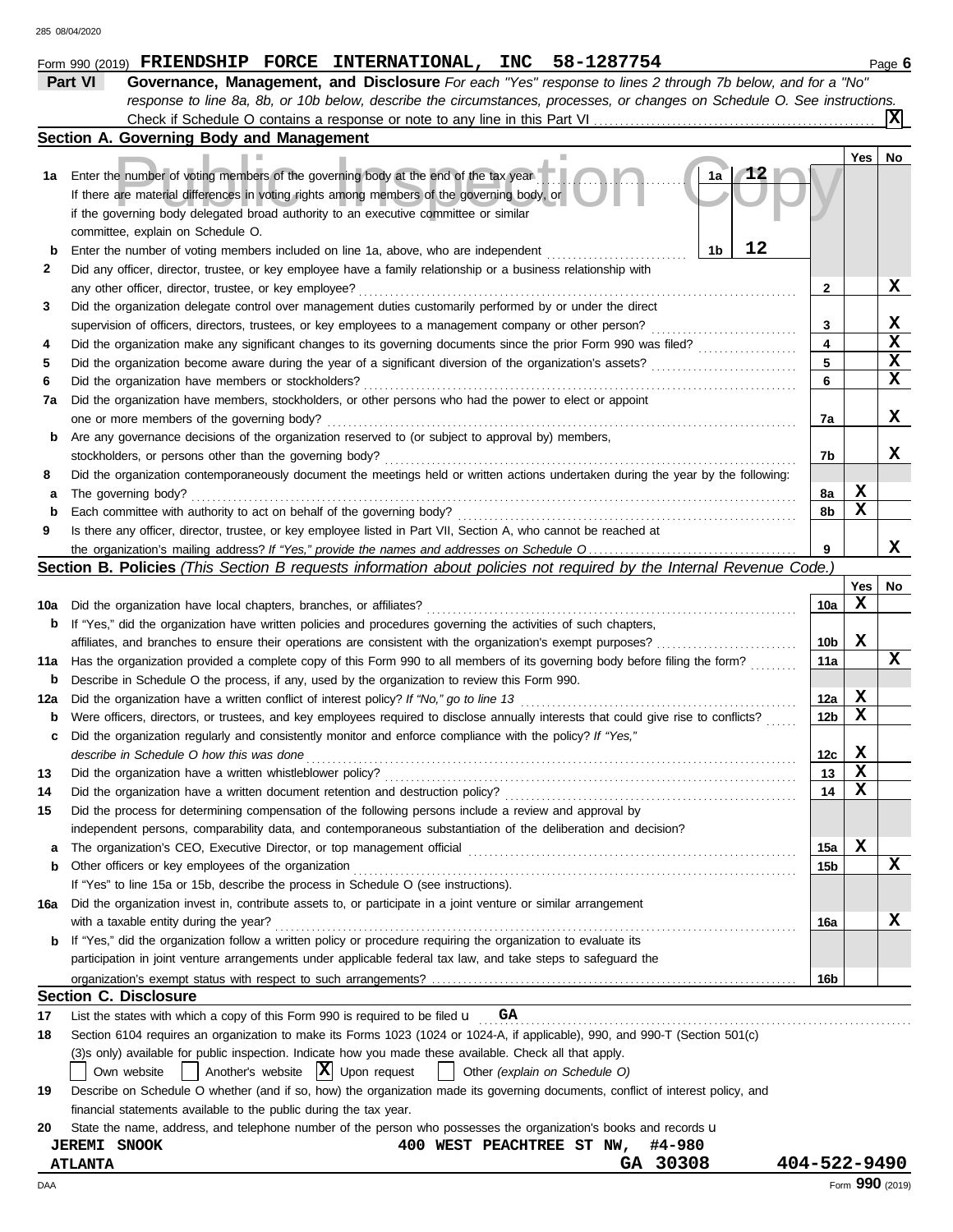| 200 00/04/2020                                                                                                                                                                                                                                              |                                                                              |                                                                  |                       |         |                 |                                 |        |                                 |                               |                          |  |  |  |
|-------------------------------------------------------------------------------------------------------------------------------------------------------------------------------------------------------------------------------------------------------------|------------------------------------------------------------------------------|------------------------------------------------------------------|-----------------------|---------|-----------------|---------------------------------|--------|---------------------------------|-------------------------------|--------------------------|--|--|--|
| Form 990 (2019) FRIENDSHIP FORCE INTERNATIONAL, INC 58-1287754                                                                                                                                                                                              |                                                                              |                                                                  |                       |         |                 |                                 |        |                                 |                               | Page 7                   |  |  |  |
| Compensation of Officers, Directors, Trustees, Key Employees, Highest Compensated Employees, and<br>Part VII                                                                                                                                                |                                                                              |                                                                  |                       |         |                 |                                 |        |                                 |                               |                          |  |  |  |
|                                                                                                                                                                                                                                                             | <b>Independent Contractors</b>                                               |                                                                  |                       |         |                 |                                 |        |                                 |                               |                          |  |  |  |
|                                                                                                                                                                                                                                                             | Check if Schedule O contains a response or note to any line in this Part VII |                                                                  |                       |         |                 |                                 |        |                                 |                               |                          |  |  |  |
| Officers, Directors, Trustees, Key Employees, and Highest Compensated Employees<br>Section A.                                                                                                                                                               |                                                                              |                                                                  |                       |         |                 |                                 |        |                                 |                               |                          |  |  |  |
| 1a Complete this table for all persons required to be listed. Report compensation for the calendar year ending with or within the                                                                                                                           |                                                                              |                                                                  |                       |         |                 |                                 |        |                                 |                               |                          |  |  |  |
| organization's tax year.                                                                                                                                                                                                                                    |                                                                              |                                                                  |                       |         |                 |                                 |        |                                 |                               |                          |  |  |  |
| • List all of the organization's <b>current</b> officers, directors, trustees (whether individuals or organizations), regardless of amount of<br>compensation. Enter -0- in columns $(D)$ , $(E)$ , and $(F)$ if no compensation was paid.                  |                                                                              |                                                                  |                       |         |                 |                                 |        |                                 |                               |                          |  |  |  |
| • List all of the organization's <b>current</b> key employees, if any. See instructions for definition of "key employee."                                                                                                                                   |                                                                              |                                                                  |                       |         |                 |                                 |        |                                 |                               |                          |  |  |  |
| • List the organization's five current highest compensated employees (other than an officer, director, trustee, or key employee)<br>who received reportable compensation (Box 5 of Form W-2 and/or Box 7 of Form 1099-MISC) of more than \$100,000 from the |                                                                              |                                                                  |                       |         |                 |                                 |        |                                 |                               |                          |  |  |  |
| organization and any related organizations.                                                                                                                                                                                                                 |                                                                              |                                                                  |                       |         |                 |                                 |        |                                 |                               |                          |  |  |  |
| • List all of the organization's former officers, key employees, and highest compensated employees who received more than<br>\$100,000 of reportable compensation from the organization and any related organizations.                                      |                                                                              |                                                                  |                       |         |                 |                                 |        |                                 |                               |                          |  |  |  |
|                                                                                                                                                                                                                                                             |                                                                              |                                                                  |                       |         |                 |                                 |        |                                 |                               |                          |  |  |  |
| • List all of the organization's former directors or trustees that received, in the capacity as a former director or trustee of the<br>organization, more than \$10,000 of reportable compensation from the organization and any related organizations.     |                                                                              |                                                                  |                       |         |                 |                                 |        |                                 |                               |                          |  |  |  |
| See instructions for the order in which to list the persons above.                                                                                                                                                                                          |                                                                              |                                                                  |                       |         |                 |                                 |        |                                 |                               |                          |  |  |  |
| Check this box if neither the organization nor any related organization compensated any current officer, director, or trustee.                                                                                                                              |                                                                              |                                                                  |                       |         |                 |                                 |        |                                 |                               |                          |  |  |  |
| (A)<br>Name and title                                                                                                                                                                                                                                       | (B)                                                                          |                                                                  |                       |         | (C)<br>Position |                                 |        | (D)<br>Reportable               | (E)<br>Reportable             | (F)<br>Estimated amount  |  |  |  |
|                                                                                                                                                                                                                                                             | Average<br>hours                                                             |                                                                  |                       |         |                 | (do not check more than one     |        | compensation                    | compensation                  | of other                 |  |  |  |
|                                                                                                                                                                                                                                                             | per week                                                                     | box, unless person is both an<br>officer and a director/trustee) |                       |         |                 |                                 |        | from the                        | from related<br>organizations | compensation<br>from the |  |  |  |
|                                                                                                                                                                                                                                                             | (list any<br>hours for                                                       |                                                                  |                       |         |                 |                                 |        | organization<br>(W-2/1099-MISC) | (W-2/1099-MISC)               | organization and         |  |  |  |
|                                                                                                                                                                                                                                                             | related                                                                      | Individual                                                       |                       | Officer |                 |                                 | Former |                                 |                               | related organizations    |  |  |  |
|                                                                                                                                                                                                                                                             | organizations<br>below                                                       | director                                                         |                       |         |                 |                                 |        |                                 |                               |                          |  |  |  |
|                                                                                                                                                                                                                                                             | dotted line)                                                                 | trustee                                                          |                       |         | Key employee    |                                 |        |                                 |                               |                          |  |  |  |
|                                                                                                                                                                                                                                                             |                                                                              |                                                                  | Institutional trustee |         |                 | Highest compensated<br>employee |        |                                 |                               |                          |  |  |  |
|                                                                                                                                                                                                                                                             |                                                                              |                                                                  |                       |         |                 |                                 |        |                                 |                               |                          |  |  |  |
| (1) JEREMI SNOOK                                                                                                                                                                                                                                            |                                                                              |                                                                  |                       |         |                 |                                 |        |                                 |                               |                          |  |  |  |
|                                                                                                                                                                                                                                                             | 40.00                                                                        |                                                                  |                       |         |                 |                                 |        |                                 |                               |                          |  |  |  |
| PRESIDENT/CEO                                                                                                                                                                                                                                               | 0.00                                                                         |                                                                  |                       | X       |                 |                                 |        | 109,400                         | 0                             | 18,426                   |  |  |  |
| (2) KRISZTINA BALOGH                                                                                                                                                                                                                                        |                                                                              |                                                                  |                       |         |                 |                                 |        |                                 |                               |                          |  |  |  |
|                                                                                                                                                                                                                                                             | 1.00                                                                         |                                                                  |                       |         |                 |                                 |        |                                 |                               |                          |  |  |  |
| <b>DIRECTOR</b>                                                                                                                                                                                                                                             | 0.00                                                                         | X                                                                |                       |         |                 |                                 |        | 0                               | 0                             | 0                        |  |  |  |
| <b>BEAUPRE'</b><br>(3) CHRISTIANE                                                                                                                                                                                                                           |                                                                              |                                                                  |                       |         |                 |                                 |        |                                 |                               |                          |  |  |  |
|                                                                                                                                                                                                                                                             | 1.00                                                                         |                                                                  |                       |         |                 |                                 |        |                                 |                               |                          |  |  |  |
| <b>DIRECTOR</b>                                                                                                                                                                                                                                             | 0.00                                                                         | X                                                                |                       |         |                 |                                 |        | 0                               | 0                             | 0                        |  |  |  |
| <b>CUSTEAD</b><br>(4) JYOTSNA                                                                                                                                                                                                                               |                                                                              |                                                                  |                       |         |                 |                                 |        |                                 |                               |                          |  |  |  |
|                                                                                                                                                                                                                                                             | 2.00                                                                         |                                                                  |                       |         |                 |                                 |        |                                 |                               |                          |  |  |  |
| <b>PAST CHAIR</b>                                                                                                                                                                                                                                           | 0.00                                                                         | $\mathbf x$                                                      |                       | X       |                 |                                 |        | 0                               | 0                             | 0                        |  |  |  |

**0.00 X 0 0 0**

**0.00 X X 0 0 0**

**0.00 X 0 0 0**

**0.00 X X 0 0 0**

**0.00 X X 0 0 0**

**0.00 X X 0 0 0**

**(5) CHUCK GOLDFARB**

. . . . . . . . . . . . . . . . . . . . . . . . . . . . . . . . . . . . . . . . . . . . . . . . . . . . . . .

**1.00**

**2.00**

**1.00**

**2.00**

**2.00**

**2.00**

**1.00**

 $\overline{\text{o.00}}$ 

 $\overline{0.00}$ 

. . . . . . . . . . . . . . . . . . . . . . . . . . . . . . . . . . . . . . . . . . . . . . . . . . . . . . .

 $\begin{array}{|c|c|c|}\n\hline\n\text{1.00} & \text{0.00}\n\hline\n\end{array}$ 

. . . . . . . . . . . . . . . . . . . . . . . . . . . . . . . . . . . . . . . . . . . . . . . . . . . . . . . **SECRETARY**

. . . . . . . . . . . . . . . . . . . . . . . . . . . . . . . . . . . . . . . . . . . . . . . . . . . . . . .

**(6) LYN HARGREAVE**

**(8) BOBBIE MULHOLLAND**

**(9) HIROSHI ONISHI**

**(10) JAMES PERMANA**

**(11) MARILYN PETERSON**

**(7) STUART MAY**

**DIRECTOR**

**VICE CHAIR**

**DIRECTOR**

**TREASURER**

**DIRECTOR**

**CHAIR**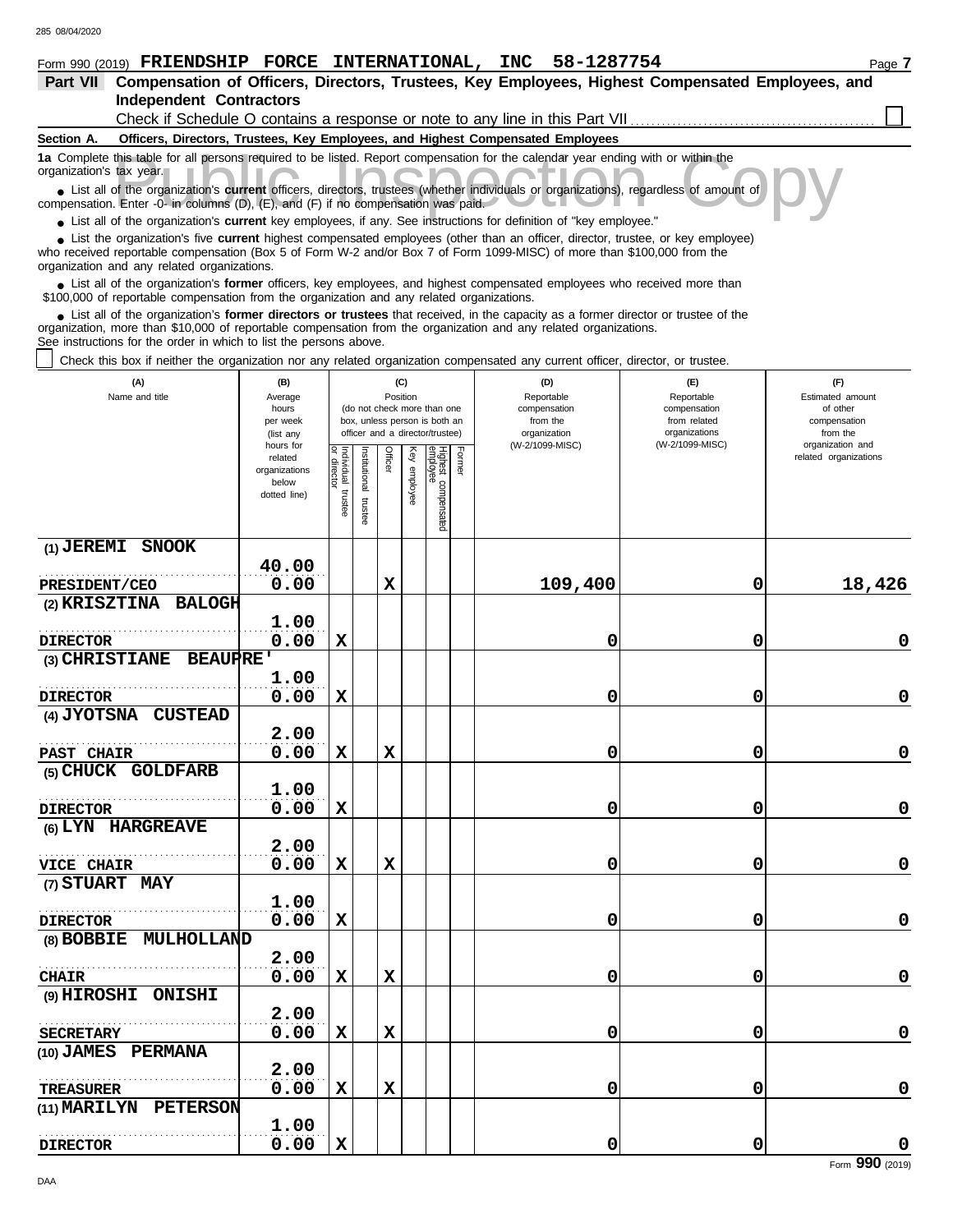|              | 285 08/04/2020<br>Form 990 (2019)<br>FRIENDSHIP FORCE INTERNATIONAL,                                                                                                                                               |                                                                |                                      |                       |                 |              |                                                                                                 |        | <b>INC</b> | 58-1287754                                                    |                                                                                                        |                                                                 | Page 8              |
|--------------|--------------------------------------------------------------------------------------------------------------------------------------------------------------------------------------------------------------------|----------------------------------------------------------------|--------------------------------------|-----------------------|-----------------|--------------|-------------------------------------------------------------------------------------------------|--------|------------|---------------------------------------------------------------|--------------------------------------------------------------------------------------------------------|-----------------------------------------------------------------|---------------------|
|              | Part VII                                                                                                                                                                                                           |                                                                |                                      |                       |                 |              |                                                                                                 |        |            |                                                               | Section A. Officers, Directors, Trustees, Key Employees, and Highest Compensated Employees (continued) |                                                                 |                     |
|              | (A)<br>Name and title                                                                                                                                                                                              | (B)<br>Average<br>hours<br>per week<br>(list any               |                                      |                       | (C)<br>Position |              | (do not check more than one<br>box, unless person is both an<br>officer and a director/trustee) |        |            | (D)<br>Reportable<br>compensation<br>from the<br>organization | (F)<br>Reportable<br>compensation<br>from related<br>organizations                                     | (F)<br>Estimated amount<br>of other<br>compensation<br>from the |                     |
|              |                                                                                                                                                                                                                    | hours for<br>related<br>organizations<br>below<br>dotted line) | Individual<br>or director<br>trustee | Institutional trustee | <b>Officer</b>  | Key employee | Highest compensated<br>employee                                                                 | Former |            | (W-2/1099-MISC)                                               | (W-2/1099-MISC)                                                                                        | organization and<br>related organizations                       |                     |
| (12)         | <b>THERESE</b><br><b>VILOVAR</b>                                                                                                                                                                                   | 1.00                                                           |                                      |                       |                 |              |                                                                                                 |        |            |                                                               |                                                                                                        |                                                                 |                     |
| (13)         | <b>DIRECTOR</b><br><b>BIRGIT</b><br><b>WAGNER</b>                                                                                                                                                                  | 0.00                                                           | X                                    |                       |                 |              |                                                                                                 |        |            | 0                                                             | 0                                                                                                      |                                                                 | 0                   |
|              |                                                                                                                                                                                                                    | 1.00                                                           |                                      |                       |                 |              |                                                                                                 |        |            |                                                               |                                                                                                        |                                                                 |                     |
|              | <b>DIRECTOR</b>                                                                                                                                                                                                    | 0.00                                                           | X                                    |                       |                 |              |                                                                                                 |        |            | 0                                                             | 0                                                                                                      |                                                                 | 0                   |
|              |                                                                                                                                                                                                                    |                                                                |                                      |                       |                 |              |                                                                                                 |        |            |                                                               |                                                                                                        |                                                                 |                     |
|              |                                                                                                                                                                                                                    |                                                                |                                      |                       |                 |              |                                                                                                 |        |            |                                                               |                                                                                                        |                                                                 |                     |
|              |                                                                                                                                                                                                                    |                                                                |                                      |                       |                 |              |                                                                                                 |        |            |                                                               |                                                                                                        |                                                                 |                     |
|              |                                                                                                                                                                                                                    |                                                                |                                      |                       |                 |              |                                                                                                 |        |            |                                                               |                                                                                                        |                                                                 |                     |
|              |                                                                                                                                                                                                                    |                                                                |                                      |                       |                 |              |                                                                                                 |        |            |                                                               |                                                                                                        |                                                                 |                     |
|              |                                                                                                                                                                                                                    |                                                                |                                      |                       |                 |              |                                                                                                 |        |            |                                                               |                                                                                                        |                                                                 |                     |
|              | 1b Subtotal                                                                                                                                                                                                        |                                                                |                                      |                       |                 |              |                                                                                                 | u      |            | 109,400                                                       |                                                                                                        |                                                                 | 18,426              |
| c<br>d       | Total from continuation sheets to Part VII, Section A                                                                                                                                                              |                                                                |                                      |                       |                 |              |                                                                                                 | u      |            | 109,400                                                       |                                                                                                        |                                                                 | 18,426              |
| $\mathbf{2}$ | Total number of individuals (including but not limited to those listed above) who received more than \$100,000 of<br>reportable compensation from the organization $\mathbf{u} \quad \mathbf{\mathbf{\mathbf{I}}}$ |                                                                |                                      |                       |                 |              |                                                                                                 |        |            |                                                               |                                                                                                        |                                                                 |                     |
| 3            | Did the organization list any former officer, director, trustee, key employee, or highest compensated                                                                                                              |                                                                |                                      |                       |                 |              |                                                                                                 |        |            |                                                               |                                                                                                        |                                                                 | Yes<br>No           |
| 4            | employee on line 1a? If "Yes," complete Schedule J for such individual<br>For any individual listed on line 1a, is the sum of reportable compensation and other compensation from the                              |                                                                |                                      |                       |                 |              |                                                                                                 |        |            |                                                               |                                                                                                        | 3                                                               | X                   |
|              | organization and related organizations greater than \$150,000? If "Yes," complete Schedule J for such                                                                                                              |                                                                |                                      |                       |                 |              |                                                                                                 |        |            |                                                               |                                                                                                        | 4                                                               | X                   |
| 5            | Did any person listed on line 1a receive or accrue compensation from any unrelated organization or individual                                                                                                      |                                                                |                                      |                       |                 |              |                                                                                                 |        |            |                                                               |                                                                                                        | 5                                                               | X                   |
| 1            | Section B. Independent Contractors<br>Complete this table for your five highest compensated independent contractors that received more than \$100,000 of                                                           |                                                                |                                      |                       |                 |              |                                                                                                 |        |            |                                                               |                                                                                                        |                                                                 |                     |
|              | compensation from the organization. Report compensation for the calendar year ending with or within the organization's tax year.                                                                                   | (A)<br>Name and business address                               |                                      |                       |                 |              |                                                                                                 |        |            |                                                               | (B)<br>Description of services                                                                         |                                                                 | (C)<br>Compensation |
|              |                                                                                                                                                                                                                    |                                                                |                                      |                       |                 |              |                                                                                                 |        |            |                                                               |                                                                                                        |                                                                 |                     |
|              |                                                                                                                                                                                                                    |                                                                |                                      |                       |                 |              |                                                                                                 |        |            |                                                               |                                                                                                        |                                                                 |                     |
|              |                                                                                                                                                                                                                    |                                                                |                                      |                       |                 |              |                                                                                                 |        |            |                                                               |                                                                                                        |                                                                 |                     |
|              |                                                                                                                                                                                                                    |                                                                |                                      |                       |                 |              |                                                                                                 |        |            |                                                               |                                                                                                        |                                                                 |                     |
|              |                                                                                                                                                                                                                    |                                                                |                                      |                       |                 |              |                                                                                                 |        |            |                                                               |                                                                                                        |                                                                 |                     |
| 2            | Total number of independent contractors (including but not limited to those listed above) who<br>received more than \$100,000 of compensation from the organization $\mathbf u$                                    |                                                                |                                      |                       |                 |              |                                                                                                 |        |            |                                                               | 0                                                                                                      |                                                                 |                     |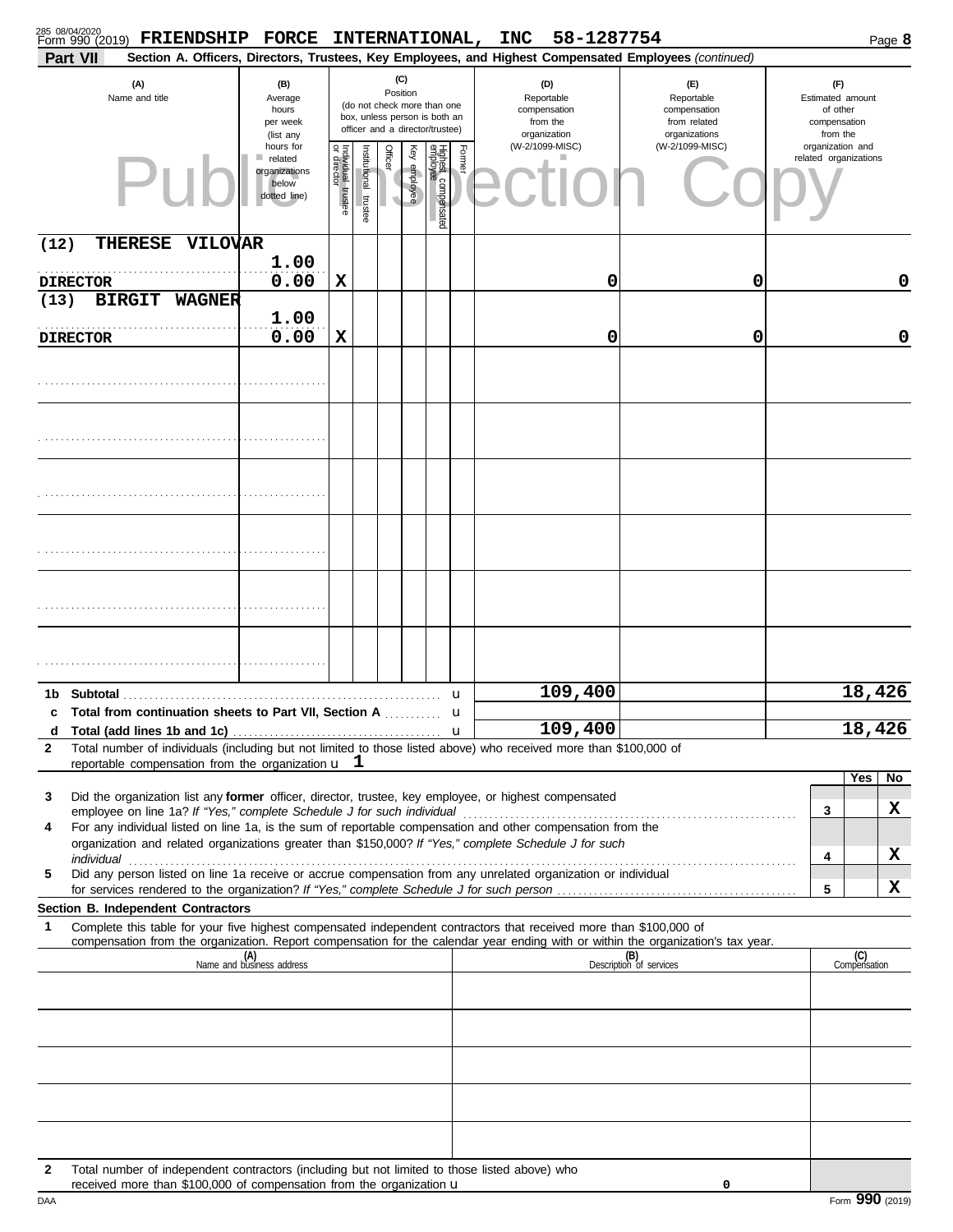## **Part VIII Statement of Revenue**

|                                                                  |     |                                                                                     |          |                |                 |  |                      | Check if Schedule O contains a response or note to any line in this Part VIII |                                              |                                      |                                                               |
|------------------------------------------------------------------|-----|-------------------------------------------------------------------------------------|----------|----------------|-----------------|--|----------------------|-------------------------------------------------------------------------------|----------------------------------------------|--------------------------------------|---------------------------------------------------------------|
|                                                                  |     |                                                                                     |          |                |                 |  |                      | (A)<br>Total revenue                                                          | (B)<br>Related or exempt<br>function revenue | (C)<br>Unrelated<br>business revenue | (D)<br>Revenue excluded<br>from tax under<br>sections 512-514 |
|                                                                  |     |                                                                                     |          |                |                 |  |                      |                                                                               |                                              |                                      |                                                               |
| <b>Contributions, Gifts, Grants</b><br>and Other Similar Amounts |     | 1a Federated campaigns                                                              |          |                | 1a              |  |                      |                                                                               |                                              |                                      |                                                               |
|                                                                  |     | <b>b</b> Membership dues<br>1b                                                      |          |                |                 |  | 174,814              |                                                                               |                                              |                                      |                                                               |
|                                                                  |     | c Fundraising events                                                                |          | .              | 1c              |  |                      |                                                                               |                                              |                                      |                                                               |
|                                                                  |     | d Related organizations                                                             |          | .              | 1 <sub>d</sub>  |  |                      |                                                                               |                                              |                                      |                                                               |
|                                                                  |     | e Government grants (contributions)                                                 |          |                | 1e              |  | 69,100               |                                                                               |                                              |                                      |                                                               |
|                                                                  |     | f All other contributions, gifts, grants,<br>and similar amounts not included above |          |                |                 |  |                      |                                                                               |                                              |                                      |                                                               |
|                                                                  |     |                                                                                     |          |                | 1f              |  | 33,355               |                                                                               |                                              |                                      |                                                               |
|                                                                  |     | Noncash contributions included in lines 1a-1f                                       |          |                | 1g  \$          |  |                      |                                                                               |                                              |                                      |                                                               |
|                                                                  |     |                                                                                     |          |                |                 |  |                      | 277,269                                                                       |                                              |                                      |                                                               |
|                                                                  |     |                                                                                     |          |                |                 |  | <b>Business Code</b> |                                                                               |                                              |                                      |                                                               |
|                                                                  | 2a  | <b>JOURNEY FEES</b>                                                                 |          |                |                 |  | 900099               | 944,002                                                                       | 944,002                                      |                                      |                                                               |
|                                                                  | b   | OTHER PROGRAM REVENUE                                                               |          |                |                 |  | 900099               | 67,264                                                                        | 67,264                                       |                                      |                                                               |
| Program Service<br>Revenue                                       | с   |                                                                                     |          |                |                 |  |                      |                                                                               |                                              |                                      |                                                               |
|                                                                  |     |                                                                                     |          |                |                 |  |                      |                                                                               |                                              |                                      |                                                               |
|                                                                  |     |                                                                                     |          |                |                 |  |                      |                                                                               |                                              |                                      |                                                               |
|                                                                  |     | f All other program service revenue                                                 |          |                |                 |  |                      |                                                                               |                                              |                                      |                                                               |
|                                                                  |     |                                                                                     |          |                |                 |  | $\mathbf u$          | 1,011,266                                                                     |                                              |                                      |                                                               |
|                                                                  | 3   | Investment income (including dividends, interest, and                               |          |                |                 |  |                      | 270                                                                           |                                              |                                      |                                                               |
|                                                                  |     | other similar amounts)                                                              |          |                |                 |  | u                    |                                                                               |                                              |                                      | 270                                                           |
|                                                                  | 4   | Income from investment of tax-exempt bond proceeds                                  |          |                |                 |  | u                    |                                                                               |                                              |                                      |                                                               |
|                                                                  | 5   |                                                                                     |          | (i) Real       |                 |  | u<br>(ii) Personal   |                                                                               |                                              |                                      |                                                               |
|                                                                  |     |                                                                                     |          |                |                 |  |                      |                                                                               |                                              |                                      |                                                               |
|                                                                  | 6а  | Gross rents                                                                         | 6a       |                |                 |  |                      |                                                                               |                                              |                                      |                                                               |
|                                                                  |     | Less: rental expenses                                                               | 6b<br>6c |                |                 |  |                      |                                                                               |                                              |                                      |                                                               |
|                                                                  |     | Rental inc. or (loss)<br>Net rental income or (loss)                                |          |                |                 |  |                      |                                                                               |                                              |                                      |                                                               |
|                                                                  | d   | <b>7a</b> Gross amount from                                                         |          | (i) Securities |                 |  | u<br>(ii) Other      |                                                                               |                                              |                                      |                                                               |
|                                                                  |     | sales of assets                                                                     | 7a       |                |                 |  |                      |                                                                               |                                              |                                      |                                                               |
|                                                                  |     | other than inventory<br><b>b</b> Less: cost or other                                |          |                |                 |  |                      |                                                                               |                                              |                                      |                                                               |
|                                                                  |     | basis and sales exps.                                                               | 7b       |                |                 |  |                      |                                                                               |                                              |                                      |                                                               |
| Revenue                                                          |     | c Gain or (loss)                                                                    | 7c       |                |                 |  |                      |                                                                               |                                              |                                      |                                                               |
|                                                                  |     |                                                                                     |          |                |                 |  | u                    |                                                                               |                                              |                                      |                                                               |
| Other                                                            |     | 8a Gross income from fundraising events                                             |          |                |                 |  |                      |                                                                               |                                              |                                      |                                                               |
|                                                                  |     |                                                                                     |          |                |                 |  |                      |                                                                               |                                              |                                      |                                                               |
|                                                                  |     | of contributions reported on line 1c).                                              |          |                |                 |  |                      |                                                                               |                                              |                                      |                                                               |
|                                                                  |     | See Part IV, line 18                                                                |          |                | 8а              |  |                      |                                                                               |                                              |                                      |                                                               |
|                                                                  |     | <b>b</b> Less: direct expenses                                                      |          |                | 8b              |  |                      |                                                                               |                                              |                                      |                                                               |
|                                                                  |     | c Net income or (loss) from fundraising events                                      |          |                |                 |  | u                    |                                                                               |                                              |                                      |                                                               |
|                                                                  |     | 9a Gross income from gaming activities.                                             |          |                |                 |  |                      |                                                                               |                                              |                                      |                                                               |
|                                                                  |     | See Part IV, line 19                                                                |          |                | 9а              |  |                      |                                                                               |                                              |                                      |                                                               |
|                                                                  |     | <b>b</b> Less: direct expenses                                                      |          |                | 9 <sub>b</sub>  |  |                      |                                                                               |                                              |                                      |                                                               |
|                                                                  |     | c Net income or (loss) from gaming activities                                       |          |                |                 |  | u                    |                                                                               |                                              |                                      |                                                               |
|                                                                  |     | 10a Gross sales of inventory, less                                                  |          |                |                 |  |                      |                                                                               |                                              |                                      |                                                               |
|                                                                  |     | returns and allowances                                                              |          |                | 10a             |  |                      |                                                                               |                                              |                                      |                                                               |
|                                                                  |     | <b>b</b> Less: cost of goods sold $\ldots$                                          |          |                | 10 <sub>b</sub> |  |                      |                                                                               |                                              |                                      |                                                               |
|                                                                  |     | <b>c</b> Net income or (loss) from sales of inventory                               |          |                |                 |  | $\mathbf{u}$         |                                                                               |                                              |                                      |                                                               |
|                                                                  |     |                                                                                     |          |                |                 |  | <b>Business Code</b> |                                                                               |                                              |                                      |                                                               |
| Miscellaneous<br>Revenue                                         | 11a |                                                                                     |          |                |                 |  |                      |                                                                               |                                              |                                      |                                                               |
|                                                                  | b   |                                                                                     |          |                |                 |  |                      |                                                                               |                                              |                                      |                                                               |
|                                                                  |     |                                                                                     |          |                |                 |  |                      |                                                                               |                                              |                                      |                                                               |
|                                                                  | d   |                                                                                     |          |                |                 |  |                      |                                                                               |                                              |                                      |                                                               |
|                                                                  |     |                                                                                     |          |                |                 |  |                      |                                                                               |                                              |                                      |                                                               |
|                                                                  | 12  |                                                                                     |          |                |                 |  | $\mathbf{u}$         | 1,288,805                                                                     | 1,011,266                                    | 0                                    | 270                                                           |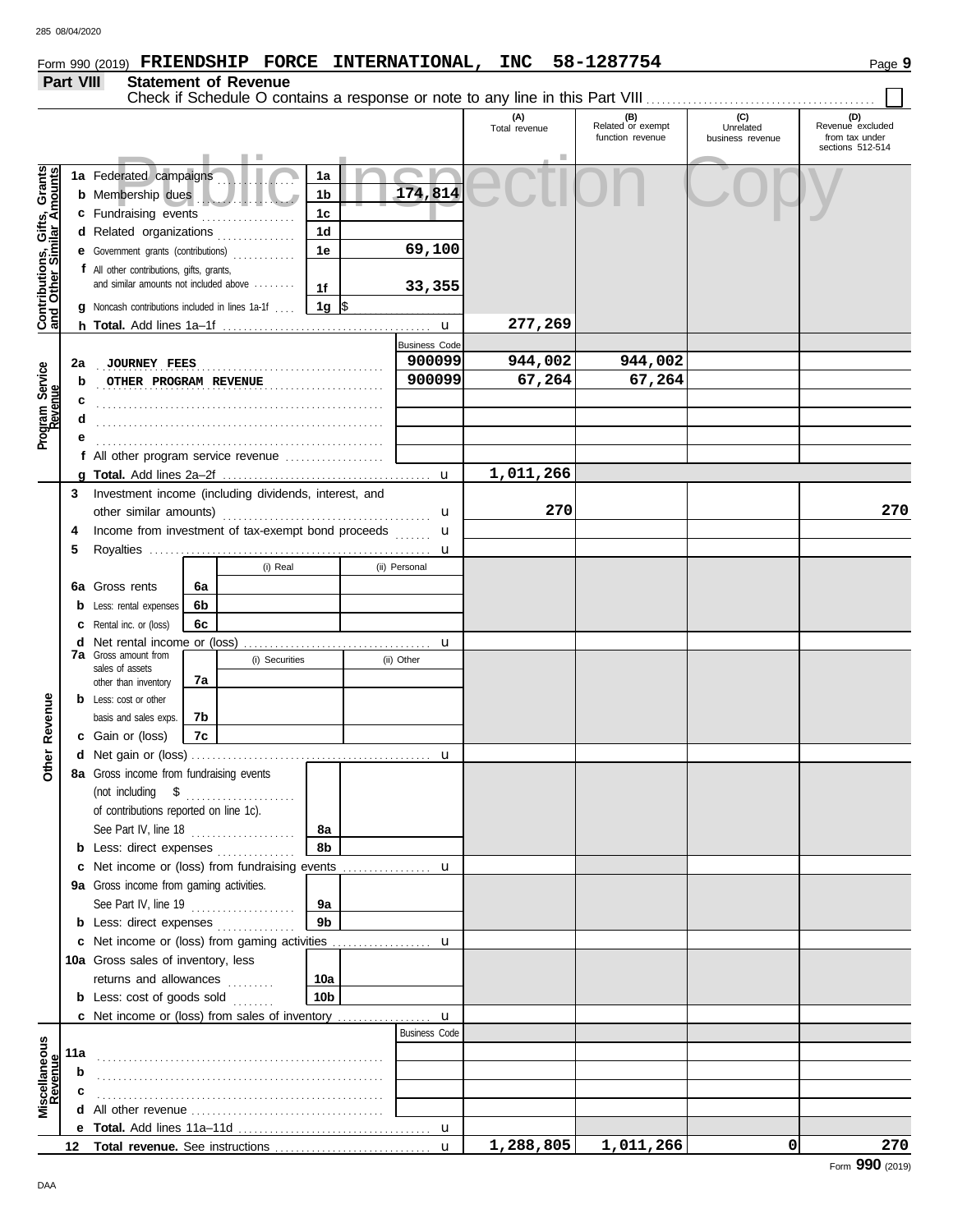### **Part IX Statement of Functional Expenses** Form 990 (2019) Page **10 FRIENDSHIP FORCE INTERNATIONAL, INC 58-1287754**

|              | Section 501(c)(3) and 501(c)(4) organizations must complete all columns. All other organizations must complete column (A).                                                                                                                                                                                                                                                                                                                                                    |                        |                                    |                                           |                                |  |  |  |  |  |  |  |
|--------------|-------------------------------------------------------------------------------------------------------------------------------------------------------------------------------------------------------------------------------------------------------------------------------------------------------------------------------------------------------------------------------------------------------------------------------------------------------------------------------|------------------------|------------------------------------|-------------------------------------------|--------------------------------|--|--|--|--|--|--|--|
|              | Check if Schedule O contains a response or note to any line in this Part IX                                                                                                                                                                                                                                                                                                                                                                                                   |                        |                                    |                                           | x                              |  |  |  |  |  |  |  |
|              | Do not include amounts reported on lines 6b,<br>7b, 8b, 9b, and 10b of Part VIII.                                                                                                                                                                                                                                                                                                                                                                                             | (A)<br>Total expenses  | (B)<br>Program service<br>expenses | (C)<br>Management and<br>general expenses | (D)<br>Fundraising<br>expenses |  |  |  |  |  |  |  |
| $\mathbf{1}$ | Grants and other assistance to domestic organizations                                                                                                                                                                                                                                                                                                                                                                                                                         |                        |                                    |                                           |                                |  |  |  |  |  |  |  |
|              | and domestic governments. See Part IV, line 21                                                                                                                                                                                                                                                                                                                                                                                                                                |                        |                                    |                                           |                                |  |  |  |  |  |  |  |
| $\mathbf{2}$ | Grants and other assistance to domestic                                                                                                                                                                                                                                                                                                                                                                                                                                       |                        |                                    |                                           |                                |  |  |  |  |  |  |  |
|              | individuals. See Part IV, line 22                                                                                                                                                                                                                                                                                                                                                                                                                                             |                        |                                    |                                           |                                |  |  |  |  |  |  |  |
| 3            | Grants and other assistance to foreign                                                                                                                                                                                                                                                                                                                                                                                                                                        |                        |                                    |                                           |                                |  |  |  |  |  |  |  |
|              | organizations, foreign governments, and foreign                                                                                                                                                                                                                                                                                                                                                                                                                               |                        |                                    |                                           |                                |  |  |  |  |  |  |  |
|              | individuals. See Part IV, lines 15 and 16                                                                                                                                                                                                                                                                                                                                                                                                                                     |                        |                                    |                                           |                                |  |  |  |  |  |  |  |
| 4            | Benefits paid to or for members<br>.                                                                                                                                                                                                                                                                                                                                                                                                                                          |                        |                                    |                                           |                                |  |  |  |  |  |  |  |
| 5            | Compensation of current officers, directors,                                                                                                                                                                                                                                                                                                                                                                                                                                  |                        |                                    |                                           |                                |  |  |  |  |  |  |  |
|              | trustees, and key employees                                                                                                                                                                                                                                                                                                                                                                                                                                                   | 124,444                | 43,555                             | 62,222                                    | 18,667                         |  |  |  |  |  |  |  |
| 6            | Compensation not included above to disqualified                                                                                                                                                                                                                                                                                                                                                                                                                               |                        |                                    |                                           |                                |  |  |  |  |  |  |  |
|              | persons (as defined under section 4958(f)(1)) and                                                                                                                                                                                                                                                                                                                                                                                                                             |                        |                                    |                                           |                                |  |  |  |  |  |  |  |
|              | persons described in section 4958(c)(3)(B)                                                                                                                                                                                                                                                                                                                                                                                                                                    |                        |                                    |                                           |                                |  |  |  |  |  |  |  |
| 7            | Other salaries and wages                                                                                                                                                                                                                                                                                                                                                                                                                                                      | 336,697                | 285,965                            | 33,876                                    | 16,856                         |  |  |  |  |  |  |  |
| 8            | Pension plan accruals and contributions (include                                                                                                                                                                                                                                                                                                                                                                                                                              |                        |                                    |                                           |                                |  |  |  |  |  |  |  |
|              | section 401(k) and 403(b) employer contributions)                                                                                                                                                                                                                                                                                                                                                                                                                             | $\frac{7,951}{85,951}$ | 5,682                              | 1,657                                     | 612                            |  |  |  |  |  |  |  |
| 9            | Other employee benefits                                                                                                                                                                                                                                                                                                                                                                                                                                                       |                        | 61,449                             | 17,888                                    | 6,614                          |  |  |  |  |  |  |  |
| 10           |                                                                                                                                                                                                                                                                                                                                                                                                                                                                               | 36, 264                | 25,917                             | 7,555                                     | 2,792                          |  |  |  |  |  |  |  |
| 11           | Fees for services (nonemployees):                                                                                                                                                                                                                                                                                                                                                                                                                                             |                        |                                    |                                           |                                |  |  |  |  |  |  |  |
| a            |                                                                                                                                                                                                                                                                                                                                                                                                                                                                               |                        |                                    |                                           |                                |  |  |  |  |  |  |  |
| b            |                                                                                                                                                                                                                                                                                                                                                                                                                                                                               | 2,579                  |                                    | 2,579                                     |                                |  |  |  |  |  |  |  |
| c            |                                                                                                                                                                                                                                                                                                                                                                                                                                                                               | 22,694                 |                                    | 22,694                                    |                                |  |  |  |  |  |  |  |
| d            | Lobbying                                                                                                                                                                                                                                                                                                                                                                                                                                                                      |                        |                                    |                                           |                                |  |  |  |  |  |  |  |
| е            | Professional fundraising services. See Part IV, line 17                                                                                                                                                                                                                                                                                                                                                                                                                       |                        |                                    |                                           |                                |  |  |  |  |  |  |  |
| f            | Investment management fees                                                                                                                                                                                                                                                                                                                                                                                                                                                    |                        |                                    |                                           |                                |  |  |  |  |  |  |  |
| a            | Other. (If line 11g amount exceeds 10% of line 25, column                                                                                                                                                                                                                                                                                                                                                                                                                     |                        |                                    |                                           |                                |  |  |  |  |  |  |  |
|              | (A) amount, list line 11g expenses on Schedule O.)                                                                                                                                                                                                                                                                                                                                                                                                                            | 221,105                | 221,105                            |                                           |                                |  |  |  |  |  |  |  |
| 12           | Advertising and promotion                                                                                                                                                                                                                                                                                                                                                                                                                                                     |                        |                                    |                                           |                                |  |  |  |  |  |  |  |
| 13           |                                                                                                                                                                                                                                                                                                                                                                                                                                                                               | 10,831                 | 1,139                              | 8,933                                     | 759                            |  |  |  |  |  |  |  |
| 14           | Information technology                                                                                                                                                                                                                                                                                                                                                                                                                                                        |                        |                                    |                                           |                                |  |  |  |  |  |  |  |
| 15           |                                                                                                                                                                                                                                                                                                                                                                                                                                                                               |                        | 9,002                              |                                           | 969                            |  |  |  |  |  |  |  |
| 16           |                                                                                                                                                                                                                                                                                                                                                                                                                                                                               | 12,593<br>54,420       | 29,132                             | 2,622<br>23,957                           | 1,331                          |  |  |  |  |  |  |  |
| 17           | $\begin{minipage}{0.5\textwidth} \centering \begin{tabular}{ c c c c } \hline \textbf{Travel} & \textbf{if} & \textbf{if} & \textbf{if} \\ \hline \textbf{if} & \textbf{if} & \textbf{if} & \textbf{if} \\ \hline \textbf{if} & \textbf{if} & \textbf{if} & \textbf{if} \\ \hline \textbf{if} & \textbf{if} & \textbf{if} & \textbf{if} \\ \hline \textbf{if} & \textbf{if} & \textbf{if} & \textbf{if} \\ \hline \textbf{if} & \textbf{if} & \textbf{if} & \textbf{if} \\ \$ |                        |                                    |                                           |                                |  |  |  |  |  |  |  |
| 18           | Payments of travel or entertainment expenses                                                                                                                                                                                                                                                                                                                                                                                                                                  |                        |                                    |                                           |                                |  |  |  |  |  |  |  |
| 19           | for any federal, state, or local public officials<br>Conferences, conventions, and meetings                                                                                                                                                                                                                                                                                                                                                                                   |                        |                                    |                                           |                                |  |  |  |  |  |  |  |
| 20           | Interest                                                                                                                                                                                                                                                                                                                                                                                                                                                                      |                        |                                    |                                           |                                |  |  |  |  |  |  |  |
| 21           |                                                                                                                                                                                                                                                                                                                                                                                                                                                                               |                        |                                    |                                           |                                |  |  |  |  |  |  |  |
| 22           | Depreciation, depletion, and amortization                                                                                                                                                                                                                                                                                                                                                                                                                                     | 56,326                 | 39,987                             | 11,830                                    | 4,509                          |  |  |  |  |  |  |  |
| 23           | Insurance                                                                                                                                                                                                                                                                                                                                                                                                                                                                     | 9,216                  | 8,295                              | 737                                       | 184                            |  |  |  |  |  |  |  |
| 24           | Other expenses. Itemize expenses not covered                                                                                                                                                                                                                                                                                                                                                                                                                                  |                        |                                    |                                           |                                |  |  |  |  |  |  |  |
|              | above (List miscellaneous expenses on line 24e. If                                                                                                                                                                                                                                                                                                                                                                                                                            |                        |                                    |                                           |                                |  |  |  |  |  |  |  |
|              | line 24e amount exceeds 10% of line 25, column                                                                                                                                                                                                                                                                                                                                                                                                                                |                        |                                    |                                           |                                |  |  |  |  |  |  |  |
|              | (A) amount, list line 24e expenses on Schedule O.)                                                                                                                                                                                                                                                                                                                                                                                                                            |                        |                                    |                                           |                                |  |  |  |  |  |  |  |
| a            | PUBLIC RELATIONS                                                                                                                                                                                                                                                                                                                                                                                                                                                              | 53,316                 | 26,574                             | 210                                       | 26, 532                        |  |  |  |  |  |  |  |
| b            | PROGRAM DEVELOPMENT                                                                                                                                                                                                                                                                                                                                                                                                                                                           | 43,912                 | 43,912                             |                                           |                                |  |  |  |  |  |  |  |
| c            | BANK & CREDIT CARD FEES                                                                                                                                                                                                                                                                                                                                                                                                                                                       | 27,423                 |                                    | 27,423                                    |                                |  |  |  |  |  |  |  |
| d            | <b>WEBSITE</b>                                                                                                                                                                                                                                                                                                                                                                                                                                                                | 11,682                 | 4,673                              | 4,673                                     | 2,336                          |  |  |  |  |  |  |  |
| е            |                                                                                                                                                                                                                                                                                                                                                                                                                                                                               | 15,242                 | 6,062                              | 6,149                                     | 3,031                          |  |  |  |  |  |  |  |
| 25           | Total functional expenses. Add lines 1 through 24e                                                                                                                                                                                                                                                                                                                                                                                                                            | 1,132,646              | 812,449                            | 235,005                                   | 85,192                         |  |  |  |  |  |  |  |
| 26           | Joint costs. Complete this line only if the<br>organization reported in column (B) joint costs                                                                                                                                                                                                                                                                                                                                                                                |                        |                                    |                                           |                                |  |  |  |  |  |  |  |
|              | from a combined educational campaign and                                                                                                                                                                                                                                                                                                                                                                                                                                      |                        |                                    |                                           |                                |  |  |  |  |  |  |  |
|              | fundraising solicitation. Check here u<br>if                                                                                                                                                                                                                                                                                                                                                                                                                                  |                        |                                    |                                           |                                |  |  |  |  |  |  |  |
|              | following SOP 98-2 (ASC 958-720)                                                                                                                                                                                                                                                                                                                                                                                                                                              |                        |                                    |                                           |                                |  |  |  |  |  |  |  |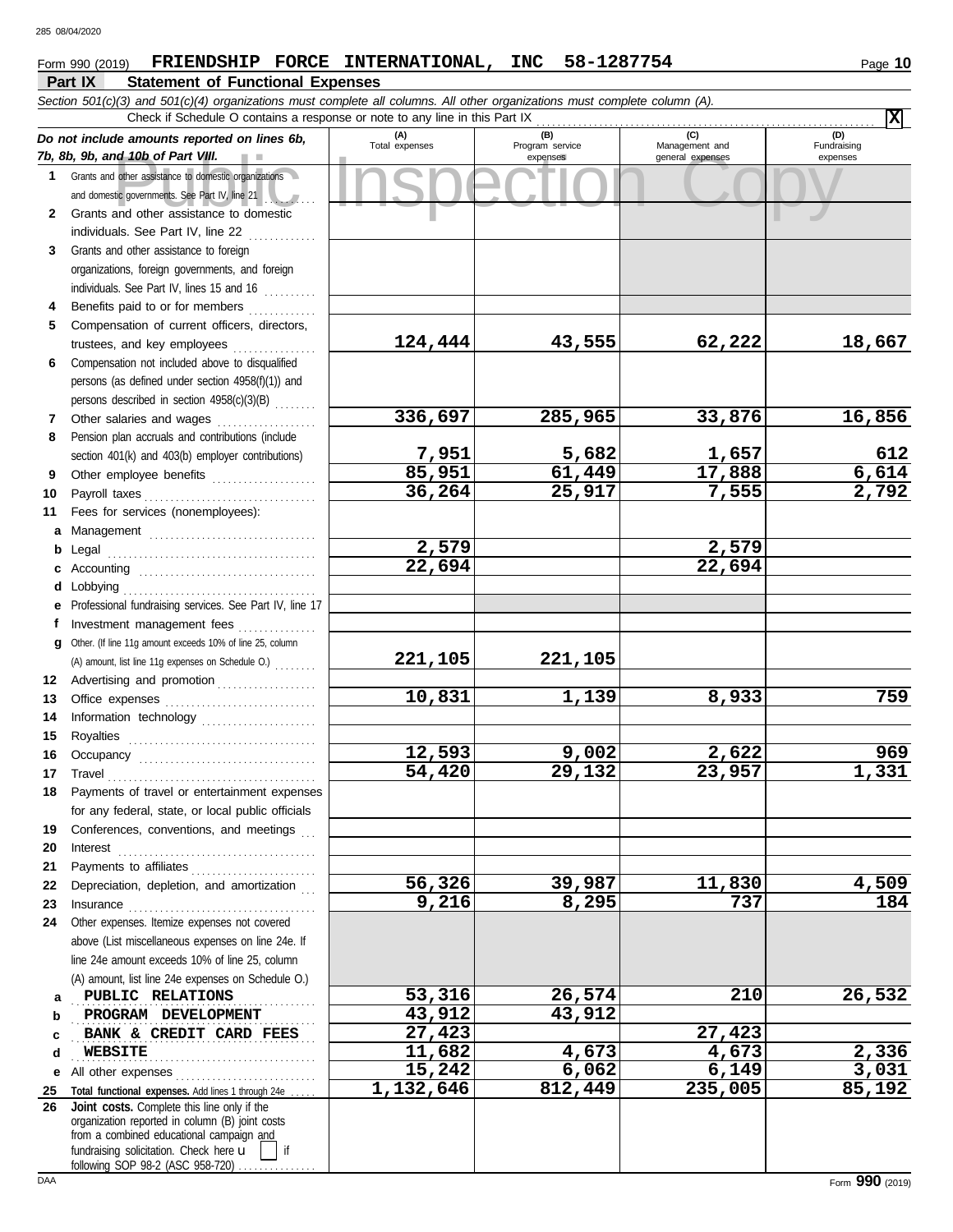#### Form 990 (2019) FRIENDSHIP FORCE INTERNATIONAL, INC 58-1287754 Page 11 **FRIENDSHIP FORCE INTERNATIONAL, INC 58-1287754**

| Check if Schedule O contains a response or note to any line in this Part X.<br>(A)<br>(B)<br>Beginning of year<br>End of year<br>236,496<br>267,663<br>$\mathbf{1}$<br>1<br>276,041<br>$\overline{2}$<br>278,470<br>2<br>71,989<br>34,530<br>$\overline{3}$<br>3<br>4<br>Accounts receivable, net<br>4<br>Loans and other receivables from any current or former officer, director,<br>5<br>trustee, key employee, creator or founder, substantial contributor, or 35%<br>controlled entity or family member of any of these persons<br>5<br>Loans and other receivables from other disqualified persons (as defined<br>6<br>under section $4958(f)(1)$ ), and persons described in section $4958(c)(3)(B)$<br>6<br>Assets<br>$\overline{7}$<br>7<br>8<br>Inventories for sale or use<br>8<br>28,145<br>20,691<br>9<br>Prepaid expenses and deferred charges<br>9<br>Land, buildings, and equipment: cost or other<br>10a<br>200,269<br>10a<br>167,375<br>78,461<br>32,894<br>10 <sub>b</sub><br>10 <sub>c</sub><br>Less: accumulated depreciation<br>b<br>Investments-publicly traded securities<br>11<br>11<br>12<br>12<br>13<br>13<br>14<br>Intangible assets<br>14<br>6,008<br>6,008<br>15<br>Other assets. See Part IV, line 11<br>15<br>$\sqrt{697}$ , 140<br>640,256<br>16<br>16<br>47,287<br>84,786<br>17<br>17<br>18<br>Grants payable<br>18<br>317,054<br>150,182<br>19<br>Deferred revenue<br>19<br>20<br>20<br>Tax-exempt bond liabilities<br>21<br>21<br>Escrow or custodial account liability. Complete Part IV of Schedule D<br>22<br>Loans and other payables to any current or former officer, director,<br>Liabilities<br>trustee, key employee, creator or founder, substantial contributor, or 35%<br>22<br>controlled entity or family member of any of these persons<br>23<br>Secured mortgages and notes payable to unrelated third parties<br>23<br>Unsecured notes and loans payable to unrelated third parties<br>24<br>24<br>25<br>Other liabilities (including federal income tax, payables to related third<br>parties, and other liabilities not included on lines 17-24). Complete Part X<br>22,638<br>18,207<br>25<br>of Schedule D<br>215,676<br>424,478<br>26<br>26<br>Organizations that follow FASB ASC 958, check here $\mathbf{u} \overline{X}$<br>Assets or Fund Balances<br>and complete lines 27, 28, 32, and 33.<br>206,493<br>366,779<br>Net assets without donor restrictions<br>27<br>27<br>66,169<br>57,801<br>28<br>Net assets with donor restrictions<br>28<br>Organizations that do not follow FASB ASC 958, check here u<br>and complete lines 29 through 33.<br>29<br>29<br>30<br>30<br>Retained earnings, endowment, accumulated income, or other funds<br>31<br>31<br>272,662<br>424,580<br>Net<br>Total net assets or fund balances<br>32<br>32<br>640,256<br>697,140<br>33<br>33 |  | Part X | <b>Balance Sheet</b> |  |  |  |  |
|-----------------------------------------------------------------------------------------------------------------------------------------------------------------------------------------------------------------------------------------------------------------------------------------------------------------------------------------------------------------------------------------------------------------------------------------------------------------------------------------------------------------------------------------------------------------------------------------------------------------------------------------------------------------------------------------------------------------------------------------------------------------------------------------------------------------------------------------------------------------------------------------------------------------------------------------------------------------------------------------------------------------------------------------------------------------------------------------------------------------------------------------------------------------------------------------------------------------------------------------------------------------------------------------------------------------------------------------------------------------------------------------------------------------------------------------------------------------------------------------------------------------------------------------------------------------------------------------------------------------------------------------------------------------------------------------------------------------------------------------------------------------------------------------------------------------------------------------------------------------------------------------------------------------------------------------------------------------------------------------------------------------------------------------------------------------------------------------------------------------------------------------------------------------------------------------------------------------------------------------------------------------------------------------------------------------------------------------------------------------------------------------------------------------------------------------------------------------------------------------------------------------------------------------------------------------------------------------------------------------------------------------------------------------------------------------------------------------------------------------------------------------------------------------------------------------------------------------|--|--------|----------------------|--|--|--|--|
|                                                                                                                                                                                                                                                                                                                                                                                                                                                                                                                                                                                                                                                                                                                                                                                                                                                                                                                                                                                                                                                                                                                                                                                                                                                                                                                                                                                                                                                                                                                                                                                                                                                                                                                                                                                                                                                                                                                                                                                                                                                                                                                                                                                                                                                                                                                                                                                                                                                                                                                                                                                                                                                                                                                                                                                                                                         |  |        |                      |  |  |  |  |
|                                                                                                                                                                                                                                                                                                                                                                                                                                                                                                                                                                                                                                                                                                                                                                                                                                                                                                                                                                                                                                                                                                                                                                                                                                                                                                                                                                                                                                                                                                                                                                                                                                                                                                                                                                                                                                                                                                                                                                                                                                                                                                                                                                                                                                                                                                                                                                                                                                                                                                                                                                                                                                                                                                                                                                                                                                         |  |        |                      |  |  |  |  |
|                                                                                                                                                                                                                                                                                                                                                                                                                                                                                                                                                                                                                                                                                                                                                                                                                                                                                                                                                                                                                                                                                                                                                                                                                                                                                                                                                                                                                                                                                                                                                                                                                                                                                                                                                                                                                                                                                                                                                                                                                                                                                                                                                                                                                                                                                                                                                                                                                                                                                                                                                                                                                                                                                                                                                                                                                                         |  |        |                      |  |  |  |  |
|                                                                                                                                                                                                                                                                                                                                                                                                                                                                                                                                                                                                                                                                                                                                                                                                                                                                                                                                                                                                                                                                                                                                                                                                                                                                                                                                                                                                                                                                                                                                                                                                                                                                                                                                                                                                                                                                                                                                                                                                                                                                                                                                                                                                                                                                                                                                                                                                                                                                                                                                                                                                                                                                                                                                                                                                                                         |  |        |                      |  |  |  |  |
|                                                                                                                                                                                                                                                                                                                                                                                                                                                                                                                                                                                                                                                                                                                                                                                                                                                                                                                                                                                                                                                                                                                                                                                                                                                                                                                                                                                                                                                                                                                                                                                                                                                                                                                                                                                                                                                                                                                                                                                                                                                                                                                                                                                                                                                                                                                                                                                                                                                                                                                                                                                                                                                                                                                                                                                                                                         |  |        |                      |  |  |  |  |
|                                                                                                                                                                                                                                                                                                                                                                                                                                                                                                                                                                                                                                                                                                                                                                                                                                                                                                                                                                                                                                                                                                                                                                                                                                                                                                                                                                                                                                                                                                                                                                                                                                                                                                                                                                                                                                                                                                                                                                                                                                                                                                                                                                                                                                                                                                                                                                                                                                                                                                                                                                                                                                                                                                                                                                                                                                         |  |        |                      |  |  |  |  |
|                                                                                                                                                                                                                                                                                                                                                                                                                                                                                                                                                                                                                                                                                                                                                                                                                                                                                                                                                                                                                                                                                                                                                                                                                                                                                                                                                                                                                                                                                                                                                                                                                                                                                                                                                                                                                                                                                                                                                                                                                                                                                                                                                                                                                                                                                                                                                                                                                                                                                                                                                                                                                                                                                                                                                                                                                                         |  |        |                      |  |  |  |  |
|                                                                                                                                                                                                                                                                                                                                                                                                                                                                                                                                                                                                                                                                                                                                                                                                                                                                                                                                                                                                                                                                                                                                                                                                                                                                                                                                                                                                                                                                                                                                                                                                                                                                                                                                                                                                                                                                                                                                                                                                                                                                                                                                                                                                                                                                                                                                                                                                                                                                                                                                                                                                                                                                                                                                                                                                                                         |  |        |                      |  |  |  |  |
|                                                                                                                                                                                                                                                                                                                                                                                                                                                                                                                                                                                                                                                                                                                                                                                                                                                                                                                                                                                                                                                                                                                                                                                                                                                                                                                                                                                                                                                                                                                                                                                                                                                                                                                                                                                                                                                                                                                                                                                                                                                                                                                                                                                                                                                                                                                                                                                                                                                                                                                                                                                                                                                                                                                                                                                                                                         |  |        |                      |  |  |  |  |
|                                                                                                                                                                                                                                                                                                                                                                                                                                                                                                                                                                                                                                                                                                                                                                                                                                                                                                                                                                                                                                                                                                                                                                                                                                                                                                                                                                                                                                                                                                                                                                                                                                                                                                                                                                                                                                                                                                                                                                                                                                                                                                                                                                                                                                                                                                                                                                                                                                                                                                                                                                                                                                                                                                                                                                                                                                         |  |        |                      |  |  |  |  |
|                                                                                                                                                                                                                                                                                                                                                                                                                                                                                                                                                                                                                                                                                                                                                                                                                                                                                                                                                                                                                                                                                                                                                                                                                                                                                                                                                                                                                                                                                                                                                                                                                                                                                                                                                                                                                                                                                                                                                                                                                                                                                                                                                                                                                                                                                                                                                                                                                                                                                                                                                                                                                                                                                                                                                                                                                                         |  |        |                      |  |  |  |  |
|                                                                                                                                                                                                                                                                                                                                                                                                                                                                                                                                                                                                                                                                                                                                                                                                                                                                                                                                                                                                                                                                                                                                                                                                                                                                                                                                                                                                                                                                                                                                                                                                                                                                                                                                                                                                                                                                                                                                                                                                                                                                                                                                                                                                                                                                                                                                                                                                                                                                                                                                                                                                                                                                                                                                                                                                                                         |  |        |                      |  |  |  |  |
|                                                                                                                                                                                                                                                                                                                                                                                                                                                                                                                                                                                                                                                                                                                                                                                                                                                                                                                                                                                                                                                                                                                                                                                                                                                                                                                                                                                                                                                                                                                                                                                                                                                                                                                                                                                                                                                                                                                                                                                                                                                                                                                                                                                                                                                                                                                                                                                                                                                                                                                                                                                                                                                                                                                                                                                                                                         |  |        |                      |  |  |  |  |
|                                                                                                                                                                                                                                                                                                                                                                                                                                                                                                                                                                                                                                                                                                                                                                                                                                                                                                                                                                                                                                                                                                                                                                                                                                                                                                                                                                                                                                                                                                                                                                                                                                                                                                                                                                                                                                                                                                                                                                                                                                                                                                                                                                                                                                                                                                                                                                                                                                                                                                                                                                                                                                                                                                                                                                                                                                         |  |        |                      |  |  |  |  |
|                                                                                                                                                                                                                                                                                                                                                                                                                                                                                                                                                                                                                                                                                                                                                                                                                                                                                                                                                                                                                                                                                                                                                                                                                                                                                                                                                                                                                                                                                                                                                                                                                                                                                                                                                                                                                                                                                                                                                                                                                                                                                                                                                                                                                                                                                                                                                                                                                                                                                                                                                                                                                                                                                                                                                                                                                                         |  |        |                      |  |  |  |  |
|                                                                                                                                                                                                                                                                                                                                                                                                                                                                                                                                                                                                                                                                                                                                                                                                                                                                                                                                                                                                                                                                                                                                                                                                                                                                                                                                                                                                                                                                                                                                                                                                                                                                                                                                                                                                                                                                                                                                                                                                                                                                                                                                                                                                                                                                                                                                                                                                                                                                                                                                                                                                                                                                                                                                                                                                                                         |  |        |                      |  |  |  |  |
|                                                                                                                                                                                                                                                                                                                                                                                                                                                                                                                                                                                                                                                                                                                                                                                                                                                                                                                                                                                                                                                                                                                                                                                                                                                                                                                                                                                                                                                                                                                                                                                                                                                                                                                                                                                                                                                                                                                                                                                                                                                                                                                                                                                                                                                                                                                                                                                                                                                                                                                                                                                                                                                                                                                                                                                                                                         |  |        |                      |  |  |  |  |
|                                                                                                                                                                                                                                                                                                                                                                                                                                                                                                                                                                                                                                                                                                                                                                                                                                                                                                                                                                                                                                                                                                                                                                                                                                                                                                                                                                                                                                                                                                                                                                                                                                                                                                                                                                                                                                                                                                                                                                                                                                                                                                                                                                                                                                                                                                                                                                                                                                                                                                                                                                                                                                                                                                                                                                                                                                         |  |        |                      |  |  |  |  |
|                                                                                                                                                                                                                                                                                                                                                                                                                                                                                                                                                                                                                                                                                                                                                                                                                                                                                                                                                                                                                                                                                                                                                                                                                                                                                                                                                                                                                                                                                                                                                                                                                                                                                                                                                                                                                                                                                                                                                                                                                                                                                                                                                                                                                                                                                                                                                                                                                                                                                                                                                                                                                                                                                                                                                                                                                                         |  |        |                      |  |  |  |  |
|                                                                                                                                                                                                                                                                                                                                                                                                                                                                                                                                                                                                                                                                                                                                                                                                                                                                                                                                                                                                                                                                                                                                                                                                                                                                                                                                                                                                                                                                                                                                                                                                                                                                                                                                                                                                                                                                                                                                                                                                                                                                                                                                                                                                                                                                                                                                                                                                                                                                                                                                                                                                                                                                                                                                                                                                                                         |  |        |                      |  |  |  |  |
|                                                                                                                                                                                                                                                                                                                                                                                                                                                                                                                                                                                                                                                                                                                                                                                                                                                                                                                                                                                                                                                                                                                                                                                                                                                                                                                                                                                                                                                                                                                                                                                                                                                                                                                                                                                                                                                                                                                                                                                                                                                                                                                                                                                                                                                                                                                                                                                                                                                                                                                                                                                                                                                                                                                                                                                                                                         |  |        |                      |  |  |  |  |
|                                                                                                                                                                                                                                                                                                                                                                                                                                                                                                                                                                                                                                                                                                                                                                                                                                                                                                                                                                                                                                                                                                                                                                                                                                                                                                                                                                                                                                                                                                                                                                                                                                                                                                                                                                                                                                                                                                                                                                                                                                                                                                                                                                                                                                                                                                                                                                                                                                                                                                                                                                                                                                                                                                                                                                                                                                         |  |        |                      |  |  |  |  |
|                                                                                                                                                                                                                                                                                                                                                                                                                                                                                                                                                                                                                                                                                                                                                                                                                                                                                                                                                                                                                                                                                                                                                                                                                                                                                                                                                                                                                                                                                                                                                                                                                                                                                                                                                                                                                                                                                                                                                                                                                                                                                                                                                                                                                                                                                                                                                                                                                                                                                                                                                                                                                                                                                                                                                                                                                                         |  |        |                      |  |  |  |  |
|                                                                                                                                                                                                                                                                                                                                                                                                                                                                                                                                                                                                                                                                                                                                                                                                                                                                                                                                                                                                                                                                                                                                                                                                                                                                                                                                                                                                                                                                                                                                                                                                                                                                                                                                                                                                                                                                                                                                                                                                                                                                                                                                                                                                                                                                                                                                                                                                                                                                                                                                                                                                                                                                                                                                                                                                                                         |  |        |                      |  |  |  |  |
|                                                                                                                                                                                                                                                                                                                                                                                                                                                                                                                                                                                                                                                                                                                                                                                                                                                                                                                                                                                                                                                                                                                                                                                                                                                                                                                                                                                                                                                                                                                                                                                                                                                                                                                                                                                                                                                                                                                                                                                                                                                                                                                                                                                                                                                                                                                                                                                                                                                                                                                                                                                                                                                                                                                                                                                                                                         |  |        |                      |  |  |  |  |
|                                                                                                                                                                                                                                                                                                                                                                                                                                                                                                                                                                                                                                                                                                                                                                                                                                                                                                                                                                                                                                                                                                                                                                                                                                                                                                                                                                                                                                                                                                                                                                                                                                                                                                                                                                                                                                                                                                                                                                                                                                                                                                                                                                                                                                                                                                                                                                                                                                                                                                                                                                                                                                                                                                                                                                                                                                         |  |        |                      |  |  |  |  |
|                                                                                                                                                                                                                                                                                                                                                                                                                                                                                                                                                                                                                                                                                                                                                                                                                                                                                                                                                                                                                                                                                                                                                                                                                                                                                                                                                                                                                                                                                                                                                                                                                                                                                                                                                                                                                                                                                                                                                                                                                                                                                                                                                                                                                                                                                                                                                                                                                                                                                                                                                                                                                                                                                                                                                                                                                                         |  |        |                      |  |  |  |  |
|                                                                                                                                                                                                                                                                                                                                                                                                                                                                                                                                                                                                                                                                                                                                                                                                                                                                                                                                                                                                                                                                                                                                                                                                                                                                                                                                                                                                                                                                                                                                                                                                                                                                                                                                                                                                                                                                                                                                                                                                                                                                                                                                                                                                                                                                                                                                                                                                                                                                                                                                                                                                                                                                                                                                                                                                                                         |  |        |                      |  |  |  |  |
|                                                                                                                                                                                                                                                                                                                                                                                                                                                                                                                                                                                                                                                                                                                                                                                                                                                                                                                                                                                                                                                                                                                                                                                                                                                                                                                                                                                                                                                                                                                                                                                                                                                                                                                                                                                                                                                                                                                                                                                                                                                                                                                                                                                                                                                                                                                                                                                                                                                                                                                                                                                                                                                                                                                                                                                                                                         |  |        |                      |  |  |  |  |
|                                                                                                                                                                                                                                                                                                                                                                                                                                                                                                                                                                                                                                                                                                                                                                                                                                                                                                                                                                                                                                                                                                                                                                                                                                                                                                                                                                                                                                                                                                                                                                                                                                                                                                                                                                                                                                                                                                                                                                                                                                                                                                                                                                                                                                                                                                                                                                                                                                                                                                                                                                                                                                                                                                                                                                                                                                         |  |        |                      |  |  |  |  |
|                                                                                                                                                                                                                                                                                                                                                                                                                                                                                                                                                                                                                                                                                                                                                                                                                                                                                                                                                                                                                                                                                                                                                                                                                                                                                                                                                                                                                                                                                                                                                                                                                                                                                                                                                                                                                                                                                                                                                                                                                                                                                                                                                                                                                                                                                                                                                                                                                                                                                                                                                                                                                                                                                                                                                                                                                                         |  |        |                      |  |  |  |  |
|                                                                                                                                                                                                                                                                                                                                                                                                                                                                                                                                                                                                                                                                                                                                                                                                                                                                                                                                                                                                                                                                                                                                                                                                                                                                                                                                                                                                                                                                                                                                                                                                                                                                                                                                                                                                                                                                                                                                                                                                                                                                                                                                                                                                                                                                                                                                                                                                                                                                                                                                                                                                                                                                                                                                                                                                                                         |  |        |                      |  |  |  |  |
|                                                                                                                                                                                                                                                                                                                                                                                                                                                                                                                                                                                                                                                                                                                                                                                                                                                                                                                                                                                                                                                                                                                                                                                                                                                                                                                                                                                                                                                                                                                                                                                                                                                                                                                                                                                                                                                                                                                                                                                                                                                                                                                                                                                                                                                                                                                                                                                                                                                                                                                                                                                                                                                                                                                                                                                                                                         |  |        |                      |  |  |  |  |
|                                                                                                                                                                                                                                                                                                                                                                                                                                                                                                                                                                                                                                                                                                                                                                                                                                                                                                                                                                                                                                                                                                                                                                                                                                                                                                                                                                                                                                                                                                                                                                                                                                                                                                                                                                                                                                                                                                                                                                                                                                                                                                                                                                                                                                                                                                                                                                                                                                                                                                                                                                                                                                                                                                                                                                                                                                         |  |        |                      |  |  |  |  |
|                                                                                                                                                                                                                                                                                                                                                                                                                                                                                                                                                                                                                                                                                                                                                                                                                                                                                                                                                                                                                                                                                                                                                                                                                                                                                                                                                                                                                                                                                                                                                                                                                                                                                                                                                                                                                                                                                                                                                                                                                                                                                                                                                                                                                                                                                                                                                                                                                                                                                                                                                                                                                                                                                                                                                                                                                                         |  |        |                      |  |  |  |  |
|                                                                                                                                                                                                                                                                                                                                                                                                                                                                                                                                                                                                                                                                                                                                                                                                                                                                                                                                                                                                                                                                                                                                                                                                                                                                                                                                                                                                                                                                                                                                                                                                                                                                                                                                                                                                                                                                                                                                                                                                                                                                                                                                                                                                                                                                                                                                                                                                                                                                                                                                                                                                                                                                                                                                                                                                                                         |  |        |                      |  |  |  |  |
|                                                                                                                                                                                                                                                                                                                                                                                                                                                                                                                                                                                                                                                                                                                                                                                                                                                                                                                                                                                                                                                                                                                                                                                                                                                                                                                                                                                                                                                                                                                                                                                                                                                                                                                                                                                                                                                                                                                                                                                                                                                                                                                                                                                                                                                                                                                                                                                                                                                                                                                                                                                                                                                                                                                                                                                                                                         |  |        |                      |  |  |  |  |
|                                                                                                                                                                                                                                                                                                                                                                                                                                                                                                                                                                                                                                                                                                                                                                                                                                                                                                                                                                                                                                                                                                                                                                                                                                                                                                                                                                                                                                                                                                                                                                                                                                                                                                                                                                                                                                                                                                                                                                                                                                                                                                                                                                                                                                                                                                                                                                                                                                                                                                                                                                                                                                                                                                                                                                                                                                         |  |        |                      |  |  |  |  |
|                                                                                                                                                                                                                                                                                                                                                                                                                                                                                                                                                                                                                                                                                                                                                                                                                                                                                                                                                                                                                                                                                                                                                                                                                                                                                                                                                                                                                                                                                                                                                                                                                                                                                                                                                                                                                                                                                                                                                                                                                                                                                                                                                                                                                                                                                                                                                                                                                                                                                                                                                                                                                                                                                                                                                                                                                                         |  |        |                      |  |  |  |  |
|                                                                                                                                                                                                                                                                                                                                                                                                                                                                                                                                                                                                                                                                                                                                                                                                                                                                                                                                                                                                                                                                                                                                                                                                                                                                                                                                                                                                                                                                                                                                                                                                                                                                                                                                                                                                                                                                                                                                                                                                                                                                                                                                                                                                                                                                                                                                                                                                                                                                                                                                                                                                                                                                                                                                                                                                                                         |  |        |                      |  |  |  |  |
|                                                                                                                                                                                                                                                                                                                                                                                                                                                                                                                                                                                                                                                                                                                                                                                                                                                                                                                                                                                                                                                                                                                                                                                                                                                                                                                                                                                                                                                                                                                                                                                                                                                                                                                                                                                                                                                                                                                                                                                                                                                                                                                                                                                                                                                                                                                                                                                                                                                                                                                                                                                                                                                                                                                                                                                                                                         |  |        |                      |  |  |  |  |
|                                                                                                                                                                                                                                                                                                                                                                                                                                                                                                                                                                                                                                                                                                                                                                                                                                                                                                                                                                                                                                                                                                                                                                                                                                                                                                                                                                                                                                                                                                                                                                                                                                                                                                                                                                                                                                                                                                                                                                                                                                                                                                                                                                                                                                                                                                                                                                                                                                                                                                                                                                                                                                                                                                                                                                                                                                         |  |        |                      |  |  |  |  |
|                                                                                                                                                                                                                                                                                                                                                                                                                                                                                                                                                                                                                                                                                                                                                                                                                                                                                                                                                                                                                                                                                                                                                                                                                                                                                                                                                                                                                                                                                                                                                                                                                                                                                                                                                                                                                                                                                                                                                                                                                                                                                                                                                                                                                                                                                                                                                                                                                                                                                                                                                                                                                                                                                                                                                                                                                                         |  |        |                      |  |  |  |  |
|                                                                                                                                                                                                                                                                                                                                                                                                                                                                                                                                                                                                                                                                                                                                                                                                                                                                                                                                                                                                                                                                                                                                                                                                                                                                                                                                                                                                                                                                                                                                                                                                                                                                                                                                                                                                                                                                                                                                                                                                                                                                                                                                                                                                                                                                                                                                                                                                                                                                                                                                                                                                                                                                                                                                                                                                                                         |  |        |                      |  |  |  |  |
|                                                                                                                                                                                                                                                                                                                                                                                                                                                                                                                                                                                                                                                                                                                                                                                                                                                                                                                                                                                                                                                                                                                                                                                                                                                                                                                                                                                                                                                                                                                                                                                                                                                                                                                                                                                                                                                                                                                                                                                                                                                                                                                                                                                                                                                                                                                                                                                                                                                                                                                                                                                                                                                                                                                                                                                                                                         |  |        |                      |  |  |  |  |
|                                                                                                                                                                                                                                                                                                                                                                                                                                                                                                                                                                                                                                                                                                                                                                                                                                                                                                                                                                                                                                                                                                                                                                                                                                                                                                                                                                                                                                                                                                                                                                                                                                                                                                                                                                                                                                                                                                                                                                                                                                                                                                                                                                                                                                                                                                                                                                                                                                                                                                                                                                                                                                                                                                                                                                                                                                         |  |        |                      |  |  |  |  |
|                                                                                                                                                                                                                                                                                                                                                                                                                                                                                                                                                                                                                                                                                                                                                                                                                                                                                                                                                                                                                                                                                                                                                                                                                                                                                                                                                                                                                                                                                                                                                                                                                                                                                                                                                                                                                                                                                                                                                                                                                                                                                                                                                                                                                                                                                                                                                                                                                                                                                                                                                                                                                                                                                                                                                                                                                                         |  |        |                      |  |  |  |  |
|                                                                                                                                                                                                                                                                                                                                                                                                                                                                                                                                                                                                                                                                                                                                                                                                                                                                                                                                                                                                                                                                                                                                                                                                                                                                                                                                                                                                                                                                                                                                                                                                                                                                                                                                                                                                                                                                                                                                                                                                                                                                                                                                                                                                                                                                                                                                                                                                                                                                                                                                                                                                                                                                                                                                                                                                                                         |  |        |                      |  |  |  |  |

Form **990** (2019)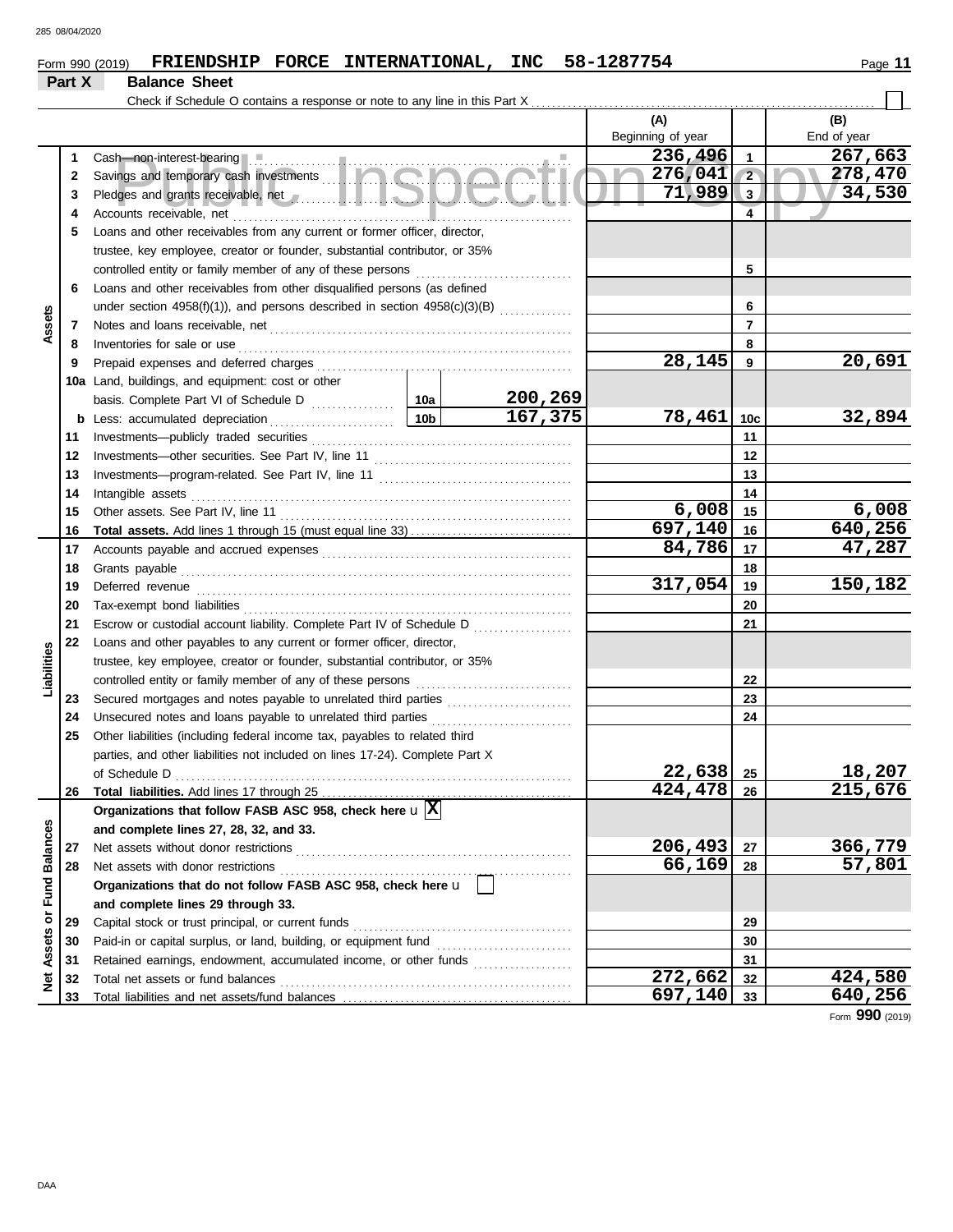285 08/04/2020

|    | 58-1287754<br>Form 990 (2019) FRIENDSHIP FORCE INTERNATIONAL, INC                                                                  |    |           | Page 12 |
|----|------------------------------------------------------------------------------------------------------------------------------------|----|-----------|---------|
|    | <b>Part XI</b><br><b>Reconciliation of Net Assets</b>                                                                              |    |           |         |
|    |                                                                                                                                    |    |           |         |
| 1  | $\mathbf{1}$                                                                                                                       |    | 1,288,805 |         |
| 2  | $\mathbf{2}$                                                                                                                       |    | 1,132,646 |         |
| 3  | $\overline{\mathbf{3}}$                                                                                                            |    | 156,159   |         |
| 4  | Net assets or fund balances at beginning of year (must equal Part X, line 32, column (A))<br>$\overline{4}$                        |    | 272,662   |         |
| 5  | 5                                                                                                                                  |    |           |         |
| 6  | 6<br>Donated services and use of facilities <b>constructs</b> and the service of the service of the services and use of facilities |    |           |         |
| 7  | Investment expenses<br>7                                                                                                           |    |           |         |
| 8  | Prior period adjustments<br>8                                                                                                      |    |           |         |
| 9  | 9                                                                                                                                  |    | $-4,241$  |         |
| 10 | Net assets or fund balances at end of year. Combine lines 3 through 9 (must equal Part X, line                                     |    |           |         |
|    | 10<br>32, column (B))                                                                                                              |    | 424,580   |         |
|    | <b>Financial Statements and Reporting</b><br>Part XII                                                                              |    |           |         |
|    |                                                                                                                                    |    |           |         |
|    |                                                                                                                                    |    | Yes       | No.     |
|    | X <br>Cash<br>Accounting method used to prepare the Form 990:<br>Accrual<br>Other                                                  |    |           |         |
|    | If the organization changed its method of accounting from a prior year or checked "Other," explain in                              |    |           |         |
|    | Schedule O.                                                                                                                        |    |           |         |
|    | 2a Were the organization's financial statements compiled or reviewed by an independent accountant?                                 | 2a |           | x       |
|    | If "Yes," check a box below to indicate whether the financial statements for the year were compiled or                             |    |           |         |
|    | reviewed on a separate basis, consolidated basis, or both:                                                                         |    |           |         |
|    | Separate basis<br>Consolidated basis<br>  Both consolidated and separate basis                                                     |    |           |         |
|    | <b>b</b> Were the organization's financial statements audited by an independent accountant?                                        | 2b | X         |         |
|    | If "Yes," check a box below to indicate whether the financial statements for the year were audited on a                            |    |           |         |
|    | separate basis, consolidated basis, or both:                                                                                       |    |           |         |
|    | X <br>Separate basis<br>Consolidated basis<br>  Both consolidated and separate basis<br>$\blacksquare$                             |    |           |         |
|    | c If "Yes" to line 2a or 2b, does the organization have a committee that assumes responsibility for oversight of                   |    |           |         |
|    | the audit, review, or compilation of its financial statements and selection of an independent accountant?                          | 2c | x         |         |
|    | If the organization changed either its oversight process or selection process during the tax year, explain on                      |    |           |         |
|    | Schedule O.                                                                                                                        |    |           |         |
|    | 3a As a result of a federal award, was the organization required to undergo an audit or audits as set forth in the                 |    |           |         |
|    | Single Audit Act and OMB Circular A-133?                                                                                           | За |           | x       |
|    | <b>b</b> If "Yes," did the organization undergo the required audit or audits? If the organization did not undergo the              |    |           |         |
|    | required audit or audits, explain why on Schedule O and describe any steps taken to undergo such audits                            | 3b |           |         |

Form **990** (2019)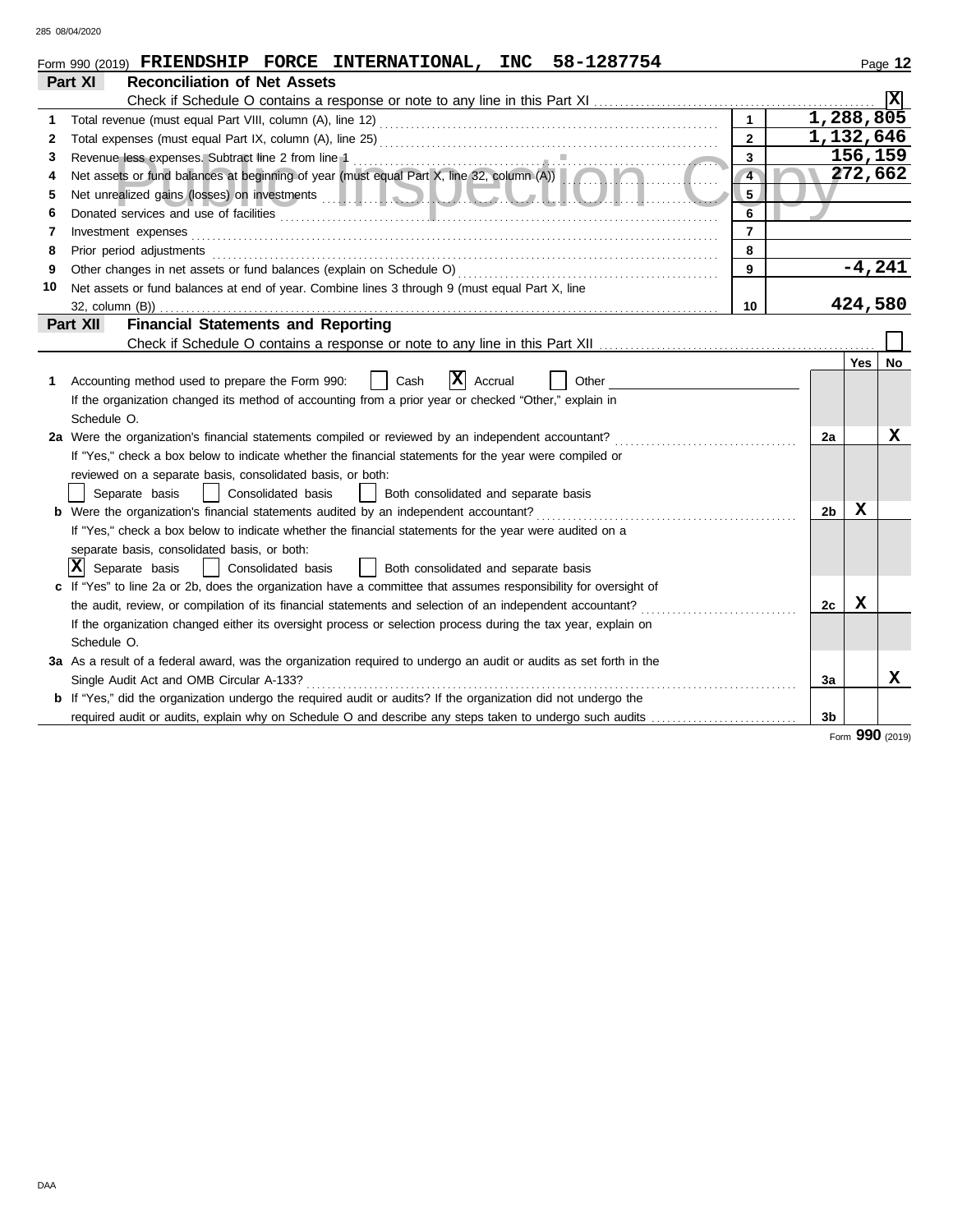285 08/04/2020

| <b>285 08/04/2020</b><br><b>Public Charity Status and Public Support</b><br><b>SCHEDULE A</b>                                                                                                                                                                  | OMB No. 1545-0047                   |
|----------------------------------------------------------------------------------------------------------------------------------------------------------------------------------------------------------------------------------------------------------------|-------------------------------------|
| (Form 990 or 990-EZ)<br>Complete if the organization is a section 501(c)(3) organization or a section 4947(a)(1) nonexempt charitable trust.                                                                                                                   | 19                                  |
| La Attach to Form 990 or Form 990-EZ.<br>Department of the Treasury                                                                                                                                                                                            |                                     |
| Internal Revenue Service<br><b>u</b> Go to www.irs.gov/Form990 for instructions and the latest information.                                                                                                                                                    | Open to Public<br><b>Inspection</b> |
| Employer identification number<br><b>The Co</b><br>Name of the organization                                                                                                                                                                                    |                                     |
| FRIENDSHIP FORCE INTERNATIONAL, INC<br>58-1287754                                                                                                                                                                                                              |                                     |
| Part I<br>Reason for Public Charity Status (All organizations must complete this part.) See instructions.                                                                                                                                                      |                                     |
| The organization is not a private foundation because it is: (For lines 1 through 12, check only one box.)                                                                                                                                                      |                                     |
| A church, convention of churches, or association of churches described in section 170(b)(1)(A)(i).<br>1<br>2<br>A school described in section 170(b)(1)(A)(ii). (Attach Schedule E (Form 990 or 990-EZ).)                                                      |                                     |
| 3<br>A hospital or a cooperative hospital service organization described in section 170(b)(1)(A)(iii).                                                                                                                                                         |                                     |
| A medical research organization operated in conjunction with a hospital described in section 170(b)(1)(A)(iii). Enter the hospital's name,<br>4                                                                                                                |                                     |
| city, and state:                                                                                                                                                                                                                                               |                                     |
| 5<br>An organization operated for the benefit of a college or university owned or operated by a governmental unit described in                                                                                                                                 |                                     |
| section 170(b)(1)(A)(iv). (Complete Part II.)                                                                                                                                                                                                                  |                                     |
| A federal, state, or local government or governmental unit described in section 170(b)(1)(A)(v).<br>6<br>7<br>An organization that normally receives a substantial part of its support from a governmental unit or from the general public                     |                                     |
| described in section 170(b)(1)(A)(vi). (Complete Part II.)                                                                                                                                                                                                     |                                     |
| 8<br>A community trust described in section 170(b)(1)(A)(vi). (Complete Part II.)                                                                                                                                                                              |                                     |
| 9<br>An agricultural research organization described in section 170(b)(1)(A)(ix) operated in conjunction with a land-grant college                                                                                                                             |                                     |
| or university or a non-land-grant college of agriculture (see instructions). Enter the name, city, and state of the college or<br>university:                                                                                                                  |                                     |
| $ {\bf x} $<br>10<br>An organization that normally receives: (1) more than 33 1/3% of its support from contributions, membership fees, and gross                                                                                                               |                                     |
| receipts from activities related to its exempt functions—subject to certain exceptions, and (2) no more than 33 1/3% of its                                                                                                                                    |                                     |
| support from gross investment income and unrelated business taxable income (less section 511 tax) from businesses<br>acquired by the organization after June 30, 1975. See section 509(a)(2). (Complete Part III.)                                             |                                     |
| 11<br>An organization organized and operated exclusively to test for public safety. See section 509(a)(4).                                                                                                                                                     |                                     |
| 12<br>An organization organized and operated exclusively for the benefit of, to perform the functions of, or to carry out the purposes                                                                                                                         |                                     |
| of one or more publicly supported organizations described in section 509(a)(1) or section 509(a)(2). See section 509(a)(3).                                                                                                                                    |                                     |
| Check the box in lines 12a through 12d that describes the type of supporting organization and complete lines 12e, 12f, and 12g.                                                                                                                                |                                     |
| Type I. A supporting organization operated, supervised, or controlled by its supported organization(s), typically by giving<br>a<br>the supported organization(s) the power to regularly appoint or elect a majority of the directors or trustees of the       |                                     |
| supporting organization. You must complete Part IV, Sections A and B.                                                                                                                                                                                          |                                     |
| b<br>Type II. A supporting organization supervised or controlled in connection with its supported organization(s), by having                                                                                                                                   |                                     |
| control or management of the supporting organization vested in the same persons that control or manage the supported<br>organization(s). You must complete Part IV, Sections A and C.                                                                          |                                     |
| Type III functionally integrated. A supporting organization operated in connection with, and functionally integrated with,<br>c                                                                                                                                |                                     |
| its supported organization(s) (see instructions). You must complete Part IV, Sections A, D, and E.                                                                                                                                                             |                                     |
| Type III non-functionally integrated. A supporting organization operated in connection with its supported organization(s)<br>d<br>that is not functionally integrated. The organization generally must satisfy a distribution requirement and an attentiveness |                                     |
| requirement (see instructions). You must complete Part IV, Sections A and D, and Part V.                                                                                                                                                                       |                                     |
| Check this box if the organization received a written determination from the IRS that it is a Type I, Type II, Type III<br>е                                                                                                                                   |                                     |
| functionally integrated, or Type III non-functionally integrated supporting organization.                                                                                                                                                                      |                                     |
| Enter the number of supported organizations<br>f<br>Provide the following information about the supported organization(s).<br>g                                                                                                                                |                                     |
| (ii) EIN<br>(iv) Is the organization<br>(i) Name of supported<br>(iii) Type of organization<br>(v) Amount of monetary                                                                                                                                          | (vi) Amount of                      |
| organization<br>listed in your governing<br>(described on lines 1-10<br>support (see                                                                                                                                                                           | other support (see                  |
| document?<br>above (see instructions))<br>instructions)<br>Yes<br>No                                                                                                                                                                                           | instructions)                       |
| (A)                                                                                                                                                                                                                                                            |                                     |
|                                                                                                                                                                                                                                                                |                                     |
| (B)                                                                                                                                                                                                                                                            |                                     |
|                                                                                                                                                                                                                                                                |                                     |
| (C)                                                                                                                                                                                                                                                            |                                     |
|                                                                                                                                                                                                                                                                |                                     |
|                                                                                                                                                                                                                                                                |                                     |
| (D)                                                                                                                                                                                                                                                            |                                     |
| (E)                                                                                                                                                                                                                                                            |                                     |
|                                                                                                                                                                                                                                                                |                                     |

**For Paperwork Reduction Act Notice, see the Instructions for Form 990 or 990-EZ.**

**Schedule A (Form 990 or 990-EZ) 2019**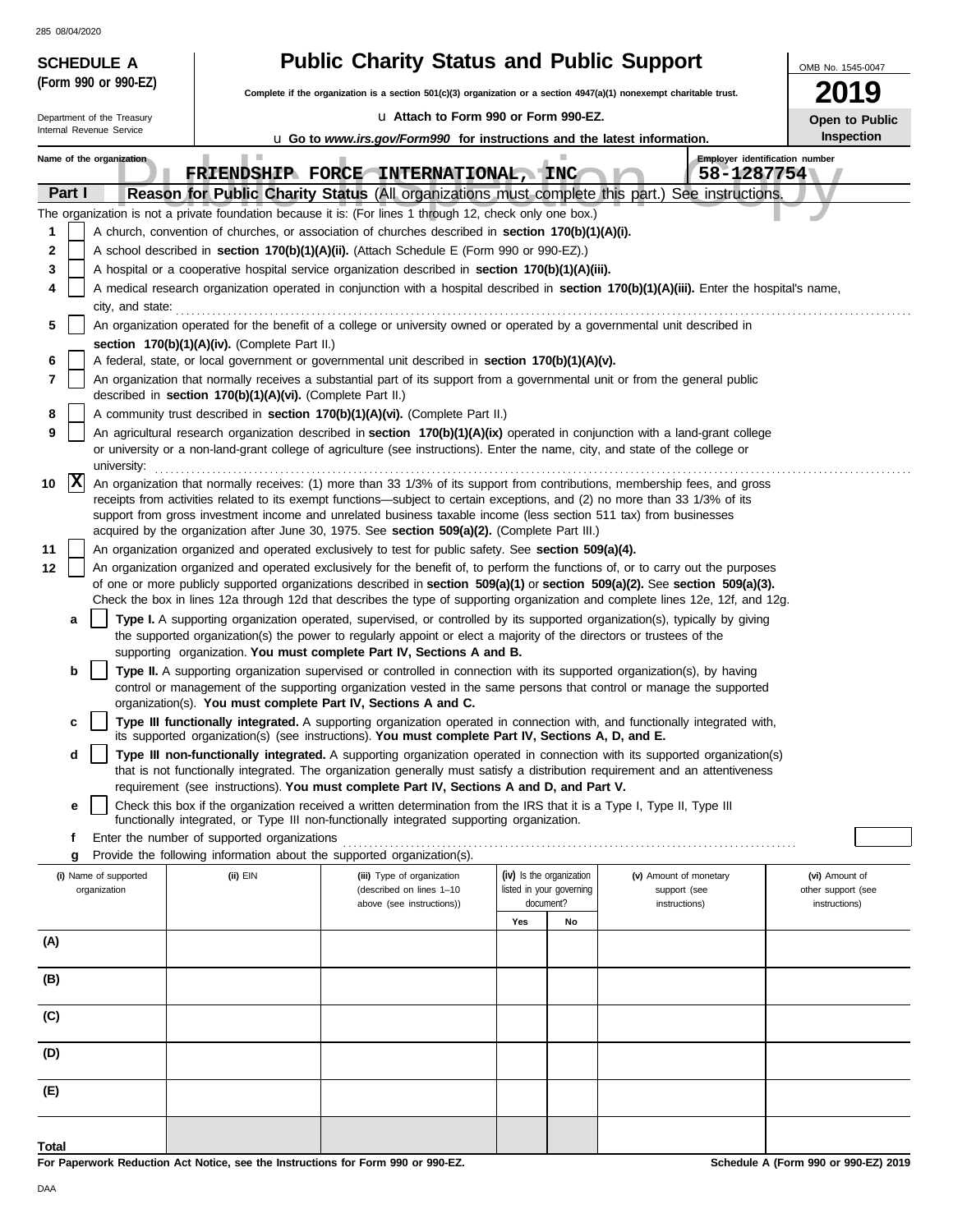# Schedule A (Form 990 or 990-EZ) 2019 **FRIENDSHIP FORCE INTERNATIONAL, INC** 58-1287754 Page 2

| Part II | Support Schedule for Organizations Described in Sections 170(b)(1)(A)(iv) and 170(b)(1)(A)(vi)                    |
|---------|-------------------------------------------------------------------------------------------------------------------|
|         | (Complete only if you checked the box on line 5, 7, or 8 of Part I or if the organization failed to qualify under |
|         | Part III. If the organization fails to qualify under the tests listed below, please complete Part III.)           |

|        | Section A. Public Support                                                                                                                                                                                                                               |          |          |            |            |            |           |
|--------|---------------------------------------------------------------------------------------------------------------------------------------------------------------------------------------------------------------------------------------------------------|----------|----------|------------|------------|------------|-----------|
|        | Calendar year (or fiscal year beginning in)<br>u                                                                                                                                                                                                        | (a) 2015 | (b) 2016 | $(c)$ 2017 | $(d)$ 2018 | (e) 2019   | (f) Total |
| 1      | Gifts, grants, contributions, and<br>membership fees received. (Do not<br>include any "unusual grants.")                                                                                                                                                |          |          |            |            |            |           |
| 2      | Tax revenues levied for the<br>organization's benefit and either paid<br>to or expended on its behalf                                                                                                                                                   |          |          |            |            |            |           |
| 3      | The value of services or facilities<br>furnished by a governmental unit to the<br>organization without charge                                                                                                                                           |          |          |            |            |            |           |
| 4<br>5 | Total. Add lines 1 through 3<br>.<br>The portion of total contributions by<br>each person (other than a<br>governmental unit or publicly<br>supported organization) included on<br>line 1 that exceeds 2% of the amount<br>shown on line 11, column (f) |          |          |            |            |            |           |
| 6      | Public support. Subtract line 5 from line 4                                                                                                                                                                                                             |          |          |            |            |            |           |
|        | <b>Section B. Total Support</b>                                                                                                                                                                                                                         |          |          |            |            |            |           |
|        | Calendar year (or fiscal year beginning in)<br>$\mathbf{u}$                                                                                                                                                                                             | (a) 2015 | (b) 2016 | $(c)$ 2017 | $(d)$ 2018 | (e) $2019$ | (f) Total |
| 7<br>8 | Amounts from line 4<br><u> 1999 - Johann Stoff, Amerikaansk kan</u><br>Gross income from interest, dividends,<br>payments received on securities loans,<br>rents, royalties, and income from<br>similar sources                                         |          |          |            |            |            |           |
| 9      | Net income from unrelated business<br>activities, whether or not the business<br>is regularly carried on                                                                                                                                                |          |          |            |            |            |           |
| 10     | Other income. Do not include gain or<br>loss from the sale of capital assets<br>(Explain in Part VI.)                                                                                                                                                   |          |          |            |            |            |           |
| 11     | Total support. Add lines 7 through 10                                                                                                                                                                                                                   |          |          |            |            |            |           |
| 12     | Gross receipts from related activities, etc. (see instructions)                                                                                                                                                                                         |          |          |            |            | 12         |           |
| 13     | First five years. If the Form 990 is for the organization's first, second, third, fourth, or fifth tax year as a section 501(c)(3)                                                                                                                      |          |          |            |            |            |           |
|        |                                                                                                                                                                                                                                                         |          |          |            |            |            |           |
|        | Section C. Computation of Public Support Percentage                                                                                                                                                                                                     |          |          |            |            |            |           |
| 14     |                                                                                                                                                                                                                                                         |          |          |            |            | 14         | %         |
| 15     |                                                                                                                                                                                                                                                         |          |          |            |            | 15         | %         |
| 16а    | 33 1/3% support test-2019. If the organization did not check the box on line 13, and line 14 is 33 1/3% or more, check this                                                                                                                             |          |          |            |            |            |           |
|        | box and stop here. The organization qualifies as a publicly supported organization                                                                                                                                                                      |          |          |            |            |            |           |
| b      | 33 1/3% support test-2018. If the organization did not check a box on line 13 or 16a, and line 15 is 33 1/3% or more, check<br>this box and stop here. The organization qualifies as a publicly supported organization                                  |          |          |            |            |            |           |
| 17a    | 10%-facts-and-circumstances test-2019. If the organization did not check a box on line 13, 16a, or 16b, and line 14 is                                                                                                                                  |          |          |            |            |            |           |
|        | 10% or more, and if the organization meets the "facts-and-circumstances" test, check this box and stop here. Explain in                                                                                                                                 |          |          |            |            |            |           |
|        | Part VI how the organization meets the "facts-and-circumstances" test. The organization qualifies as a publicly supported                                                                                                                               |          |          |            |            |            |           |
|        | organization                                                                                                                                                                                                                                            |          |          |            |            |            |           |
| b      | 10%-facts-and-circumstances test-2018. If the organization did not check a box on line 13, 16a, 16b, or 17a, and line<br>15 is 10% or more, and if the organization meets the "facts-and-circumstances" test, check this box and stop here.             |          |          |            |            |            |           |
|        | Explain in Part VI how the organization meets the "facts-and-circumstances" test. The organization qualifies as a publicly                                                                                                                              |          |          |            |            |            |           |
| 18     | supported organization<br>Private foundation. If the organization did not check a box on line 13, 16a, 16b, 17a, or 17b, check this box and see                                                                                                         |          |          |            |            |            |           |
|        | instructions<br><sub>contr</sub> ettions<br>and the contract of the contract of the contract of the contract of the contract of the contract of the contract of the contract of the contract of the contract of the contract of the contract            |          |          |            |            |            |           |
|        |                                                                                                                                                                                                                                                         |          |          |            |            |            |           |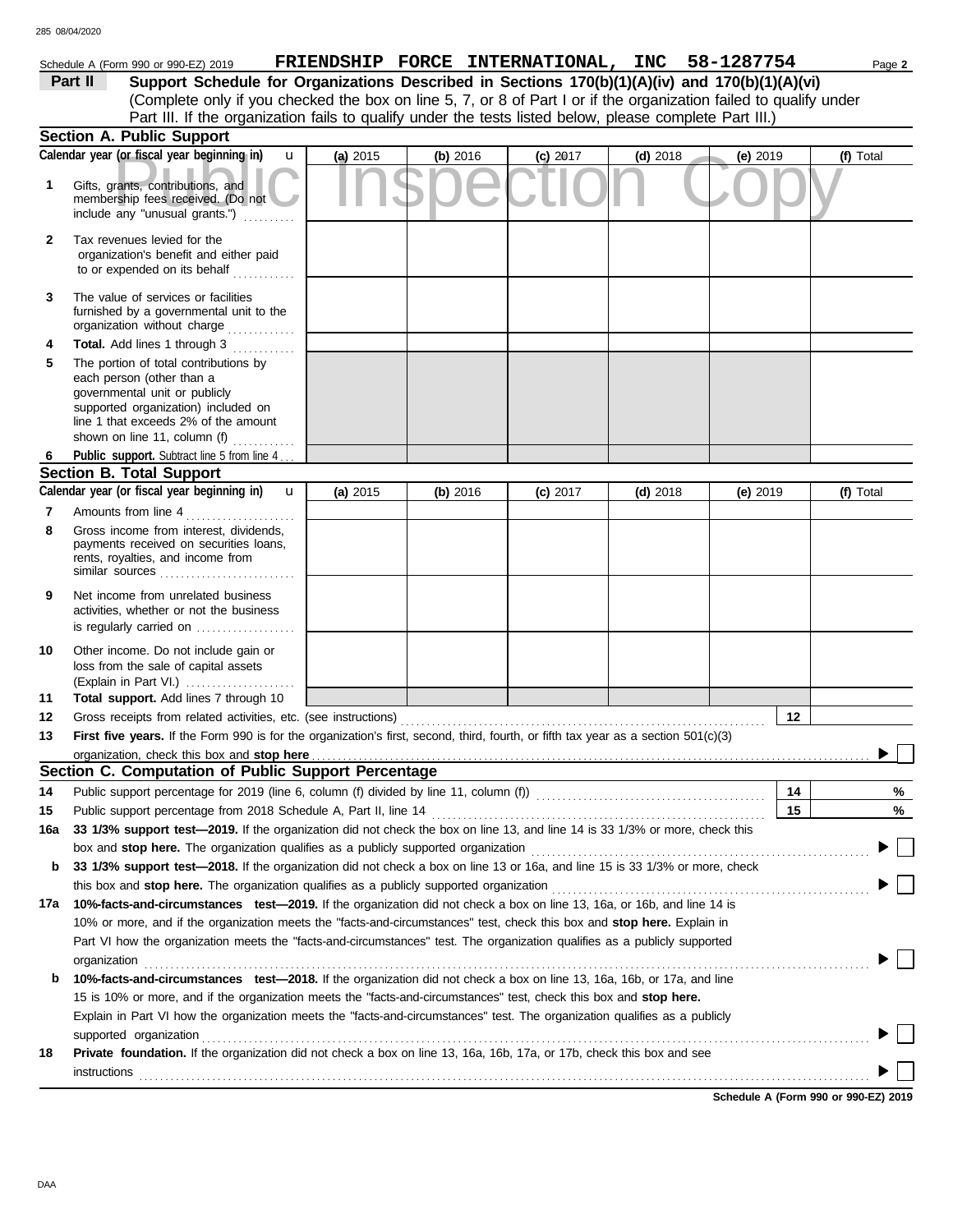# Schedule A (Form 990 or 990-EZ) 2019 Page **3 FRIENDSHIP FORCE INTERNATIONAL, INC 58-1287754**

**Part III Support Schedule for Organizations Described in Section 509(a)(2)** (Complete only if you checked the box on line 10 of Part I or if the organization failed to qualify under Part II. If the organization fails to qualify under the tests listed below, please complete Part II.)

|              | <b>Section A. Public Support</b>                                                                                                                                        |           |           |            |            |            |                                    |
|--------------|-------------------------------------------------------------------------------------------------------------------------------------------------------------------------|-----------|-----------|------------|------------|------------|------------------------------------|
|              | Calendar year (or fiscal year beginning in)<br>u                                                                                                                        | (a) 2015  | (b) 2016  | $(c)$ 2017 | $(d)$ 2018 | $(e)$ 2019 | (f) Total                          |
| $\mathbf{1}$ | Gifts, grants, contributions, and membership fees<br>received. (Do not include any "unusual grants.")                                                                   | 398,176   | 313,749   | 336,705    | 343,663    | 277,269    | 1,669,562                          |
| $\mathbf{2}$ | Gross receipts from admissions, merchandise<br>sold or services performed, or facilities<br>furnished in any activity that is related to the                            |           |           |            |            |            |                                    |
|              | organization's tax-exempt purpose                                                                                                                                       | 1,384,966 | 1,464,113 | 1,449,356  | 839,317    | 1,011,266  | 6,149,018                          |
| 3            | Gross receipts from activities that are not an<br>unrelated trade or business under section 513                                                                         |           |           |            |            |            |                                    |
| 4            | Tax revenues levied for the<br>organization's benefit and either paid<br>to or expended on its behalf<br>in a bha bha b                                                 |           |           |            |            |            |                                    |
| 5            | The value of services or facilities<br>furnished by a governmental unit to the<br>organization without charge                                                           |           |           |            |            |            |                                    |
| 6            | Total. Add lines 1 through 5                                                                                                                                            | 1,783,142 | 1,777,862 | 1,786,061  | 1,182,980  | 1,288,535  | 7,818,580                          |
| 7a           | Amounts included on lines 1, 2, and 3<br>received from disqualified persons<br>.                                                                                        |           |           |            |            |            |                                    |
| b            | Amounts included on lines 2 and 3<br>received from other than disqualified<br>persons that exceed the greater of \$5,000<br>or 1% of the amount on line 13 for the year |           |           |            |            |            |                                    |
| c            | Add lines 7a and 7b<br>.                                                                                                                                                |           |           |            |            |            |                                    |
| 8            | Public support. (Subtract line 7c from<br>line $6.$ )                                                                                                                   |           |           |            |            |            |                                    |
|              | <b>Section B. Total Support</b>                                                                                                                                         |           |           |            |            |            | 7,818,580                          |
|              | Calendar year (or fiscal year beginning in)<br>$\mathbf{u}$                                                                                                             | (a) 2015  | (b) 2016  | $(c)$ 2017 | $(d)$ 2018 | (e) $2019$ | (f) Total                          |
| 9            | Amounts from line 6                                                                                                                                                     | 1,783,142 | 1,777,862 | 1,786,061  | 1,182,980  | 1,288,535  | 7,818,580                          |
|              | .                                                                                                                                                                       |           |           |            |            |            |                                    |
| 10a          | Gross income from interest, dividends,<br>payments received on securities loans, rents,<br>royalties, and income from similar sources                                   | 173       | 60        | 432        | 87         | 270        | 1,022                              |
| b            | Unrelated business taxable income (less<br>section 511 taxes) from businesses<br>acquired after June 30, 1975                                                           |           |           |            |            |            |                                    |
| c            | Add lines 10a and 10b                                                                                                                                                   | 173       | 60        | 432        | 87         | 270        | 1,022                              |
| 11           | Net income from unrelated business<br>activities not included in line 10b, whether<br>or not the business is regularly carried on                                       |           |           |            |            |            |                                    |
| 12           | Other income. Do not include gain or<br>loss from the sale of capital assets<br>(Explain in Part VI.)                                                                   |           |           |            |            |            |                                    |
| 13           | Total support. (Add lines 9, 10c, 11,                                                                                                                                   |           |           |            |            |            |                                    |
|              | and 12.)                                                                                                                                                                | 1,783,315 | 1,777,922 | 1,786,493  | 1,183,067  | 1,288,805  | 7,819,602                          |
| 14           | First five years. If the Form 990 is for the organization's first, second, third, fourth, or fifth tax year as a section 501(c)(3)                                      |           |           |            |            |            |                                    |
|              | organization, check this box and stop here                                                                                                                              |           |           |            |            |            |                                    |
|              | Section C. Computation of Public Support Percentage                                                                                                                     |           |           |            |            |            |                                    |
| 15           |                                                                                                                                                                         |           |           |            |            | 15         | 99.99%                             |
| 16           |                                                                                                                                                                         |           |           |            |            | 16         | 99.99%                             |
|              | Section D. Computation of Investment Income Percentage                                                                                                                  |           |           |            |            | 17         |                                    |
| 17<br>18     | Investment income percentage from 2018 Schedule A, Part III, line 17                                                                                                    |           |           |            |            | 18         | %<br>%                             |
| 19a          | 33 1/3% support tests-2019. If the organization did not check the box on line 14, and line 15 is more than 33 1/3%, and line                                            |           |           |            |            |            |                                    |
|              |                                                                                                                                                                         |           |           |            |            |            | $\blacktriangleright$ $\mathbf{X}$ |
| b            | 33 1/3% support tests-2018. If the organization did not check a box on line 14 or line 19a, and line 16 is more than 33 1/3%, and                                       |           |           |            |            |            |                                    |
|              | line 18 is not more than 33 1/3%, check this box and <b>stop here.</b> The organization qualifies as a publicly supported organization $\ldots$                         |           |           |            |            |            |                                    |
| 20           |                                                                                                                                                                         |           |           |            |            |            |                                    |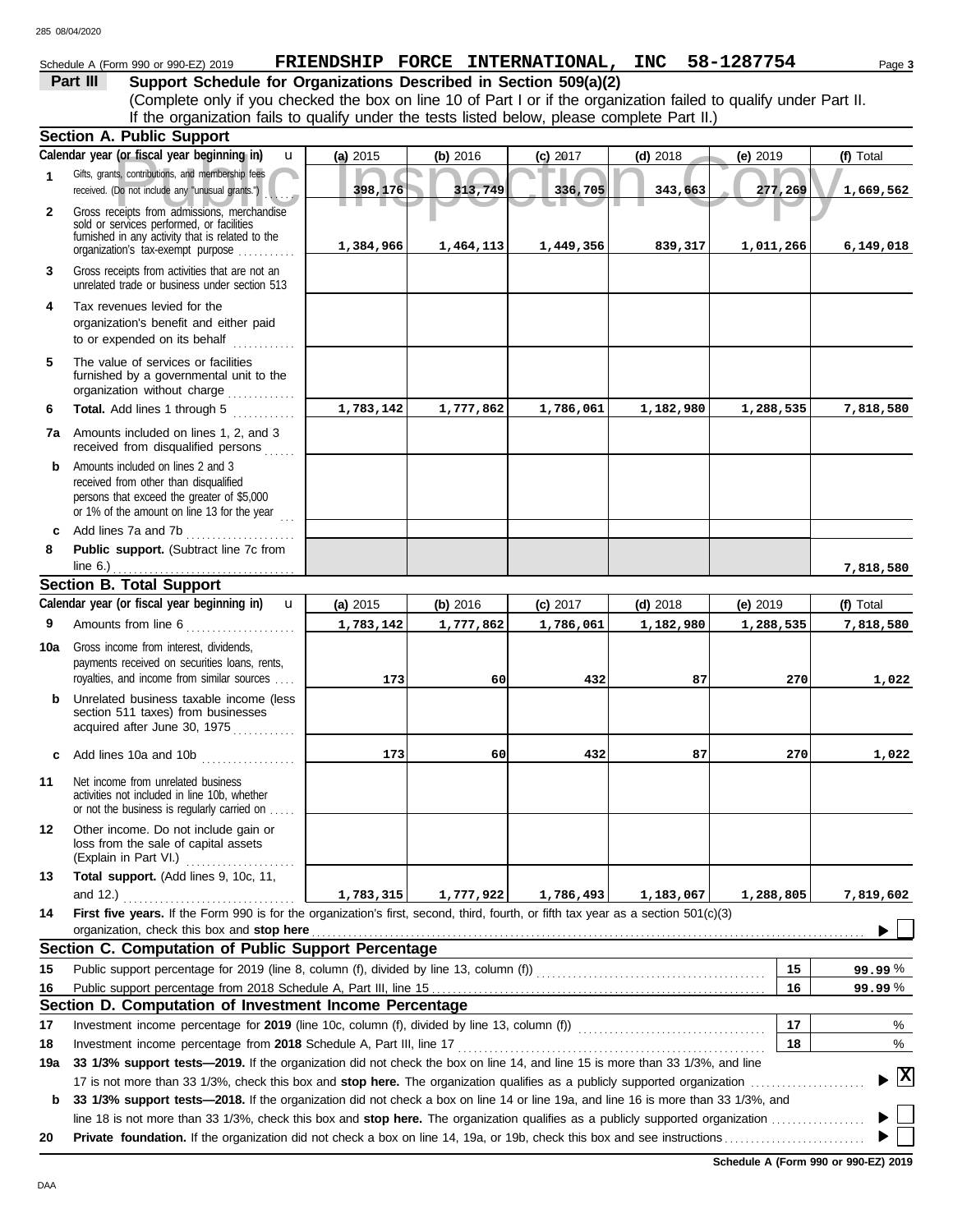### **Part IV Supporting Organizations**

Sections A, D, and E. If you checked 12d of Part I, complete Sections A and D, and complete Part V.) (Complete only if you checked a box in line 12 on Part I. If you checked 12a of Part I, complete Sections A and B. If you checked 12b of Part I, complete Sections A and C. If you checked 12c of Part I, complete

## **Section A. All Supporting Organizations**

|     | Section A. All Supporting Organizations                                                                                                                                                                            |                                      |     |    |
|-----|--------------------------------------------------------------------------------------------------------------------------------------------------------------------------------------------------------------------|--------------------------------------|-----|----|
| 1   | Are all of the organization's supported organizations listed by name in the organization's governing                                                                                                               |                                      | Yes | No |
|     | documents? If "No," describe in Part VI how the supported organizations are designated. If designated by                                                                                                           |                                      |     |    |
|     | class or purpose, describe the designation. If historic and continuing relationship, explain.                                                                                                                      | 1                                    |     |    |
| 2   | Did the organization have any supported organization that does not have an IRS determination of status                                                                                                             |                                      |     |    |
|     | under section 509(a)(1) or (2)? If "Yes," explain in Part VI how the organization determined that the supported                                                                                                    |                                      |     |    |
|     | organization was described in section 509(a)(1) or (2).                                                                                                                                                            | 2                                    |     |    |
| За  | Did the organization have a supported organization described in section $501(c)(4)$ , (5), or (6)? If "Yes," answer                                                                                                |                                      |     |    |
|     | $(b)$ and $(c)$ below.                                                                                                                                                                                             | 3a                                   |     |    |
| b   | Did the organization confirm that each supported organization qualified under section $501(c)(4)$ , (5), or (6) and                                                                                                |                                      |     |    |
|     | satisfied the public support tests under section 509(a)(2)? If "Yes," describe in Part VI when and how the                                                                                                         |                                      |     |    |
|     | organization made the determination.                                                                                                                                                                               | 3b                                   |     |    |
| c   | Did the organization ensure that all support to such organizations was used exclusively for section $170(c)(2)(B)$                                                                                                 |                                      |     |    |
|     |                                                                                                                                                                                                                    | 3c                                   |     |    |
| 4a  | purposes? If "Yes," explain in Part VI what controls the organization put in place to ensure such use.<br>Was any supported organization not organized in the United States ("foreign supported organization")? If |                                      |     |    |
|     | "Yes," and if you checked 12a or 12b in Part I, answer (b) and (c) below.                                                                                                                                          | 4a                                   |     |    |
| b   | Did the organization have ultimate control and discretion in deciding whether to make grants to the foreign                                                                                                        |                                      |     |    |
|     | supported organization? If "Yes," describe in Part VI how the organization had such control and discretion                                                                                                         |                                      |     |    |
|     | despite being controlled or supervised by or in connection with its supported organizations.                                                                                                                       | 4b                                   |     |    |
|     | Did the organization support any foreign supported organization that does not have an IRS determination                                                                                                            |                                      |     |    |
| c   | under sections $501(c)(3)$ and $509(a)(1)$ or (2)? If "Yes," explain in Part VI what controls the organization used                                                                                                |                                      |     |    |
|     | to ensure that all support to the foreign supported organization was used exclusively for section $170(c)(2)(B)$                                                                                                   |                                      |     |    |
|     |                                                                                                                                                                                                                    | 4c                                   |     |    |
| 5a  | purposes.<br>Did the organization add, substitute, or remove any supported organizations during the tax year? If "Yes,"                                                                                            |                                      |     |    |
|     | answer (b) and (c) below (if applicable). Also, provide detail in Part VI, including (i) the names and EIN                                                                                                         |                                      |     |    |
|     | numbers of the supported organizations added, substituted, or removed; (ii) the reasons for each such action;                                                                                                      |                                      |     |    |
|     | (iii) the authority under the organization's organizing document authorizing such action; and (iv) how the action                                                                                                  |                                      |     |    |
|     | was accomplished (such as by amendment to the organizing document).                                                                                                                                                | 5а                                   |     |    |
| b   | Type I or Type II only. Was any added or substituted supported organization part of a class already                                                                                                                |                                      |     |    |
|     | designated in the organization's organizing document?                                                                                                                                                              | 5b                                   |     |    |
| c   | Substitutions only. Was the substitution the result of an event beyond the organization's control?                                                                                                                 | 5c                                   |     |    |
| 6   | Did the organization provide support (whether in the form of grants or the provision of services or facilities) to                                                                                                 |                                      |     |    |
|     | anyone other than (i) its supported organizations, (ii) individuals that are part of the charitable class benefited                                                                                                |                                      |     |    |
|     | by one or more of its supported organizations, or (iii) other supporting organizations that also support or                                                                                                        |                                      |     |    |
|     | benefit one or more of the filing organization's supported organizations? If "Yes," provide detail in Part VI.                                                                                                     | 6                                    |     |    |
| 7   | Did the organization provide a grant, loan, compensation, or other similar payment to a substantial contributor                                                                                                    |                                      |     |    |
|     | (as defined in section $4958(c)(3)(C)$ ), a family member of a substantial contributor, or a 35% controlled entity                                                                                                 |                                      |     |    |
|     | with regard to a substantial contributor? If "Yes," complete Part I of Schedule L (Form 990 or 990-EZ).                                                                                                            | 7                                    |     |    |
| 8   | Did the organization make a loan to a disqualified person (as defined in section 4958) not described in line 7?                                                                                                    |                                      |     |    |
|     | If "Yes," complete Part I of Schedule L (Form 990 or 990-EZ).                                                                                                                                                      | 8                                    |     |    |
| 9а  | Was the organization controlled directly or indirectly at any time during the tax year by one or more                                                                                                              |                                      |     |    |
|     | disqualified persons as defined in section 4946 (other than foundation managers and organizations described                                                                                                        |                                      |     |    |
|     | in section $509(a)(1)$ or $(2)$ ? If "Yes," provide detail in Part VI.                                                                                                                                             | 9a                                   |     |    |
| b   | Did one or more disqualified persons (as defined in line 9a) hold a controlling interest in any entity in which                                                                                                    |                                      |     |    |
|     | the supporting organization had an interest? If "Yes," provide detail in Part VI.                                                                                                                                  | 9b                                   |     |    |
| c   | Did a disqualified person (as defined in line 9a) have an ownership interest in, or derive any personal benefit                                                                                                    |                                      |     |    |
|     | from, assets in which the supporting organization also had an interest? If "Yes," provide detail in Part VI.                                                                                                       | 9c                                   |     |    |
| 10a | Was the organization subject to the excess business holdings rules of section 4943 because of section                                                                                                              |                                      |     |    |
|     | 4943(f) (regarding certain Type II supporting organizations, and all Type III non-functionally integrated                                                                                                          |                                      |     |    |
|     | supporting organizations)? If "Yes," answer 10b below.                                                                                                                                                             | 10a                                  |     |    |
| b   | Did the organization have any excess business holdings in the tax year? (Use Schedule C, Form 4720, to                                                                                                             |                                      |     |    |
|     | determine whether the organization had excess business holdings.)                                                                                                                                                  | 10 <sub>b</sub>                      |     |    |
|     |                                                                                                                                                                                                                    | Schedule A (Form 990 or 990-EZ) 2019 |     |    |

DAA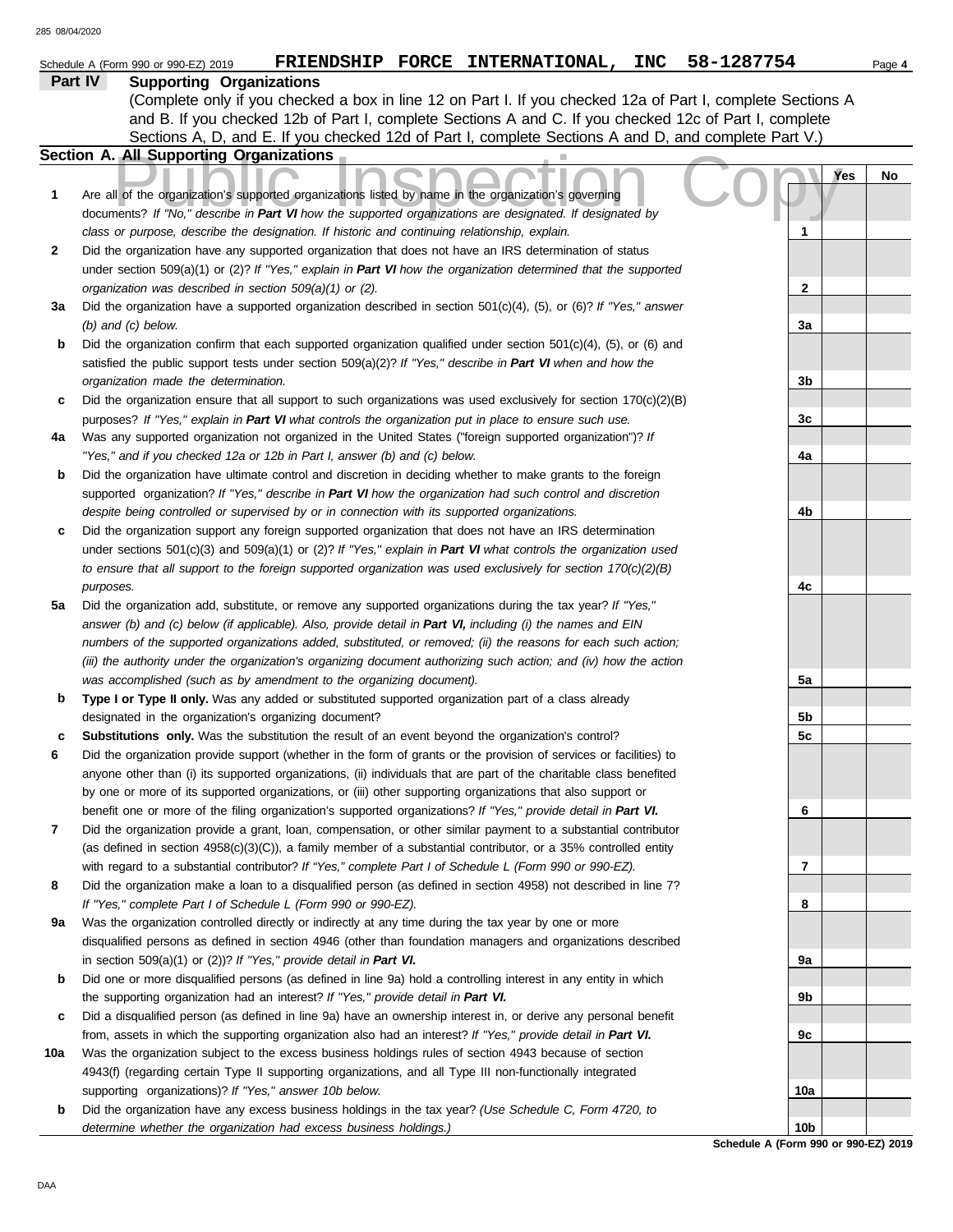|              | 58-1287754<br>FRIENDSHIP FORCE INTERNATIONAL,<br><b>INC</b><br>Schedule A (Form 990 or 990-EZ) 2019                                                                                                                              |                        |     | Page 5 |
|--------------|----------------------------------------------------------------------------------------------------------------------------------------------------------------------------------------------------------------------------------|------------------------|-----|--------|
|              | Part IV<br><b>Supporting Organizations (continued)</b>                                                                                                                                                                           |                        |     |        |
|              |                                                                                                                                                                                                                                  |                        | Yes | No     |
| 11           | Has the organization accepted a gift or contribution from any of the following persons?                                                                                                                                          |                        |     |        |
| а            | A person who directly or indirectly controls, either alone or together with persons described in (b) and (c)                                                                                                                     |                        |     |        |
|              | below, the governing body of a supported organization?                                                                                                                                                                           | 11a                    |     |        |
| b            | A family member of a person described in (a) above?                                                                                                                                                                              | 11 <sub>b</sub><br>11c |     |        |
| c            | A 35% controlled entity of a person described in (a) or (b) above? If "Yes" to a, b, or c, provide detail in Part VI.<br><b>Section B. Type I Supporting Organizations</b>                                                       |                        |     |        |
|              |                                                                                                                                                                                                                                  |                        | Yes | No     |
| $\mathbf{1}$ | Did the directors, trustees, or membership of one or more supported organizations have the power to                                                                                                                              |                        |     |        |
|              | regularly appoint or elect at least a majority of the organization's directors or trustees at all times during the                                                                                                               |                        |     |        |
|              | tax year? If "No," describe in Part VI how the supported organization(s) effectively operated, supervised, or                                                                                                                    |                        |     |        |
|              | controlled the organization's activities. If the organization had more than one supported organization,                                                                                                                          |                        |     |        |
|              | describe how the powers to appoint and/or remove directors or trustees were allocated among the supported                                                                                                                        |                        |     |        |
|              | organizations and what conditions or restrictions, if any, applied to such powers during the tax year.                                                                                                                           | 1                      |     |        |
| $\mathbf{2}$ | Did the organization operate for the benefit of any supported organization other than the supported                                                                                                                              |                        |     |        |
|              | organization(s) that operated, supervised, or controlled the supporting organization? If "Yes," explain in Part                                                                                                                  |                        |     |        |
|              | VI how providing such benefit carried out the purposes of the supported organization(s) that operated,                                                                                                                           |                        |     |        |
|              | supervised, or controlled the supporting organization.                                                                                                                                                                           | 2                      |     |        |
|              | Section C. Type II Supporting Organizations                                                                                                                                                                                      |                        |     |        |
|              |                                                                                                                                                                                                                                  |                        | Yes | No     |
| 1            | Were a majority of the organization's directors or trustees during the tax year also a majority of the directors                                                                                                                 |                        |     |        |
|              | or trustees of each of the organization's supported organization(s)? If "No," describe in Part VI how control                                                                                                                    |                        |     |        |
|              | or management of the supporting organization was vested in the same persons that controlled or managed                                                                                                                           |                        |     |        |
|              | the supported organization(s).<br>Section D. All Type III Supporting Organizations                                                                                                                                               | 1                      |     |        |
|              |                                                                                                                                                                                                                                  |                        | Yes |        |
| 1            | Did the organization provide to each of its supported organizations, by the last day of the fifth month of the                                                                                                                   |                        |     | No     |
|              | organization's tax year, (i) a written notice describing the type and amount of support provided during the prior tax                                                                                                            |                        |     |        |
|              | year, (ii) a copy of the Form 990 that was most recently filed as of the date of notification, and (iii) copies of the                                                                                                           |                        |     |        |
|              | organization's governing documents in effect on the date of notification, to the extent not previously provided?                                                                                                                 | 1                      |     |        |
| 2            | Were any of the organization's officers, directors, or trustees either (i) appointed or elected by the supported                                                                                                                 |                        |     |        |
|              | organization(s) or (ii) serving on the governing body of a supported organization? If "No," explain in Part VI how                                                                                                               |                        |     |        |
|              | the organization maintained a close and continuous working relationship with the supported organization(s).                                                                                                                      | 2                      |     |        |
| 3            | By reason of the relationship described in (2), did the organization's supported organizations have a                                                                                                                            |                        |     |        |
|              | significant voice in the organization's investment policies and in directing the use of the organization's                                                                                                                       |                        |     |        |
|              | income or assets at all times during the tax year? If "Yes," describe in Part VI the role the organization's                                                                                                                     |                        |     |        |
|              | supported organizations played in this regard.                                                                                                                                                                                   | 3                      |     |        |
|              | Section E. Type III Functionally-Integrated Supporting Organizations                                                                                                                                                             |                        |     |        |
| 1            | Check the box next to the method that the organization used to satisfy the Integral Part Test during the year (see instructions).                                                                                                |                        |     |        |
| a            | The organization satisfied the Activities Test. Complete line 2 below.                                                                                                                                                           |                        |     |        |
| b            | The organization is the parent of each of its supported organizations. Complete line 3 below.                                                                                                                                    |                        |     |        |
| c            | The organization supported a governmental entity. Describe in Part VI how you supported a government entity (see instructions).                                                                                                  |                        |     |        |
|              |                                                                                                                                                                                                                                  |                        |     |        |
| 2            | Activities Test. Answer (a) and (b) below.                                                                                                                                                                                       |                        | Yes | No     |
| а            | Did substantially all of the organization's activities during the tax year directly further the exempt purposes of<br>the supported organization(s) to which the organization was responsive? If "Yes," then in Part VI identify |                        |     |        |
|              | those supported organizations and explain how these activities directly furthered their exempt purposes,                                                                                                                         |                        |     |        |
|              | how the organization was responsive to those supported organizations, and how the organization determined                                                                                                                        |                        |     |        |
|              | that these activities constituted substantially all of its activities.                                                                                                                                                           | 2a                     |     |        |
| b            | Did the activities described in (a) constitute activities that, but for the organization's involvement, one or more                                                                                                              |                        |     |        |
|              | of the organization's supported organization(s) would have been engaged in? If "Yes," explain in Part VI the                                                                                                                     |                        |     |        |
|              | reasons for the organization's position that its supported organization(s) would have engaged in these                                                                                                                           |                        |     |        |
|              | activities but for the organization's involvement.                                                                                                                                                                               | 2b                     |     |        |
| 3            | Parent of Supported Organizations. Answer (a) and (b) below.                                                                                                                                                                     |                        |     |        |
| а            | Did the organization have the power to regularly appoint or elect a majority of the officers, directors, or                                                                                                                      |                        |     |        |
|              | trustees of each of the supported organizations? Provide details in Part VI.                                                                                                                                                     | 3a                     |     |        |

DAA **Schedule A (Form 990 or 990-EZ) 2019 b** Did the organization exercise a substantial degree of direction over the policies, programs, and activities of each of its supported organizations? *If "Yes," describe in Part VI the role played by the organization in this regard.*

**3b**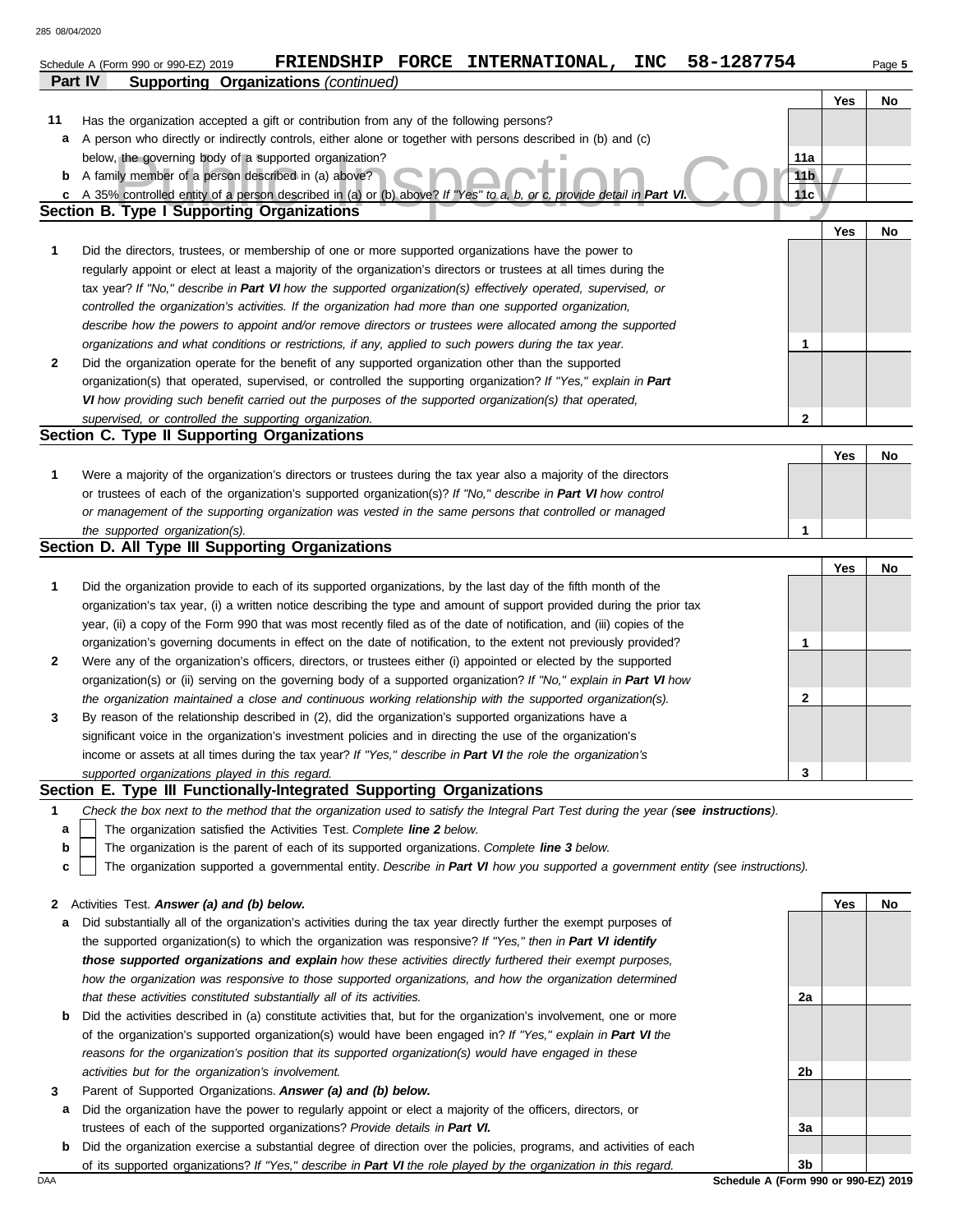| FRIENDSHIP FORCE INTERNATIONAL, INC<br>Schedule A (Form 990 or 990-EZ) 2019                                                           |                         |  | 58-1287754     | Page 6                         |  |  |  |  |  |
|---------------------------------------------------------------------------------------------------------------------------------------|-------------------------|--|----------------|--------------------------------|--|--|--|--|--|
| Type III Non-Functionally Integrated 509(a)(3) Supporting Organizations<br>Part V                                                     |                         |  |                |                                |  |  |  |  |  |
| Check here if the organization satisfied the Integral Part Test as a qualifying trust on Nov. 20, 1970 (explain in Part VI). See<br>1 |                         |  |                |                                |  |  |  |  |  |
| instructions. All other Type III non-functionally integrated supporting organizations must complete Sections A through E.             |                         |  |                |                                |  |  |  |  |  |
| (B) Current Year<br>Section A - Adjusted Net Income<br>(A) Prior Year                                                                 |                         |  |                |                                |  |  |  |  |  |
|                                                                                                                                       |                         |  |                | (optional)                     |  |  |  |  |  |
| Net short-term capital gain<br>$\mathbf{1}$                                                                                           | 1                       |  |                |                                |  |  |  |  |  |
| $\mathbf{2}$<br>Recoveries of prior-year distributions                                                                                | $\overline{\mathbf{2}}$ |  |                |                                |  |  |  |  |  |
| 3<br>Other gross income (see instructions)                                                                                            | 3                       |  |                |                                |  |  |  |  |  |
| 4<br>Add lines 1 through 3.                                                                                                           | 4                       |  |                |                                |  |  |  |  |  |
| 5<br>Depreciation and depletion                                                                                                       | 5                       |  |                |                                |  |  |  |  |  |
| 6<br>Portion of operating expenses paid or incurred for production or                                                                 |                         |  |                |                                |  |  |  |  |  |
| collection of gross income or for management, conservation, or                                                                        |                         |  |                |                                |  |  |  |  |  |
| maintenance of property held for production of income (see instructions)                                                              | 6                       |  |                |                                |  |  |  |  |  |
| Other expenses (see instructions)<br>7                                                                                                | $\overline{\mathbf{r}}$ |  |                |                                |  |  |  |  |  |
| Adjusted Net Income (subtract lines 5, 6, and 7 from line 4)<br>8                                                                     | 8                       |  |                |                                |  |  |  |  |  |
| <b>Section B - Minimum Asset Amount</b>                                                                                               |                         |  | (A) Prior Year | (B) Current Year<br>(optional) |  |  |  |  |  |
| Aggregate fair market value of all non-exempt-use assets (see<br>1                                                                    |                         |  |                |                                |  |  |  |  |  |
| instructions for short tax year or assets held for part of year):                                                                     |                         |  |                |                                |  |  |  |  |  |
| Average monthly value of securities<br>a                                                                                              | 1a                      |  |                |                                |  |  |  |  |  |
| <b>b</b> Average monthly cash balances                                                                                                | 1 <sub>b</sub>          |  |                |                                |  |  |  |  |  |
| Fair market value of other non-exempt-use assets<br>C                                                                                 | 1 <sub>c</sub>          |  |                |                                |  |  |  |  |  |
| <b>Total</b> (add lines 1a, 1b, and 1c)<br>d                                                                                          | 1d                      |  |                |                                |  |  |  |  |  |
| <b>Discount</b> claimed for blockage or other<br>е                                                                                    |                         |  |                |                                |  |  |  |  |  |
| factors (explain in detail in Part VI):                                                                                               |                         |  |                |                                |  |  |  |  |  |
| $\mathbf{2}$<br>Acquisition indebtedness applicable to non-exempt-use assets                                                          | $\mathbf{2}$            |  |                |                                |  |  |  |  |  |
| 3<br>Subtract line 2 from line 1d.                                                                                                    | 3                       |  |                |                                |  |  |  |  |  |
| Cash deemed held for exempt use. Enter 1-1/2% of line 3 (for greater amount,<br>4                                                     |                         |  |                |                                |  |  |  |  |  |
| see instructions).                                                                                                                    | 4                       |  |                |                                |  |  |  |  |  |
| 5<br>Net value of non-exempt-use assets (subtract line 4 from line 3)                                                                 | 5                       |  |                |                                |  |  |  |  |  |
| 6<br>Multiply line 5 by .035.                                                                                                         | 6                       |  |                |                                |  |  |  |  |  |
| $\overline{7}$<br>Recoveries of prior-year distributions                                                                              | $\overline{7}$          |  |                |                                |  |  |  |  |  |
| 8<br>Minimum Asset Amount (add line 7 to line 6)                                                                                      | 8                       |  |                |                                |  |  |  |  |  |
| Section C - Distributable Amount                                                                                                      |                         |  |                | <b>Current Year</b>            |  |  |  |  |  |
| $\mathbf 1$<br>Adjusted net income for prior year (from Section A, line 8, Column A)                                                  | $\mathbf{1}$            |  |                |                                |  |  |  |  |  |
| $\mathbf{2}$<br>Enter 85% of line 1.                                                                                                  | $\mathbf{2}$            |  |                |                                |  |  |  |  |  |
| 3<br>Minimum asset amount for prior year (from Section B, line 8, Column A)                                                           | 3                       |  |                |                                |  |  |  |  |  |
| 4<br>Enter greater of line 2 or line 3.                                                                                               | 4                       |  |                |                                |  |  |  |  |  |
| 5<br>Income tax imposed in prior year                                                                                                 | 5                       |  |                |                                |  |  |  |  |  |
| Distributable Amount. Subtract line 5 from line 4, unless subject to<br>6                                                             |                         |  |                |                                |  |  |  |  |  |
| emergency temporary reduction (see instructions).                                                                                     | 6                       |  |                |                                |  |  |  |  |  |

**7** instructions). Check here if the current year is the organization's first as a non-functionally integrated Type III supporting organization (see

**Schedule A (Form 990 or 990-EZ) 2019**

DAA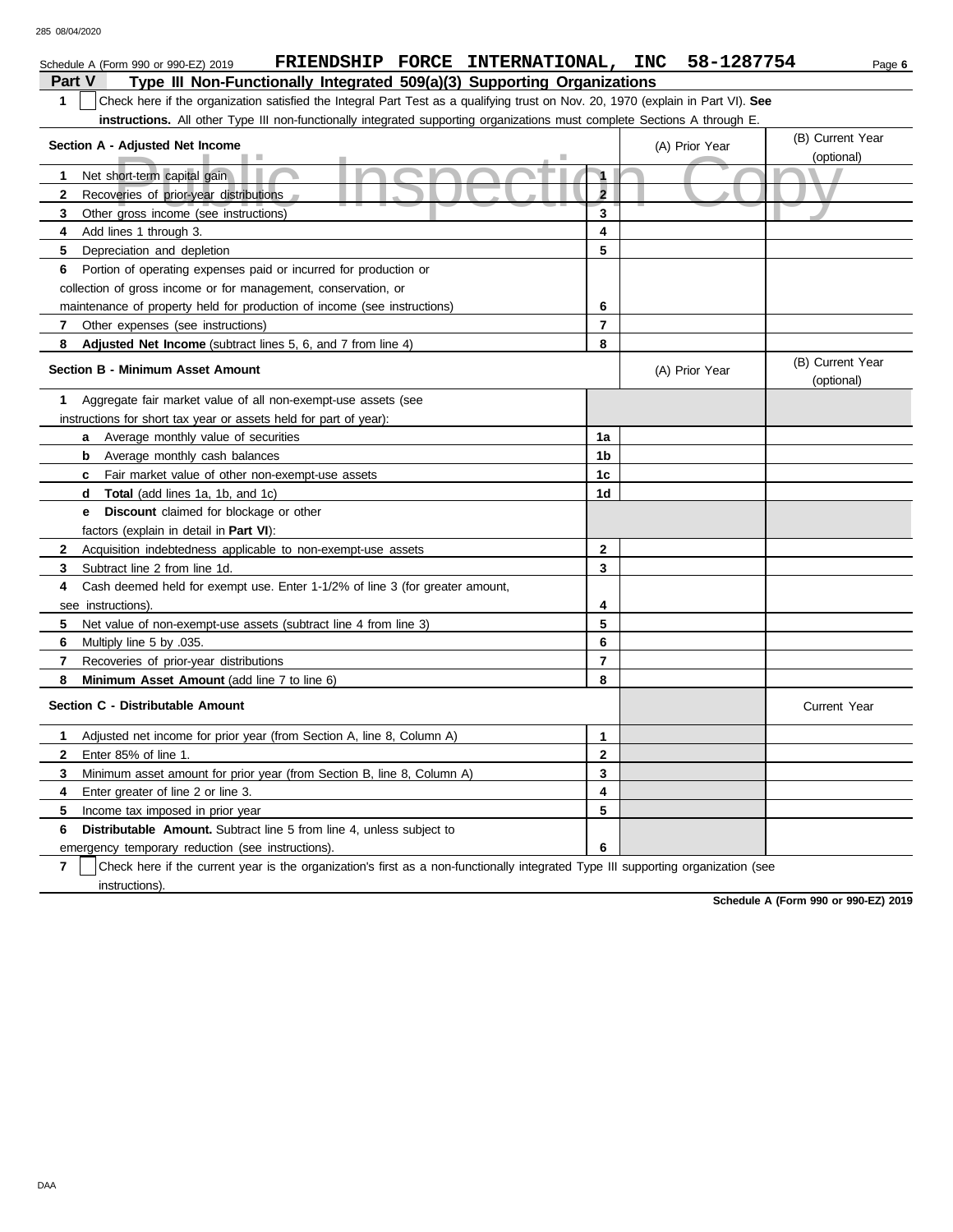#### Inst paid to perform activity that directly furthers exempt purposes of supported<br>
izations, in excess of income from activity<br>
instrative expenses paid to accomplish exempt purposes of supported organizations<br>
Ints paid t Schedule A (Form 990 or 990-EZ) 2019 **FRIENDSHIP FORCE INTERNATIONAL, INC** 58-1287754 Page 7 **Part V Type III Non-Functionally Integrated 509(a)(3) Supporting Organizations** *(continued)* **Section D - Distributions Current Year 1 2 3 4 5 6 7 8 9 10** Amounts paid to supported organizations to accomplish exempt purposes Amounts paid to perform activity that directly furthers exempt purposes of supported organizations, in excess of income from activity Administrative expenses paid to accomplish exempt purposes of supported organizations Amounts paid to acquire exempt-use assets Qualified set-aside amounts (prior IRS approval required) Other distributions (describe in **Part VI**). See instructions. **Total annual distributions.** Add lines 1 through 6. Distributions to attentive supported organizations to which the organization is responsive (provide details in **Part VI**). See instructions. Distributable amount for 2019 from Section C, line 6 Line 8 amount divided by line 9 amount **Section E - Distribution Allocations** (see instructions) **Excess Distributions (i) (ii) Underdistributions Pre-2019 (iii) Distributable Amount for 2019 8 7 6 5 4** Distributions for 2019 from **3 2 1 a** From 2014 . . . . . . . . . . . . . . . . . . . . . . . . . . . . . . . . . . **b** From 2015 . . . . . . . . . . . . . . . . . . . . . . . . . . . . . . . . . . **c** From 2016 . . . . . . . . . . . . . . . . . . . . . . . . . . . . . . . . . . **d** From 2017 . . . . . . . . . . . . . . . . . . . . . . . . . . . . . . . . . . . **e** From 2018 . . . . . . . . . . . . . . . . . . . . . . . . . . . . . . . . . . . **f Total** of lines 3a through e **g** Applied to underdistributions of prior years **h** Applied to 2019 distributable amount **i** Carryover from 2014 not applied (see instructions) **j** Remainder. Subtract lines 3g, 3h, and 3i from 3f. **a** Applied to underdistributions of prior years **b** Applied to 2019 distributable amount **c** Remainder. Subtract lines 4a and 4b from 4. **a** Excess from 2015 . . . . . . . . . . . . . . . . . . . . . . . . . . **b** Excess from 2016 . . . . . . . . . . . . . . . . . . . . . . . . . . **c** Excess from 2017 . . . . . . . . . . . . . . . . . . . . . . . . . . . **d** Excess from 2018 . . . . . . . . . . . . . . . . . . . . . . . . . . . Distributable amount for 2019 from Section C, line 6 Underdistributions, if any, for years prior to 2019 (reasonable cause required-explain in **Part VI**). See Excess distributions carryover, if any, to 2019 Section D, line 7: Remaining underdistributions for years prior to 2019, if any. Subtract lines 3g and 4a from line 2. For result greater than zero, explain in **Part VI**. See instructions. Remaining underdistributions for 2019. Subtract lines 3h and 4b from line 1. For result greater than zero, explain in **Part VI**. See instructions. **Excess distributions carryover to 2020.** Add lines 3j and 4c. Breakdown of line 7: instructions.

**Schedule A (Form 990 or 990-EZ) 2019**

**e** Excess from 2019 . . . . . . . . . . . . . . . . . . . . . . . . . . .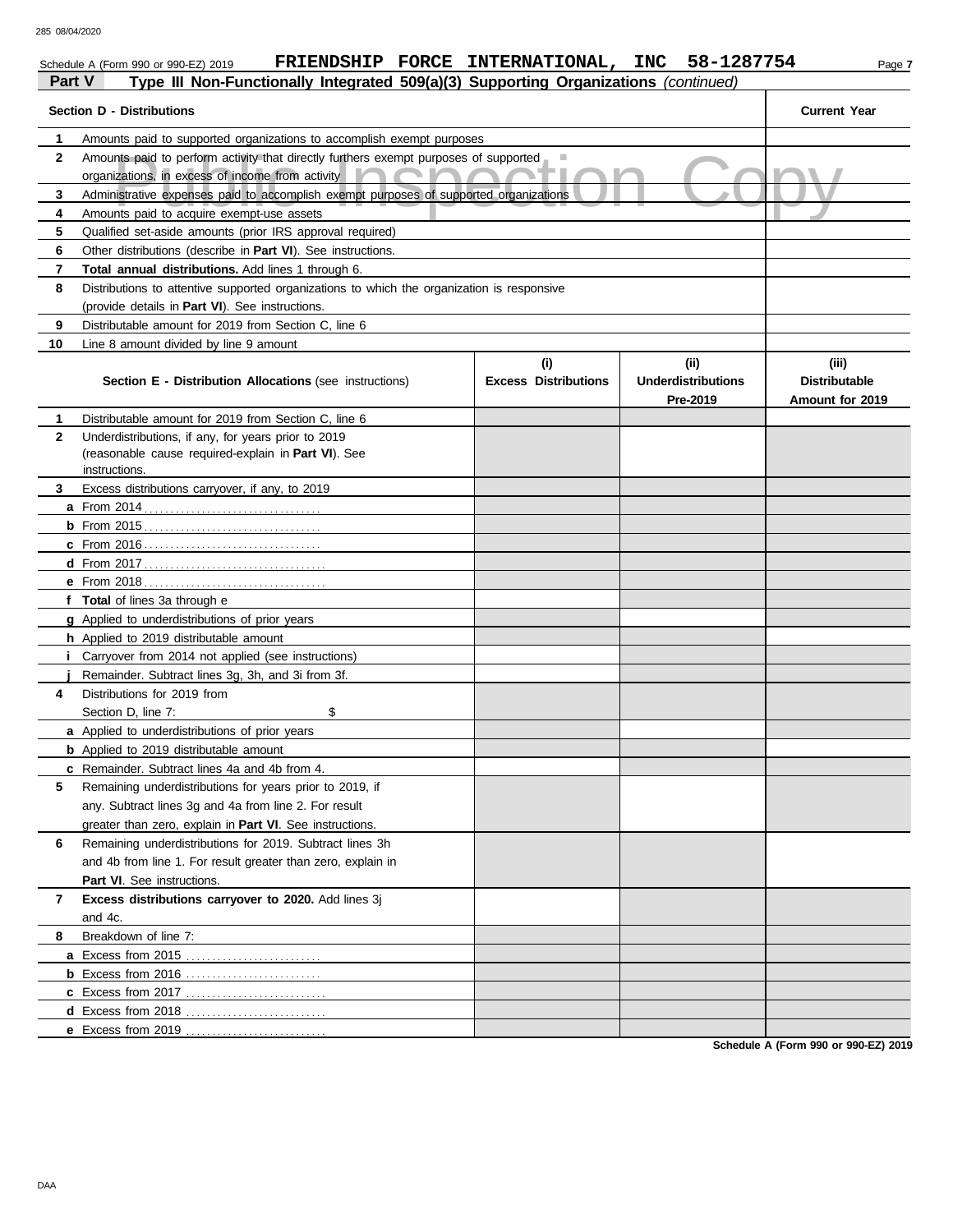|         | Schedule A (Form 990 or 990-EZ) 2019 |                                                                                                                        | FRIENDSHIP FORCE INTERNATIONAL, INC 58-1287754 |  | Page 8 |
|---------|--------------------------------------|------------------------------------------------------------------------------------------------------------------------|------------------------------------------------|--|--------|
| Part VI |                                      | Supplemental Information. Provide the explanations required by Part II, line 10; Part II, line 17a or 17b; Part        |                                                |  |        |
|         |                                      | III, line 12; Part IV, Section A, lines 1, 2, 3b, 3c, 4b, 4c, 5a, 6, 9a, 9b, 9c, 11a, 11b, and 11c; Part IV, Section   |                                                |  |        |
|         |                                      | B, lines 1 and 2; Part IV, Section C, line 1; Part IV, Section D, lines 2 and 3; Part IV, Section E, lines 1c, 2a, 2b, |                                                |  |        |
|         |                                      | 3a, and 3b; Part V, line 1; Part V, Section B, line 1e; Part V, Section D, lines 5, 6, and 8; and Part V, Section E,   |                                                |  |        |
|         |                                      | lines 2, 5, and 6. Also complete this part for any additional information. (See instructions.)                         |                                                |  |        |
|         |                                      |                                                                                                                        |                                                |  |        |
|         |                                      | Public Inspection                                                                                                      |                                                |  |        |
|         |                                      |                                                                                                                        |                                                |  |        |
|         |                                      |                                                                                                                        |                                                |  |        |
|         |                                      |                                                                                                                        |                                                |  |        |
|         |                                      |                                                                                                                        |                                                |  |        |
|         |                                      |                                                                                                                        |                                                |  |        |
|         |                                      |                                                                                                                        |                                                |  |        |
|         |                                      |                                                                                                                        |                                                |  |        |
|         |                                      |                                                                                                                        |                                                |  |        |
|         |                                      |                                                                                                                        |                                                |  |        |
|         |                                      |                                                                                                                        |                                                |  |        |
|         |                                      |                                                                                                                        |                                                |  |        |
|         |                                      |                                                                                                                        |                                                |  |        |
|         |                                      |                                                                                                                        |                                                |  |        |
|         |                                      |                                                                                                                        |                                                |  |        |
|         |                                      |                                                                                                                        |                                                |  |        |
|         |                                      |                                                                                                                        |                                                |  |        |
|         |                                      |                                                                                                                        |                                                |  |        |
|         |                                      |                                                                                                                        |                                                |  |        |
|         |                                      |                                                                                                                        |                                                |  |        |
|         |                                      |                                                                                                                        |                                                |  |        |
|         |                                      |                                                                                                                        |                                                |  |        |
|         |                                      |                                                                                                                        |                                                |  |        |
|         |                                      |                                                                                                                        |                                                |  |        |
|         |                                      |                                                                                                                        |                                                |  |        |
|         |                                      |                                                                                                                        |                                                |  |        |
|         |                                      |                                                                                                                        |                                                |  |        |
|         |                                      |                                                                                                                        |                                                |  |        |
|         |                                      |                                                                                                                        |                                                |  |        |
|         |                                      |                                                                                                                        |                                                |  |        |
|         |                                      |                                                                                                                        |                                                |  |        |
|         |                                      |                                                                                                                        |                                                |  |        |
|         |                                      |                                                                                                                        |                                                |  |        |
|         |                                      |                                                                                                                        |                                                |  |        |
|         |                                      |                                                                                                                        |                                                |  |        |
|         |                                      |                                                                                                                        |                                                |  |        |
|         |                                      |                                                                                                                        |                                                |  |        |
|         |                                      |                                                                                                                        |                                                |  |        |
|         |                                      |                                                                                                                        |                                                |  |        |
|         |                                      |                                                                                                                        |                                                |  |        |
|         |                                      |                                                                                                                        |                                                |  |        |
|         |                                      |                                                                                                                        |                                                |  |        |
|         |                                      |                                                                                                                        |                                                |  |        |
|         |                                      |                                                                                                                        |                                                |  |        |
|         |                                      |                                                                                                                        |                                                |  |        |
|         |                                      |                                                                                                                        |                                                |  |        |
|         |                                      |                                                                                                                        |                                                |  |        |
|         |                                      |                                                                                                                        |                                                |  |        |
|         |                                      |                                                                                                                        |                                                |  |        |
|         |                                      |                                                                                                                        |                                                |  |        |
|         |                                      |                                                                                                                        |                                                |  |        |
|         |                                      |                                                                                                                        |                                                |  |        |
|         |                                      |                                                                                                                        |                                                |  |        |
|         |                                      |                                                                                                                        |                                                |  |        |
|         |                                      |                                                                                                                        |                                                |  |        |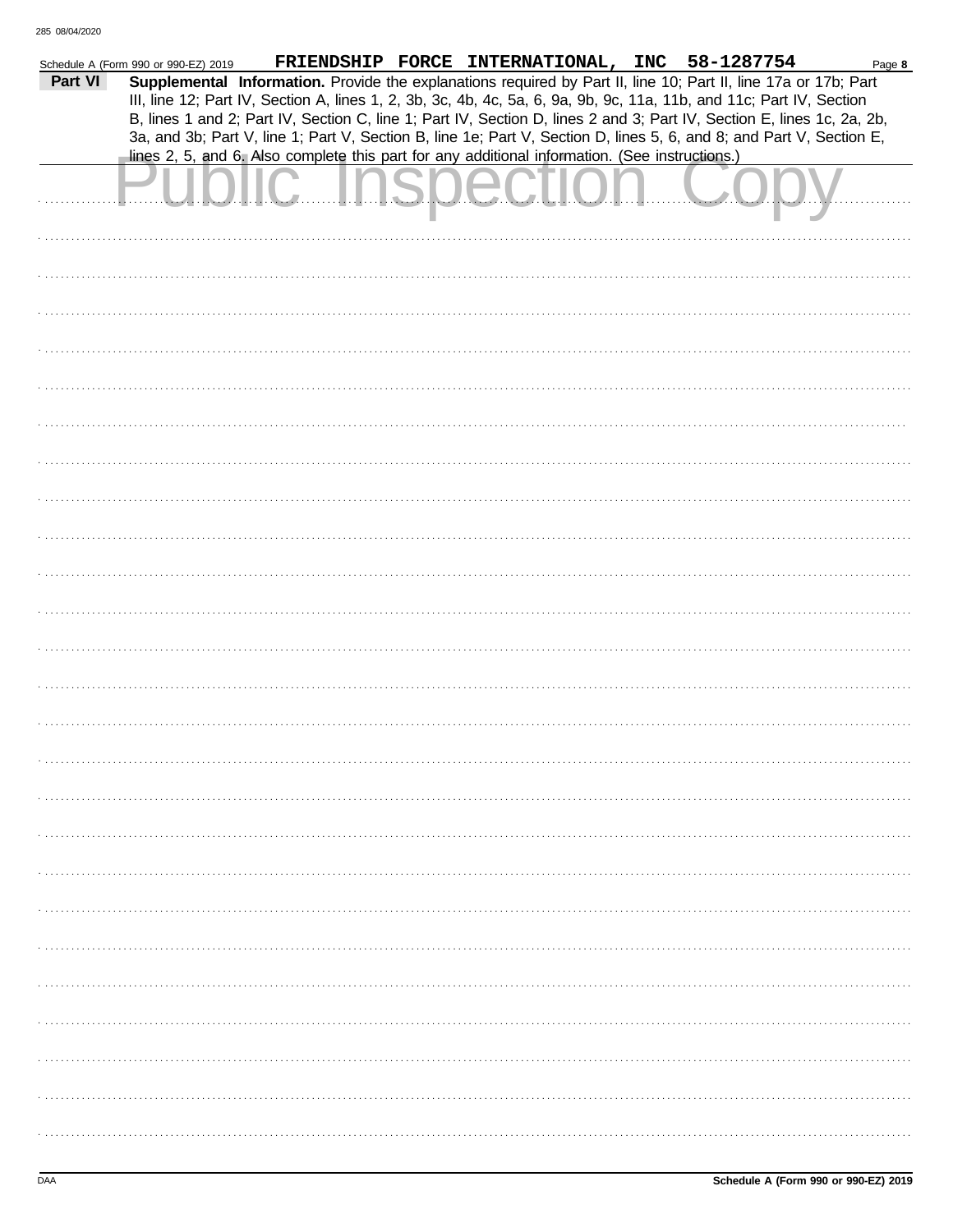| 285 08/04/2020 |
|----------------|
|                |

|     | 285 08/04/2020                                         |                                                                                                                                                                                            |                                                                                                                                        |                                                                                                                                                          |                                                    |    |                                 |                              |                   |    |  |  |
|-----|--------------------------------------------------------|--------------------------------------------------------------------------------------------------------------------------------------------------------------------------------------------|----------------------------------------------------------------------------------------------------------------------------------------|----------------------------------------------------------------------------------------------------------------------------------------------------------|----------------------------------------------------|----|---------------------------------|------------------------------|-------------------|----|--|--|
|     | <b>SCHEDULE D</b>                                      |                                                                                                                                                                                            | <b>Supplemental Financial Statements</b>                                                                                               |                                                                                                                                                          |                                                    |    |                                 |                              | OMB No. 1545-0047 |    |  |  |
|     | (Form 990)                                             |                                                                                                                                                                                            | u Complete if the organization answered "Yes" on Form 990,<br>Part IV, line 6, 7, 8, 9, 10, 11a, 11b, 11c, 11d, 11e, 11f, 12a, or 12b. |                                                                                                                                                          |                                                    |    |                                 |                              |                   | 9  |  |  |
|     | Department of the Treasury<br>Internal Revenue Service | <b>u</b> Go to www.irs.gov/Form990 for instructions and the latest information.                                                                                                            | u Attach to Form 990.                                                                                                                  |                                                                                                                                                          |                                                    |    |                                 | Open to Public<br>Inspection |                   |    |  |  |
|     | Name of the organization                               |                                                                                                                                                                                            |                                                                                                                                        |                                                                                                                                                          |                                                    |    | Employer identification number  |                              |                   |    |  |  |
|     |                                                        |                                                                                                                                                                                            |                                                                                                                                        |                                                                                                                                                          |                                                    |    |                                 |                              |                   |    |  |  |
|     |                                                        | FRIENDSHIP FORCE INTERNATIONAL, INC                                                                                                                                                        |                                                                                                                                        | w                                                                                                                                                        |                                                    |    | 58-1287754                      |                              |                   |    |  |  |
|     | <b>Part I</b>                                          | Organizations Maintaining Donor Advised Funds or Other Similar Funds or Accounts.                                                                                                          |                                                                                                                                        |                                                                                                                                                          |                                                    |    |                                 |                              |                   |    |  |  |
|     |                                                        | Complete if the organization answered "Yes" on Form 990, Part IV, line 6.                                                                                                                  |                                                                                                                                        | (a) Donor advised funds                                                                                                                                  |                                                    |    | (b) Funds and other accounts    |                              |                   |    |  |  |
| 1   | Total number at end of year                            |                                                                                                                                                                                            |                                                                                                                                        |                                                                                                                                                          |                                                    |    |                                 |                              |                   |    |  |  |
| 2   |                                                        | Aggregate value of contributions to (during year)                                                                                                                                          |                                                                                                                                        | the control of the control of the control of the control of                                                                                              |                                                    |    |                                 |                              |                   |    |  |  |
| 3   |                                                        |                                                                                                                                                                                            |                                                                                                                                        | the control of the control of the control of the control of the control of<br>the control of the control of the control of the control of the control of |                                                    |    |                                 |                              |                   |    |  |  |
| 4   |                                                        |                                                                                                                                                                                            |                                                                                                                                        |                                                                                                                                                          |                                                    |    |                                 |                              |                   |    |  |  |
| 5   |                                                        | Did the organization inform all donors and donor advisors in writing that the assets held in donor advised                                                                                 |                                                                                                                                        |                                                                                                                                                          |                                                    |    |                                 |                              |                   |    |  |  |
|     |                                                        |                                                                                                                                                                                            |                                                                                                                                        |                                                                                                                                                          |                                                    |    |                                 | Yes                          |                   | No |  |  |
| 6   |                                                        | Did the organization inform all grantees, donors, and donor advisors in writing that grant funds can be used                                                                               |                                                                                                                                        |                                                                                                                                                          |                                                    |    |                                 |                              |                   |    |  |  |
|     |                                                        | only for charitable purposes and not for the benefit of the donor or donor advisor, or for any other purpose                                                                               |                                                                                                                                        |                                                                                                                                                          |                                                    |    |                                 |                              |                   |    |  |  |
|     |                                                        |                                                                                                                                                                                            |                                                                                                                                        |                                                                                                                                                          |                                                    |    |                                 | <b>Yes</b>                   |                   | No |  |  |
|     | Part II                                                | <b>Conservation Easements.</b><br>Complete if the organization answered "Yes" on Form 990, Part IV, line 7.                                                                                |                                                                                                                                        |                                                                                                                                                          |                                                    |    |                                 |                              |                   |    |  |  |
| 1   |                                                        | Purpose(s) of conservation easements held by the organization (check all that apply).                                                                                                      |                                                                                                                                        |                                                                                                                                                          |                                                    |    |                                 |                              |                   |    |  |  |
|     |                                                        | Preservation of land for public use (for example, recreation or education)                                                                                                                 |                                                                                                                                        |                                                                                                                                                          | Preservation of a historically important land area |    |                                 |                              |                   |    |  |  |
|     | Protection of natural habitat                          |                                                                                                                                                                                            |                                                                                                                                        |                                                                                                                                                          | Preservation of a certified historic structure     |    |                                 |                              |                   |    |  |  |
|     | Preservation of open space                             |                                                                                                                                                                                            |                                                                                                                                        |                                                                                                                                                          |                                                    |    |                                 |                              |                   |    |  |  |
| 2   |                                                        | Complete lines 2a through 2d if the organization held a qualified conservation contribution in the form of a conservation                                                                  |                                                                                                                                        |                                                                                                                                                          |                                                    |    |                                 |                              |                   |    |  |  |
|     | easement on the last day of the tax year.              |                                                                                                                                                                                            |                                                                                                                                        |                                                                                                                                                          |                                                    |    | Held at the End of the Tax Year |                              |                   |    |  |  |
| a   |                                                        |                                                                                                                                                                                            |                                                                                                                                        |                                                                                                                                                          |                                                    | 2a |                                 |                              |                   |    |  |  |
| b   |                                                        |                                                                                                                                                                                            |                                                                                                                                        |                                                                                                                                                          |                                                    | 2b |                                 |                              |                   |    |  |  |
| c   |                                                        | Number of conservation easements on a certified historic structure included in (a) [11] Number of conservation easements on a certified historic structure included in (a)                 |                                                                                                                                        |                                                                                                                                                          |                                                    | 2c |                                 |                              |                   |    |  |  |
|     |                                                        | <b>d</b> Number of conservation easements included in (c) acquired after $7/25/06$ , and not on a                                                                                          |                                                                                                                                        |                                                                                                                                                          |                                                    |    |                                 |                              |                   |    |  |  |
|     |                                                        | historic structure listed in the National Register                                                                                                                                         |                                                                                                                                        |                                                                                                                                                          |                                                    | 2d |                                 |                              |                   |    |  |  |
| 3   |                                                        | Number of conservation easements modified, transferred, released, extinguished, or terminated by the organization during the                                                               |                                                                                                                                        |                                                                                                                                                          |                                                    |    |                                 |                              |                   |    |  |  |
|     | tax year <b>u</b><br>.                                 | Number of states where property subject to conservation easement is located <b>u</b>                                                                                                       |                                                                                                                                        |                                                                                                                                                          |                                                    |    |                                 |                              |                   |    |  |  |
| 5   |                                                        | Does the organization have a written policy regarding the periodic monitoring, inspection, handling of                                                                                     |                                                                                                                                        |                                                                                                                                                          |                                                    |    |                                 |                              |                   |    |  |  |
|     |                                                        |                                                                                                                                                                                            |                                                                                                                                        |                                                                                                                                                          |                                                    |    |                                 | Yes                          |                   | No |  |  |
| 6   |                                                        | Staff and volunteer hours devoted to monitoring, inspecting, handling of violations, and enforcing conservation easements during the year                                                  |                                                                                                                                        |                                                                                                                                                          |                                                    |    |                                 |                              |                   |    |  |  |
|     | u <sub></sub>                                          |                                                                                                                                                                                            |                                                                                                                                        |                                                                                                                                                          |                                                    |    |                                 |                              |                   |    |  |  |
| 7   |                                                        | Amount of expenses incurred in monitoring, inspecting, handling of violations, and enforcing conservation easements during the year                                                        |                                                                                                                                        |                                                                                                                                                          |                                                    |    |                                 |                              |                   |    |  |  |
|     |                                                        |                                                                                                                                                                                            |                                                                                                                                        |                                                                                                                                                          |                                                    |    |                                 |                              |                   |    |  |  |
| 8   |                                                        | Does each conservation easement reported on line $2(d)$ above satisfy the requirements of section 170(h)(4)(B)(i)                                                                          |                                                                                                                                        |                                                                                                                                                          |                                                    |    |                                 |                              |                   |    |  |  |
|     |                                                        |                                                                                                                                                                                            |                                                                                                                                        |                                                                                                                                                          |                                                    |    |                                 | Yes                          |                   | No |  |  |
| 9   |                                                        | In Part XIII, describe how the organization reports conservation easements in its revenue and expense statement and                                                                        |                                                                                                                                        |                                                                                                                                                          |                                                    |    |                                 |                              |                   |    |  |  |
|     |                                                        | balance sheet, and include, if applicable, the text of the footnote to the organization's financial statements that describes the<br>organization's accounting for conservation easements. |                                                                                                                                        |                                                                                                                                                          |                                                    |    |                                 |                              |                   |    |  |  |
|     | Part III                                               | Organizations Maintaining Collections of Art, Historical Treasures, or Other Similar Assets.                                                                                               |                                                                                                                                        |                                                                                                                                                          |                                                    |    |                                 |                              |                   |    |  |  |
|     |                                                        | Complete if the organization answered "Yes" on Form 990, Part IV, line 8.                                                                                                                  |                                                                                                                                        |                                                                                                                                                          |                                                    |    |                                 |                              |                   |    |  |  |
|     |                                                        | 1a If the organization elected, as permitted under FASB ASC 958, not to report in its revenue statement and balance sheet works                                                            |                                                                                                                                        |                                                                                                                                                          |                                                    |    |                                 |                              |                   |    |  |  |
|     |                                                        | of art, historical treasures, or other similar assets held for public exhibition, education, or research in furtherance of public                                                          |                                                                                                                                        |                                                                                                                                                          |                                                    |    |                                 |                              |                   |    |  |  |
|     |                                                        | service, provide in Part XIII the text of the footnote to its financial statements that describes these items.                                                                             |                                                                                                                                        |                                                                                                                                                          |                                                    |    |                                 |                              |                   |    |  |  |
|     |                                                        | b If the organization elected, as permitted under FASB ASC 958, to report in its revenue statement and balance sheet works of                                                              |                                                                                                                                        |                                                                                                                                                          |                                                    |    |                                 |                              |                   |    |  |  |
|     |                                                        | art, historical treasures, or other similar assets held for public exhibition, education, or research in furtherance of public service,                                                    |                                                                                                                                        |                                                                                                                                                          |                                                    |    |                                 |                              |                   |    |  |  |
|     |                                                        | provide the following amounts relating to these items:                                                                                                                                     |                                                                                                                                        |                                                                                                                                                          |                                                    |    |                                 |                              |                   |    |  |  |
|     |                                                        |                                                                                                                                                                                            |                                                                                                                                        |                                                                                                                                                          |                                                    |    | $\mathbf{u}$ \$                 |                              |                   |    |  |  |
| 2   |                                                        | If the organization received or held works of art, historical treasures, or other similar assets for financial gain, provide the                                                           |                                                                                                                                        |                                                                                                                                                          |                                                    |    |                                 |                              |                   |    |  |  |
|     |                                                        | following amounts required to be reported under FASB ASC 958 relating to these items:                                                                                                      |                                                                                                                                        |                                                                                                                                                          |                                                    |    |                                 |                              |                   |    |  |  |
| a   |                                                        |                                                                                                                                                                                            |                                                                                                                                        |                                                                                                                                                          |                                                    |    |                                 |                              |                   |    |  |  |
|     |                                                        |                                                                                                                                                                                            |                                                                                                                                        |                                                                                                                                                          |                                                    |    | $u \$                           |                              |                   |    |  |  |
|     |                                                        | For Paperwork Reduction Act Notice, see the Instructions for Form 990.                                                                                                                     |                                                                                                                                        |                                                                                                                                                          |                                                    |    |                                 | Schedule D (Form 990) 2019   |                   |    |  |  |
| DAA |                                                        |                                                                                                                                                                                            |                                                                                                                                        |                                                                                                                                                          |                                                    |    |                                 |                              |                   |    |  |  |

|     |  |  |  | For Paperwork Reduction Act Notice, see the Instructions for Form 990. |  |  |
|-----|--|--|--|------------------------------------------------------------------------|--|--|
| DAA |  |  |  |                                                                        |  |  |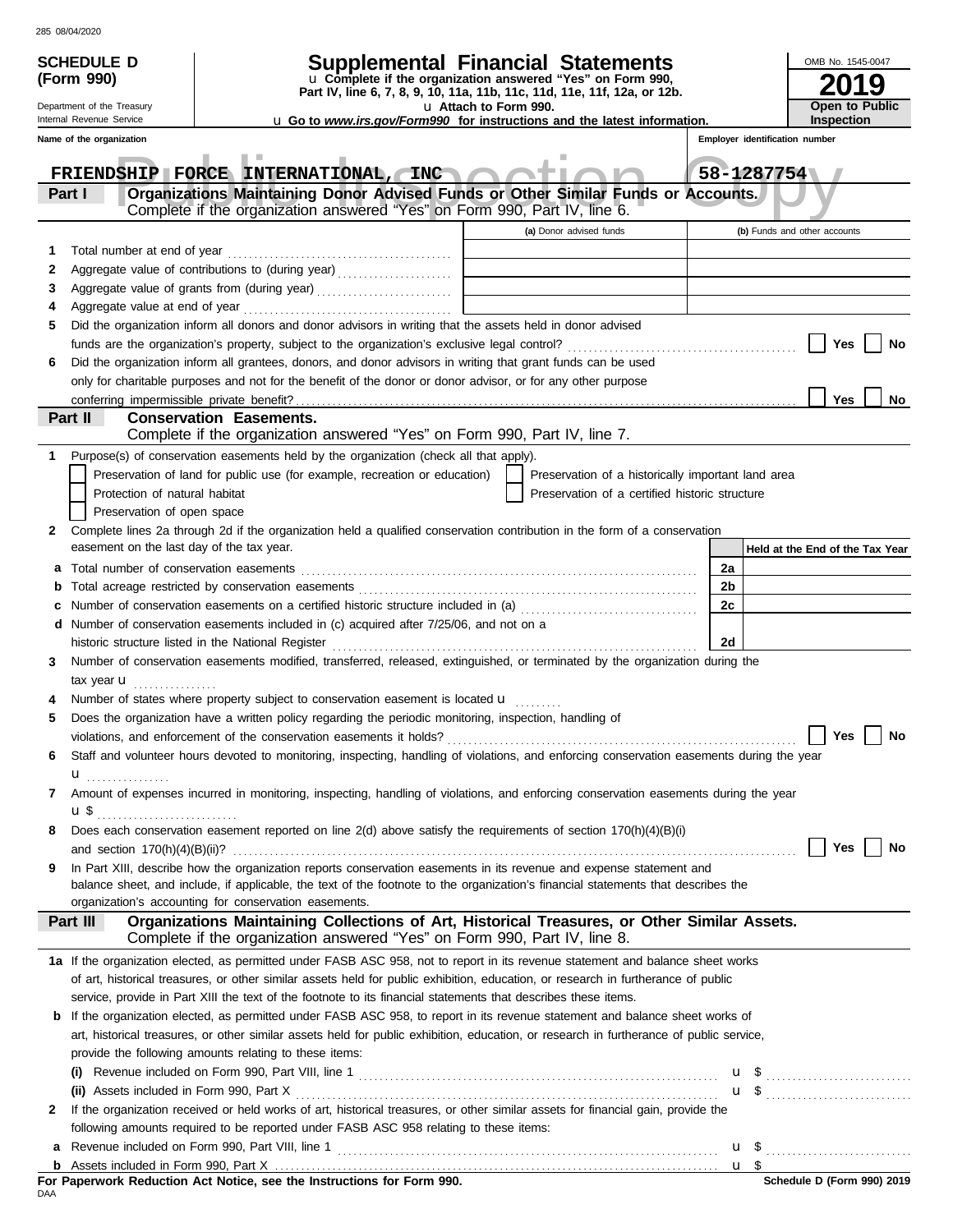285 08/04/2020

|   | Schedule D (Form 990) 2019                                                                                                                                                                                                          | FRIENDSHIP FORCE INTERNATIONAL, INC 58-1287754 |                          |                         |                 |                      | Page 2                  |
|---|-------------------------------------------------------------------------------------------------------------------------------------------------------------------------------------------------------------------------------------|------------------------------------------------|--------------------------|-------------------------|-----------------|----------------------|-------------------------|
|   | Organizations Maintaining Collections of Art, Historical Treasures, or Other Similar Assets (continued)<br>Part III                                                                                                                 |                                                |                          |                         |                 |                      |                         |
| 3 | Using the organization's acquisition, accession, and other records, check any of the following that make significant use of its<br>collection items (check all that apply):                                                         |                                                |                          |                         |                 |                      |                         |
| a | Public exhibition                                                                                                                                                                                                                   |                                                | Loan or exchange program |                         |                 |                      |                         |
| b | Scholarly research                                                                                                                                                                                                                  | e                                              |                          |                         |                 |                      |                         |
| c | Preservation for future generations                                                                                                                                                                                                 |                                                |                          |                         |                 |                      |                         |
| 4 | Provide a description of the organization's collections and explain how they further the organization's exempt purpose in Part<br>XIII.                                                                                             |                                                |                          |                         |                 |                      |                         |
| 5 | During the year, did the organization solicit or receive donations of art, historical treasures, or other similar                                                                                                                   |                                                |                          |                         |                 |                      |                         |
|   |                                                                                                                                                                                                                                     |                                                |                          |                         |                 |                      | Yes<br>No               |
|   | <b>Escrow and Custodial Arrangements.</b><br><b>Part IV</b>                                                                                                                                                                         |                                                |                          |                         |                 |                      |                         |
|   | Complete if the organization answered "Yes" on Form 990, Part IV, line 9, or reported an amount on Form<br>990, Part X, line 21.                                                                                                    |                                                |                          |                         |                 |                      |                         |
|   | 1a Is the organization an agent, trustee, custodian or other intermediary for contributions or other assets not                                                                                                                     |                                                |                          |                         |                 |                      |                         |
|   |                                                                                                                                                                                                                                     |                                                |                          |                         |                 |                      | Yes                     |
|   | <b>b</b> If "Yes," explain the arrangement in Part XIII and complete the following table:                                                                                                                                           |                                                |                          |                         |                 |                      |                         |
|   |                                                                                                                                                                                                                                     |                                                |                          |                         |                 |                      | Amount                  |
|   | c Beginning balance                                                                                                                                                                                                                 |                                                |                          |                         |                 | 1c                   |                         |
|   |                                                                                                                                                                                                                                     |                                                |                          |                         |                 | 1d                   |                         |
|   |                                                                                                                                                                                                                                     |                                                |                          |                         |                 | 1е                   |                         |
|   | Ending balance <b>constructs</b> and constructs and constructs and constructs and constructs and constructs and constructs and constructs and constructs and constructs and constructs and constructs and constructs and constructs |                                                |                          |                         |                 | 1f                   |                         |
|   |                                                                                                                                                                                                                                     |                                                |                          |                         |                 |                      | <b>Yes</b><br><b>No</b> |
|   | Part V<br><b>Endowment Funds.</b>                                                                                                                                                                                                   |                                                |                          |                         |                 |                      |                         |
|   | Complete if the organization answered "Yes" on Form 990, Part IV, line 10.                                                                                                                                                          |                                                |                          |                         |                 |                      |                         |
|   |                                                                                                                                                                                                                                     | (a) Current year                               | (b) Prior year           | (c) Two years back      |                 | (d) Three years back | (e) Four years back     |
|   | 1a Beginning of year balance                                                                                                                                                                                                        |                                                |                          |                         |                 |                      |                         |
|   | Contributions                                                                                                                                                                                                                       |                                                |                          |                         |                 |                      |                         |
|   | c Net investment earnings, gains, and                                                                                                                                                                                               |                                                |                          |                         |                 |                      |                         |
|   | losses                                                                                                                                                                                                                              |                                                |                          |                         |                 |                      |                         |
|   | d Grants or scholarships                                                                                                                                                                                                            |                                                |                          |                         |                 |                      |                         |
|   | e Other expenditures for facilities and                                                                                                                                                                                             |                                                |                          |                         |                 |                      |                         |
|   |                                                                                                                                                                                                                                     |                                                |                          |                         |                 |                      |                         |
|   | f Administrative expenses                                                                                                                                                                                                           |                                                |                          |                         |                 |                      |                         |
|   | End of year balance                                                                                                                                                                                                                 |                                                |                          |                         |                 |                      |                         |
| 2 | Provide the estimated percentage of the current year end balance (line 1g, column (a)) held as:                                                                                                                                     |                                                |                          |                         |                 |                      |                         |
| а | Board designated or quasi-endowment <b>u</b><br><b>b</b> Permanent endowment <b>u</b> %                                                                                                                                             | $\%$                                           |                          |                         |                 |                      |                         |
|   | <b>c</b> Term endowment $\mathbf{u}$                                                                                                                                                                                                |                                                |                          |                         |                 |                      |                         |
|   | The percentages on lines 2a, 2b, and 2c should equal 100%.                                                                                                                                                                          |                                                |                          |                         |                 |                      |                         |
|   | 3a Are there endowment funds not in the possession of the organization that are held and administered for the                                                                                                                       |                                                |                          |                         |                 |                      |                         |
|   | organization by:                                                                                                                                                                                                                    |                                                |                          |                         |                 |                      | Yes<br>No.              |
|   |                                                                                                                                                                                                                                     |                                                |                          |                         |                 |                      | 3a(i)                   |
|   | (ii) Related organizations                                                                                                                                                                                                          |                                                |                          |                         |                 |                      | 3a(ii)                  |
|   |                                                                                                                                                                                                                                     |                                                |                          |                         |                 |                      | 3b                      |
|   | Describe in Part XIII the intended uses of the organization's endowment funds.                                                                                                                                                      |                                                |                          |                         |                 |                      |                         |
|   | Land, Buildings, and Equipment.<br>Part VI<br>Complete if the organization answered "Yes" on Form 990, Part IV, line 11a. See Form 990, Part X, line 10.                                                                            |                                                |                          |                         |                 |                      |                         |
|   | Description of property                                                                                                                                                                                                             | (a) Cost or other basis                        |                          | (b) Cost or other basis | (c) Accumulated |                      | (d) Book value          |
|   |                                                                                                                                                                                                                                     | (investment)                                   |                          | (other)                 | depreciation    |                      |                         |
|   |                                                                                                                                                                                                                                     |                                                |                          |                         |                 |                      |                         |
|   | <b>b</b> Buildings                                                                                                                                                                                                                  |                                                |                          |                         |                 |                      |                         |
|   | c Leasehold improvements                                                                                                                                                                                                            |                                                |                          |                         |                 |                      |                         |
|   |                                                                                                                                                                                                                                     |                                                |                          | 10,929                  |                 | 10,399               | 530                     |
|   | e Other                                                                                                                                                                                                                             |                                                |                          | 189,340                 |                 | 156,976              | 32,364                  |
|   | Total. Add lines 1a through 1e. (Column (d) must equal Form 990, Part X, column (B), line 10c.)                                                                                                                                     |                                                |                          |                         |                 | u                    | 32,894                  |

**Schedule D (Form 990) 2019**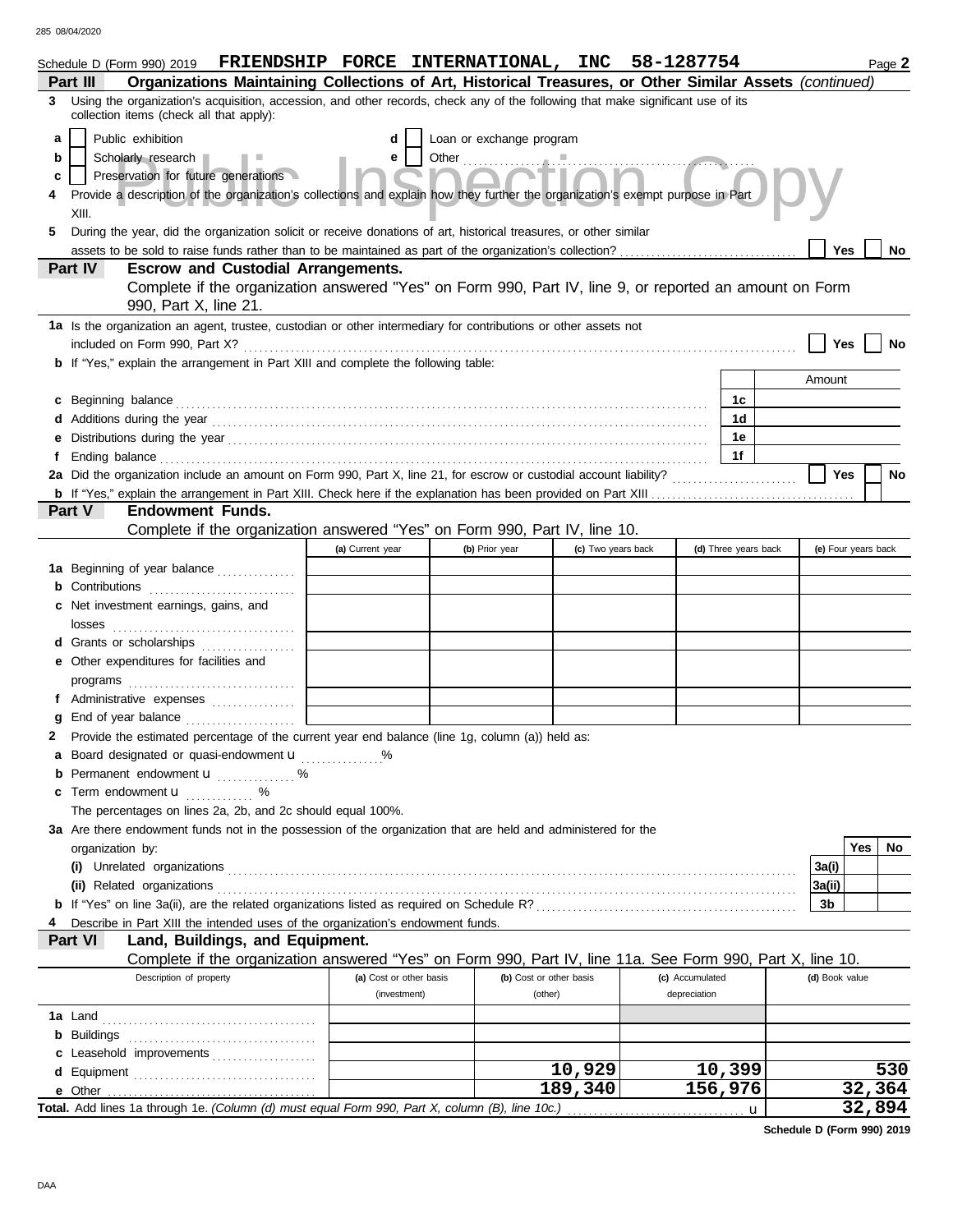| Schedule D (Form 990) 2019 |                                   |                                                                                    |                 | FRIENDSHIP FORCE INTERNATIONAL,                                                                                                                      | <b>INC</b> | 58-1287754                                                   | Page 3         |
|----------------------------|-----------------------------------|------------------------------------------------------------------------------------|-----------------|------------------------------------------------------------------------------------------------------------------------------------------------------|------------|--------------------------------------------------------------|----------------|
| <b>Part VII</b>            |                                   | <b>Investments - Other Securities.</b>                                             |                 |                                                                                                                                                      |            |                                                              |                |
|                            |                                   |                                                                                    |                 | Complete if the organization answered "Yes" on Form 990, Part IV, line 11b. See Form 990, Part X, line 12.                                           |            |                                                              |                |
|                            |                                   | (a) Description of security or category<br>(including name of security)            |                 | (b) Book value                                                                                                                                       |            | (c) Method of valuation:<br>Cost or end-of-year market value |                |
| (1) Financial derivatives  |                                   |                                                                                    |                 |                                                                                                                                                      |            |                                                              |                |
|                            | (2) Closely held equity interests |                                                                                    |                 |                                                                                                                                                      |            |                                                              |                |
| $(3)$ Other                |                                   |                                                                                    |                 |                                                                                                                                                      |            |                                                              |                |
| (A)                        |                                   |                                                                                    |                 |                                                                                                                                                      |            |                                                              |                |
| (B)                        |                                   |                                                                                    |                 |                                                                                                                                                      |            |                                                              |                |
| (C)                        |                                   |                                                                                    |                 |                                                                                                                                                      |            |                                                              |                |
| (D)                        |                                   |                                                                                    |                 |                                                                                                                                                      |            |                                                              |                |
| (E)                        |                                   |                                                                                    |                 |                                                                                                                                                      |            |                                                              |                |
| (F)                        |                                   |                                                                                    |                 |                                                                                                                                                      |            |                                                              |                |
| (G)                        |                                   |                                                                                    |                 |                                                                                                                                                      |            |                                                              |                |
| (H)                        |                                   |                                                                                    |                 |                                                                                                                                                      |            |                                                              |                |
|                            |                                   | Total. (Column (b) must equal Form 990, Part X, col. (B) line 12.)                 | u               |                                                                                                                                                      |            |                                                              |                |
| Part VIII                  |                                   | Investments - Program Related.                                                     |                 |                                                                                                                                                      |            |                                                              |                |
|                            |                                   | (a) Description of investment                                                      |                 | Complete if the organization answered "Yes" on Form 990, Part IV, line 11c. See Form 990, Part X, line 13.<br>(b) Book value                         |            | (c) Method of valuation:                                     |                |
|                            |                                   |                                                                                    |                 |                                                                                                                                                      |            | Cost or end-of-year market value                             |                |
| (1)                        |                                   |                                                                                    |                 |                                                                                                                                                      |            |                                                              |                |
| (2)                        |                                   |                                                                                    |                 |                                                                                                                                                      |            |                                                              |                |
| (3)                        |                                   |                                                                                    |                 |                                                                                                                                                      |            |                                                              |                |
| (4)                        |                                   |                                                                                    |                 |                                                                                                                                                      |            |                                                              |                |
| (5)                        |                                   |                                                                                    |                 |                                                                                                                                                      |            |                                                              |                |
| (6)                        |                                   |                                                                                    |                 |                                                                                                                                                      |            |                                                              |                |
| (7)                        |                                   |                                                                                    |                 |                                                                                                                                                      |            |                                                              |                |
| (8)                        |                                   |                                                                                    |                 |                                                                                                                                                      |            |                                                              |                |
| (9)                        |                                   |                                                                                    |                 |                                                                                                                                                      |            |                                                              |                |
|                            |                                   | Total. (Column (b) must equal Form 990, Part X, col. (B) line 13.) $\dots \dots u$ |                 |                                                                                                                                                      |            |                                                              |                |
| Part IX                    | Other Assets.                     |                                                                                    |                 |                                                                                                                                                      |            |                                                              |                |
|                            |                                   |                                                                                    | (a) Description | Complete if the organization answered "Yes" on Form 990, Part IV, line 11d. See Form 990, Part X, line 15.                                           |            |                                                              | (b) Book value |
| (1)                        |                                   |                                                                                    |                 |                                                                                                                                                      |            |                                                              |                |
| (2)                        |                                   |                                                                                    |                 |                                                                                                                                                      |            |                                                              |                |
| (3)                        |                                   |                                                                                    |                 |                                                                                                                                                      |            |                                                              |                |
| (4)                        |                                   |                                                                                    |                 |                                                                                                                                                      |            |                                                              |                |
| (5)                        |                                   |                                                                                    |                 |                                                                                                                                                      |            |                                                              |                |
| (6)                        |                                   |                                                                                    |                 |                                                                                                                                                      |            |                                                              |                |
| (7)                        |                                   |                                                                                    |                 |                                                                                                                                                      |            |                                                              |                |
| (8)                        |                                   |                                                                                    |                 |                                                                                                                                                      |            |                                                              |                |
| (9)                        |                                   |                                                                                    |                 |                                                                                                                                                      |            |                                                              |                |
|                            |                                   |                                                                                    |                 |                                                                                                                                                      |            | $\mathbf{u}$                                                 |                |
| Part X                     | Other Liabilities.                |                                                                                    |                 |                                                                                                                                                      |            |                                                              |                |
|                            | line 25.                          |                                                                                    |                 | Complete if the organization answered "Yes" on Form 990, Part IV, line 11e or 11f. See Form 990, Part X,                                             |            |                                                              |                |
| 1.                         |                                   | (a) Description of liability                                                       |                 |                                                                                                                                                      |            |                                                              | (b) Book value |
| (1)                        | Federal income taxes              |                                                                                    |                 |                                                                                                                                                      |            |                                                              |                |
| <b>SUBLEASE</b><br>(2)     | LIABILITY                         |                                                                                    |                 |                                                                                                                                                      |            |                                                              | 13,599         |
| (3)                        |                                   | SUBLEASE REFUNDABLE DEPOSIT                                                        |                 |                                                                                                                                                      |            |                                                              | 4,608          |
| (4)                        |                                   |                                                                                    |                 |                                                                                                                                                      |            |                                                              |                |
| (5)                        |                                   |                                                                                    |                 |                                                                                                                                                      |            |                                                              |                |
| (6)<br>(7)                 |                                   |                                                                                    |                 |                                                                                                                                                      |            |                                                              |                |
| (8)                        |                                   |                                                                                    |                 |                                                                                                                                                      |            |                                                              |                |
| (9)                        |                                   |                                                                                    |                 |                                                                                                                                                      |            |                                                              |                |
|                            |                                   | Total. (Column (b) must equal Form 990, Part X, col. (B) line 25.)                 |                 |                                                                                                                                                      |            | $\mathbf{u}$                                                 | 18,207         |
|                            |                                   |                                                                                    |                 | 2. Liability for uncertain tax positions. In Part XIII, provide the text of the footnote to the organization's financial statements that reports the |            |                                                              |                |

organization's liability for uncertain tax positions under FASB ASC 740. Check here if the text of the footnote has been provided in Part XIII . . . . . . . . . **2.**

**X**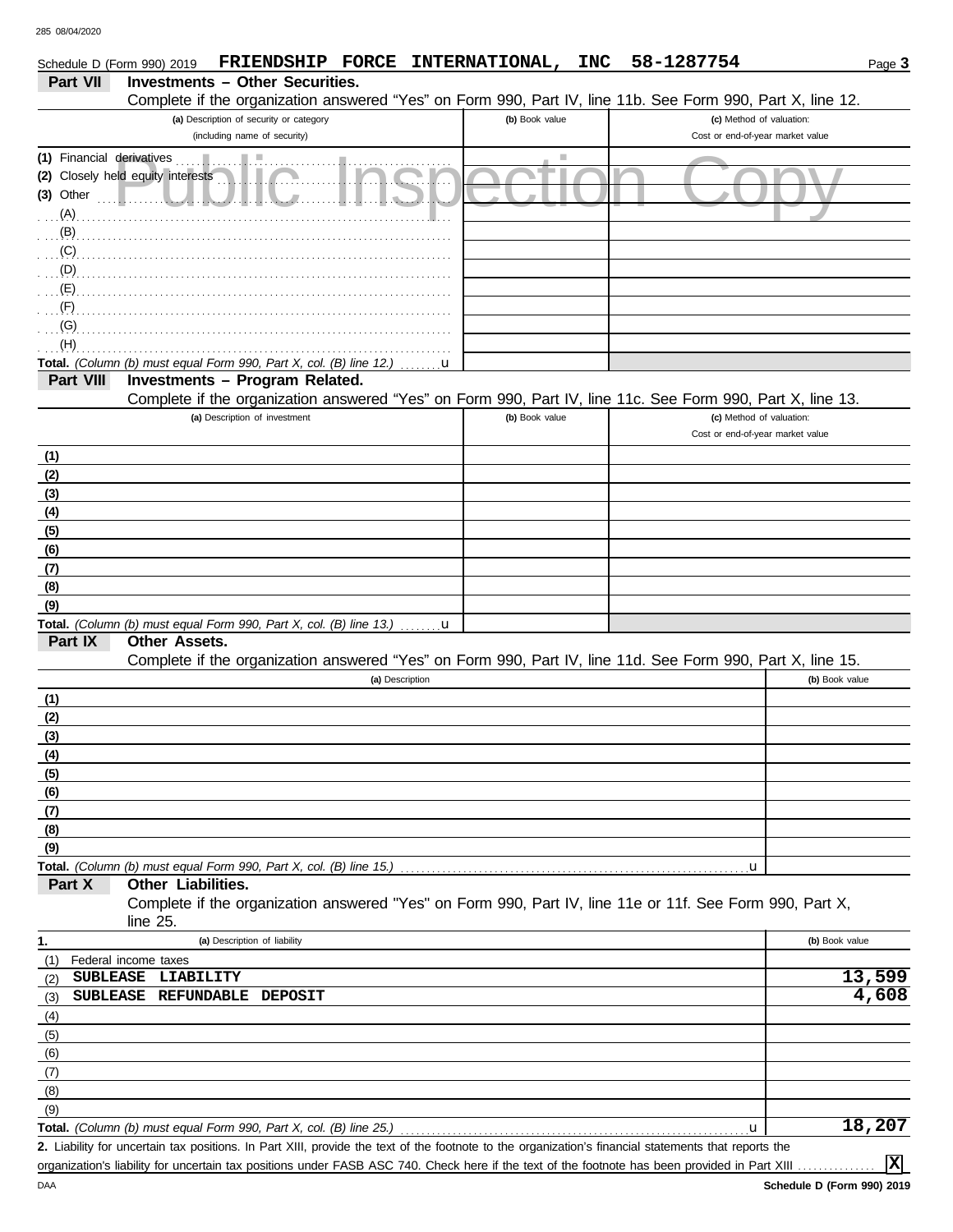| FRIENDSHIP FORCE INTERNATIONAL, INC 58-1287754<br>Schedule D (Form 990) 2019<br>Reconciliation of Revenue per Audited Financial Statements With Revenue per Return.<br>Part XI                                                                                                                                                                     |                |       |              | Page 4    |
|----------------------------------------------------------------------------------------------------------------------------------------------------------------------------------------------------------------------------------------------------------------------------------------------------------------------------------------------------|----------------|-------|--------------|-----------|
| Complete if the organization answered "Yes" on Form 990, Part IV, line 12a.                                                                                                                                                                                                                                                                        |                |       |              |           |
| 1                                                                                                                                                                                                                                                                                                                                                  |                |       | $\mathbf{1}$ | 1,288,805 |
| Amounts included on line 1 but not on Form 990, Part VIII, line 12:<br>2                                                                                                                                                                                                                                                                           |                |       |              |           |
|                                                                                                                                                                                                                                                                                                                                                    | 2a             |       |              |           |
| <b>b</b> Donated services and use of facilities <b>Constanting the service of the service of the service of the service of the service of the service of the service of the service of the service of the service of the service of t</b>                                                                                                          | 2 <sub>b</sub> |       |              |           |
| Recoveries of prior year grants [11] New York March 1999 New York Wallen 1999<br>c                                                                                                                                                                                                                                                                 | 2c             |       |              |           |
| d                                                                                                                                                                                                                                                                                                                                                  | 2d             |       |              |           |
| Add lines 2a through 2d [11] March 2014 [12] March 2014 [12] March 2014 [12] March 2014 [12] March 2014 [12] March 2015 [12] March 2014 [12] March 2014 [12] March 2014 [12] March 2014 [12] March 2014 [12] March 2014 [12] M<br>е                                                                                                                |                |       | 2е           |           |
| 3                                                                                                                                                                                                                                                                                                                                                  |                |       | 3            | 1,288,805 |
| Amounts included on Form 990, Part VIII, line 12, but not on line 1:<br>4                                                                                                                                                                                                                                                                          |                |       |              |           |
| a Investment expenses not included on Form 990, Part VIII, line 7b                                                                                                                                                                                                                                                                                 | 4a             |       |              |           |
|                                                                                                                                                                                                                                                                                                                                                    | 4b             |       |              |           |
| c Add lines 4a and 4b                                                                                                                                                                                                                                                                                                                              |                |       | 4с           |           |
| 5                                                                                                                                                                                                                                                                                                                                                  |                |       | 5            | 1,288,805 |
| Reconciliation of Expenses per Audited Financial Statements With Expenses per Return.<br>Part XII                                                                                                                                                                                                                                                  |                |       |              |           |
| Complete if the organization answered "Yes" on Form 990, Part IV, line 12a.                                                                                                                                                                                                                                                                        |                |       |              |           |
| Total expenses and losses per audited financial statements<br>1                                                                                                                                                                                                                                                                                    |                |       | $\mathbf{1}$ | 1,136,887 |
| Amounts included on line 1 but not on Form 990, Part IX, line 25:<br>2                                                                                                                                                                                                                                                                             |                |       |              |           |
|                                                                                                                                                                                                                                                                                                                                                    | 2a             |       |              |           |
|                                                                                                                                                                                                                                                                                                                                                    | 2 <sub>b</sub> |       |              |           |
| c                                                                                                                                                                                                                                                                                                                                                  | 2c             |       |              |           |
| d                                                                                                                                                                                                                                                                                                                                                  | 2d             | 4,241 |              |           |
| Add lines 2a through 2d [11] March 2014 [12] March 2014 [12] March 2014 [12] March 2014 [12] March 2014 [12] March 2015 [12] March 2014 [12] March 2014 [12] March 2014 [12] March 2014 [12] March 2014 [12] March 2014 [12] M<br>е                                                                                                                |                |       | 2e           | 4,241     |
| 3                                                                                                                                                                                                                                                                                                                                                  |                |       | 3            | 1,132,646 |
| Amounts included on Form 990, Part IX, line 25, but not on line 1:<br>4                                                                                                                                                                                                                                                                            |                |       |              |           |
|                                                                                                                                                                                                                                                                                                                                                    | 4a             |       |              |           |
|                                                                                                                                                                                                                                                                                                                                                    | 4b             |       |              |           |
| c Add lines 4a and 4b                                                                                                                                                                                                                                                                                                                              |                |       | 4c           |           |
| 5<br>Part XIII Supplemental Information.                                                                                                                                                                                                                                                                                                           |                |       | 5            | 1,132,646 |
| Provide the descriptions required for Part II, lines 3, 5, and 9; Part III, lines 1a and 4; Part IV, lines 1b and 2b; Part V, line 4; Part X, line<br>2; Part XI, lines 2d and 4b; and Part XII, lines 2d and 4b. Also complete this part to provide any additional information.<br>PART X - FIN 48 FOOTNOTE<br><b>TAX-EXEMPT</b><br><b>STATUS</b> |                |       |              |           |
| FFI QUALIFIES AS A TAX-EXEMPT ORGANIZATION UNDER SECTION 501 (C) (3) OF THE<br>INTERNAL REVENUE CODE. THEREFORE, NO PROVISION FOR INCOME TAXES IS MADE IN                                                                                                                                                                                          |                |       |              |           |
| THE ACCOMPANYING FINANCIAL STATEMENTS. FFI IS NOT CLASSIFIED AS A PRIVATE                                                                                                                                                                                                                                                                          |                |       |              |           |
| FOUNDATION. THE TAX-EXEMPT STATUS OF FFI DOES NOT EXTEND TO THE LOCAL                                                                                                                                                                                                                                                                              |                |       |              |           |
| FRIENDSHIP FORCE CLUBS WHICH MUST APPLY FOR THEIR OWN TAX-EXEMPT STATUS.                                                                                                                                                                                                                                                                           |                |       |              |           |
|                                                                                                                                                                                                                                                                                                                                                    |                |       |              |           |
| THE ACCOUNTING STANDARD ON ACCOUNTING FOR UNCERTAINTY IN INCOME TAXES<br>ADDRESSES THE DETERMINATION OF WHETHER TAX BENEFITS CLAIMED OR EXPECTED TO                                                                                                                                                                                                |                |       |              |           |
| BE CLAIMED ON A TAX RETURN SHOULD BE RECORDED IN THE FINANCIAL STATEMENTS.                                                                                                                                                                                                                                                                         |                |       |              |           |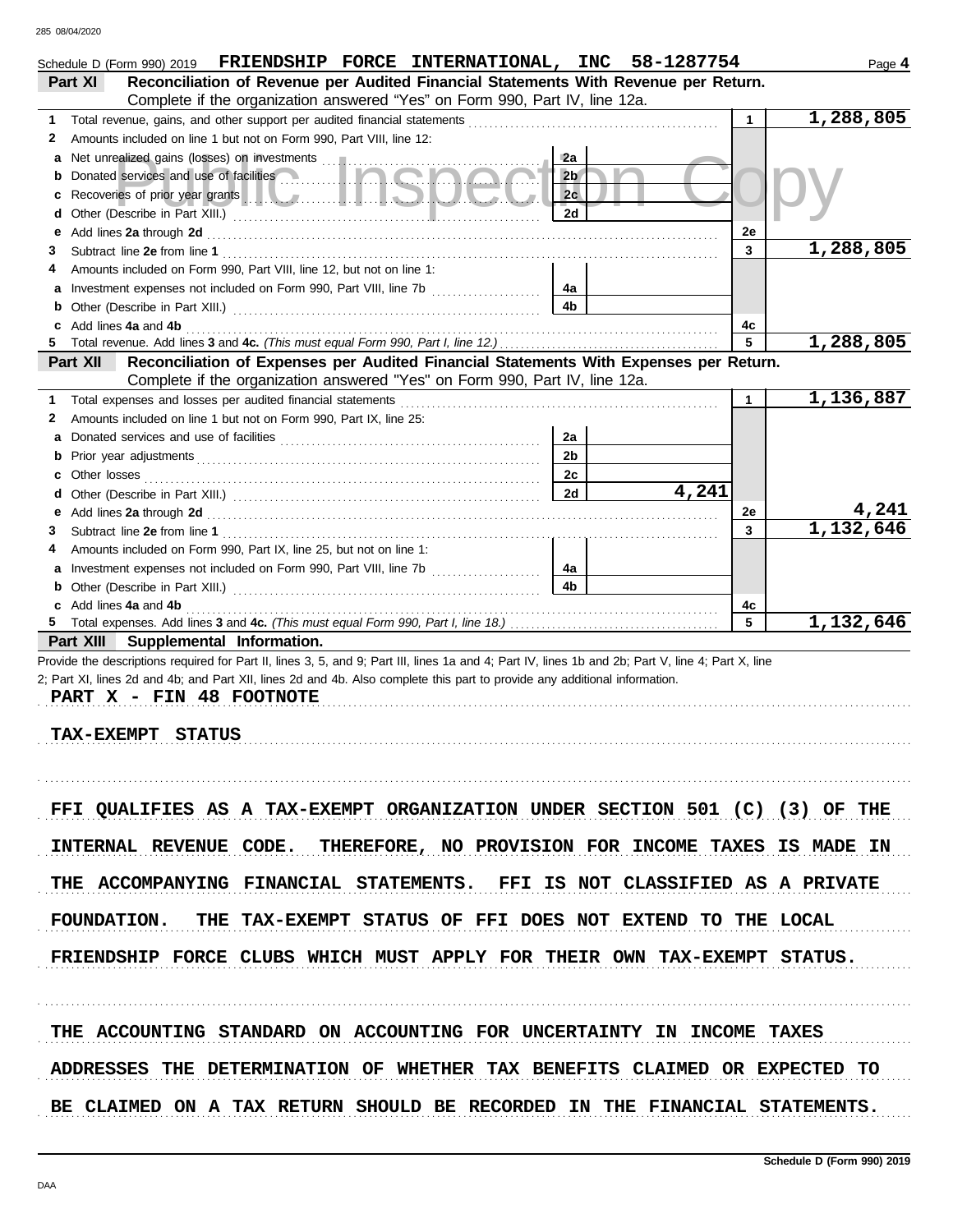| FRIENDSHIP FORCE INTERNATIONAL, INC 58-1287754<br>Schedule D (Form 990) 2019<br>Supplemental Information (continued)<br>Part XIII         |             | Page 5 |
|-------------------------------------------------------------------------------------------------------------------------------------------|-------------|--------|
| UNDER THAT GUIDANCE, FFI MAY RECOGNIZE THE TAX BENEFIT FROM AN UNCERTAIN                                                                  |             |        |
| TAX POSITION ONLY IF IT IS MORE LIKELY THAN NOT THAT THE TAX POSITION WILL                                                                |             |        |
| BE SUSTAINED ON EXAMINATION BY TAXING AUTHORITIES BASED ON THE TECHNICAL                                                                  |             |        |
| MERITS OF THE POSITION. EXAMPLES OF TAX POSITIONS INCLUDE THE TAX-EXEMPT                                                                  |             |        |
| STATUS OF FFI AND VARIOUS POSITIONS RELATED TO THE POTENTIAL SOURCES OF                                                                   |             |        |
| UNRELATED BUSINESS TAXABLE INCOME (UBIT). THE TAX BENEFITS RECOGNIZED IN                                                                  |             |        |
| THE FINANCIAL STATEMENTS FROM SUCH A POSITION ARE MEASURED BASED ON THE                                                                   |             |        |
| LARGEST BENEFIT THAT HAS A GREATER THAN 50% LIKELIHOOD OF BEING REALIZED                                                                  |             |        |
| UPON ULTIMATE SETTLEMENT. THERE WERE NO UNRECOGNIZED TAX BENEFITS<br>IDENTIFIED OR RECORDED AS LIABILITIES FOR FISCAL YEAR 2019 AND 2018. |             |        |
|                                                                                                                                           |             |        |
| PART XII, LINE 2D - EXPENSE AMOUNTS INCLUDED IN FINANCIALS - OTHER                                                                        |             |        |
| BOOK / TAX DEPRECIATION DIFFERENCE                                                                                                        | 4,241<br>\$ |        |
|                                                                                                                                           |             |        |
|                                                                                                                                           |             |        |
|                                                                                                                                           |             |        |
|                                                                                                                                           |             |        |
|                                                                                                                                           |             |        |
|                                                                                                                                           |             |        |
|                                                                                                                                           |             |        |
|                                                                                                                                           |             |        |
|                                                                                                                                           |             |        |
|                                                                                                                                           |             |        |
|                                                                                                                                           |             |        |
|                                                                                                                                           |             |        |
|                                                                                                                                           |             |        |
|                                                                                                                                           |             |        |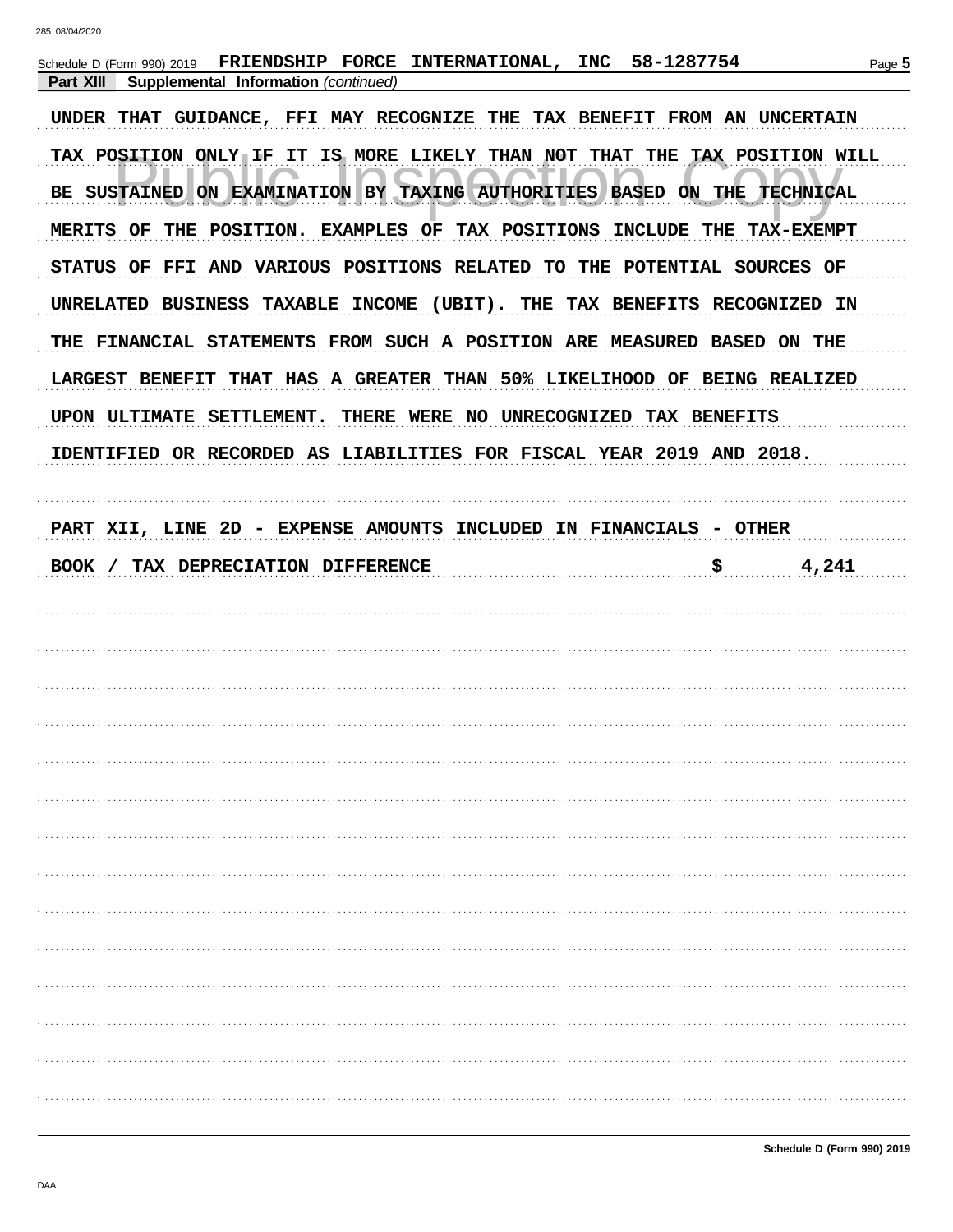285 08/04/2020

| Supplemental Information to Form 990 or 990-EZ<br><b>SCHEDULE O</b><br>(Form 990 or 990-EZ)<br>Complete to provide information for responses to specific questions on<br>Form 990 or 990-EZ or to provide any additional information.<br>Lu Attach to Form 990 or 990-EZ.<br>Department of the Treasury<br>Internal Revenue Service<br><b>u</b> Go to www.irs.gov/Form990 for the latest information.<br>Employer identification number<br>Name of the organization<br>58-1287754<br>FORCE<br>INTERNATIONAL,<br><b>INC</b><br><b>FRIENDSHIP</b><br>FORM 990, PART V, LINE 4B - FINANCIAL ACCOUNTS<br>IN FOREIGN COUNTRIES<br>UNITED KINGDOM | OMB No. 1545-0047<br>2019<br>Open to Public<br><b>Inspection</b> |
|---------------------------------------------------------------------------------------------------------------------------------------------------------------------------------------------------------------------------------------------------------------------------------------------------------------------------------------------------------------------------------------------------------------------------------------------------------------------------------------------------------------------------------------------------------------------------------------------------------------------------------------------|------------------------------------------------------------------|
| FORM 990, PART VI, LINE 11B - ORGANIZATION'S PROCESS TO REVIEW FORM 990<br>THE FORM 990<br>THE ORGANIZATION'S PRESIDENT/CEO AND<br>A DRAFT OF<br><b>IS REVIEWED BY</b><br>FINANCE DIECTOR PRIOR TO FILING.                                                                                                                                                                                                                                                                                                                                                                                                                                  |                                                                  |
| FORM 990, PART VI, LINE 12C - ENFORCEMENT OF CONFLICTS POLICY<br>DIRECTORS ANNUALLY SIGN A CONFLICT OF<br><b>INTEREST STATEMENT AT</b><br>MEETING OF THE YEAR.                                                                                                                                                                                                                                                                                                                                                                                                                                                                              | THE FIRST BOARD                                                  |
| FORM 990, PART VI, LINE 15A - COMPENSATION PROCESS FOR TOP OFFICIAL<br>CEO REVIEW COMMITTEE<br>MEETS DURING EACH BOARD MEETING WEEKEND WITH THE CEO<br>TO REVIEW PERFORMANCE AND<br>THEN MAKES ITS REPORT,<br>IN EXECUTIVE<br>THE CEO REVIEW COMMITTEE<br>THE FULL BOARD. AT THE SPRING BOARD<br>MEETING,<br>WHILE IN EXECUTIVE SESSION, MAKES ANY COMPENSATION RECOMMENDATIONS<br>REGARDING THE CEO, IT CONSIDERS APPROPRIATE, TO THE FULL BOARD FOR THE FULL<br>BOARD'S VOTE.                                                                                                                                                             | SESSION,<br>TО                                                   |
| FORM 990, PART VI, LINE 19 - GOVERNING DOCUMENTS DISCLOSURE EXPLANATION<br>DOCUMENTS ARE MADE AVAILABLE UPON REQUEST.                                                                                                                                                                                                                                                                                                                                                                                                                                                                                                                       |                                                                  |
| FORM 990, PART IX, LINE 11G - OTHER FEES FOR SERVICES<br><b>DESCRIPTION</b><br>TOT/PROG SERVICE MGT & GENERAL<br><b>FUNDRAISING</b>                                                                                                                                                                                                                                                                                                                                                                                                                                                                                                         |                                                                  |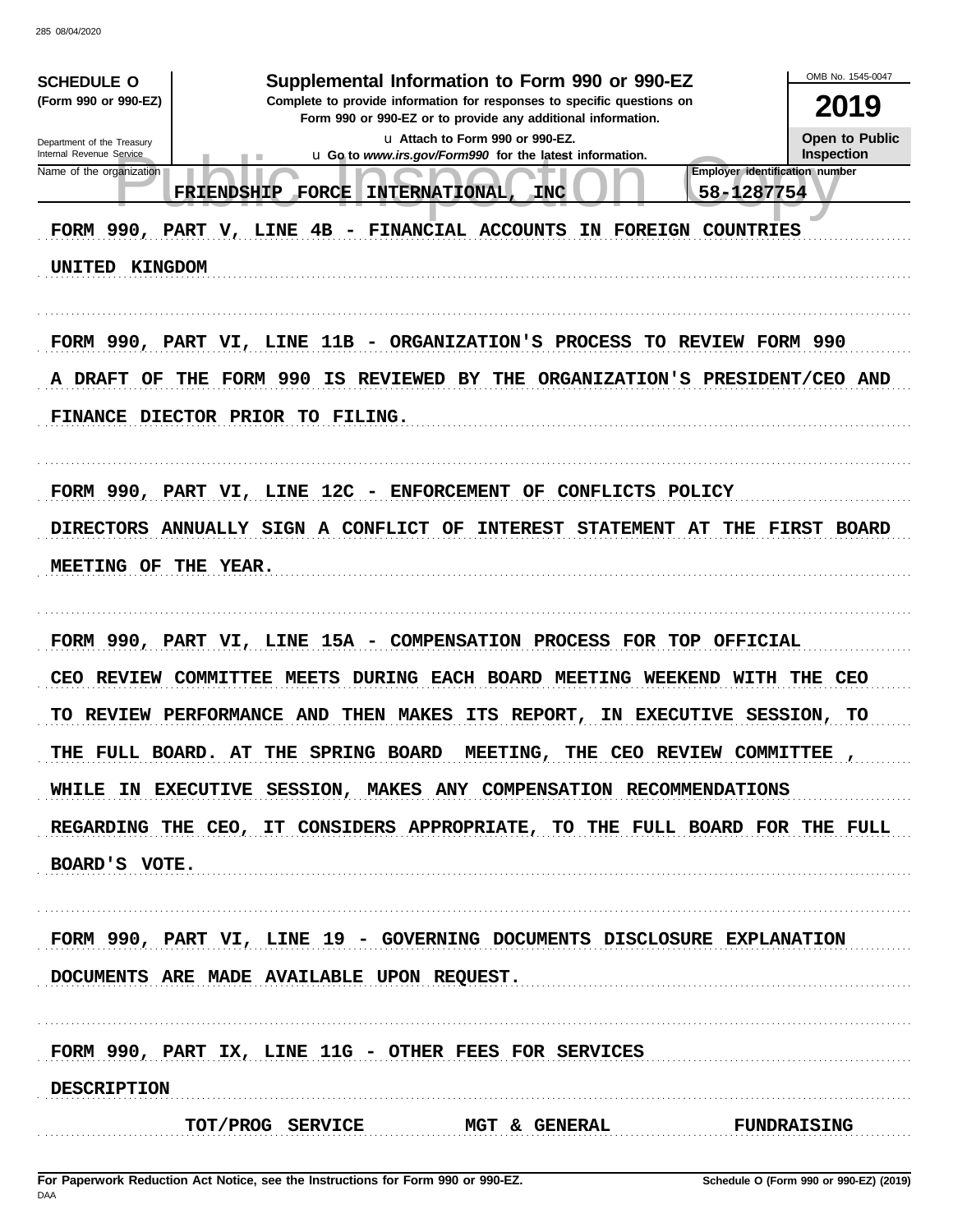| Schedule O (Form 990 or 990-EZ) (2019)<br>Name of the organization  | Employer identification number | Page 2 |
|---------------------------------------------------------------------|--------------------------------|--------|
| FRIENDSHIP<br><b>FORCE</b><br><b>INTERNATIONAL,</b><br><b>INC</b>   | 58-1287754                     |        |
| PROGRAM STAFF<br><b>CONTRACTED</b>                                  |                                |        |
|                                                                     |                                |        |
| 221,105<br>\$,<br>\$                                                | \$<br>$\sqrt{0}$               |        |
| FORM 990, PART XI, LINE 9 - OTHER CHANGES IN NET ASSETS EXPLANATION |                                |        |
| BOOK / TAX DEPRECIATION DIFFERENCE                                  | \$<br>$-4,241$                 |        |
|                                                                     |                                |        |
|                                                                     |                                |        |
|                                                                     |                                |        |
|                                                                     |                                |        |
|                                                                     |                                |        |
|                                                                     |                                |        |
|                                                                     |                                |        |
|                                                                     |                                |        |
|                                                                     |                                |        |
|                                                                     |                                |        |
|                                                                     |                                |        |
|                                                                     |                                |        |
|                                                                     |                                |        |
|                                                                     |                                |        |
|                                                                     |                                |        |
|                                                                     |                                |        |
|                                                                     |                                |        |
|                                                                     |                                |        |
|                                                                     |                                |        |
|                                                                     |                                |        |
|                                                                     |                                |        |
|                                                                     |                                |        |
|                                                                     |                                |        |
|                                                                     |                                |        |
|                                                                     |                                |        |
|                                                                     |                                |        |
|                                                                     |                                |        |
|                                                                     |                                |        |
|                                                                     | PAGE 1 OF 1                    |        |